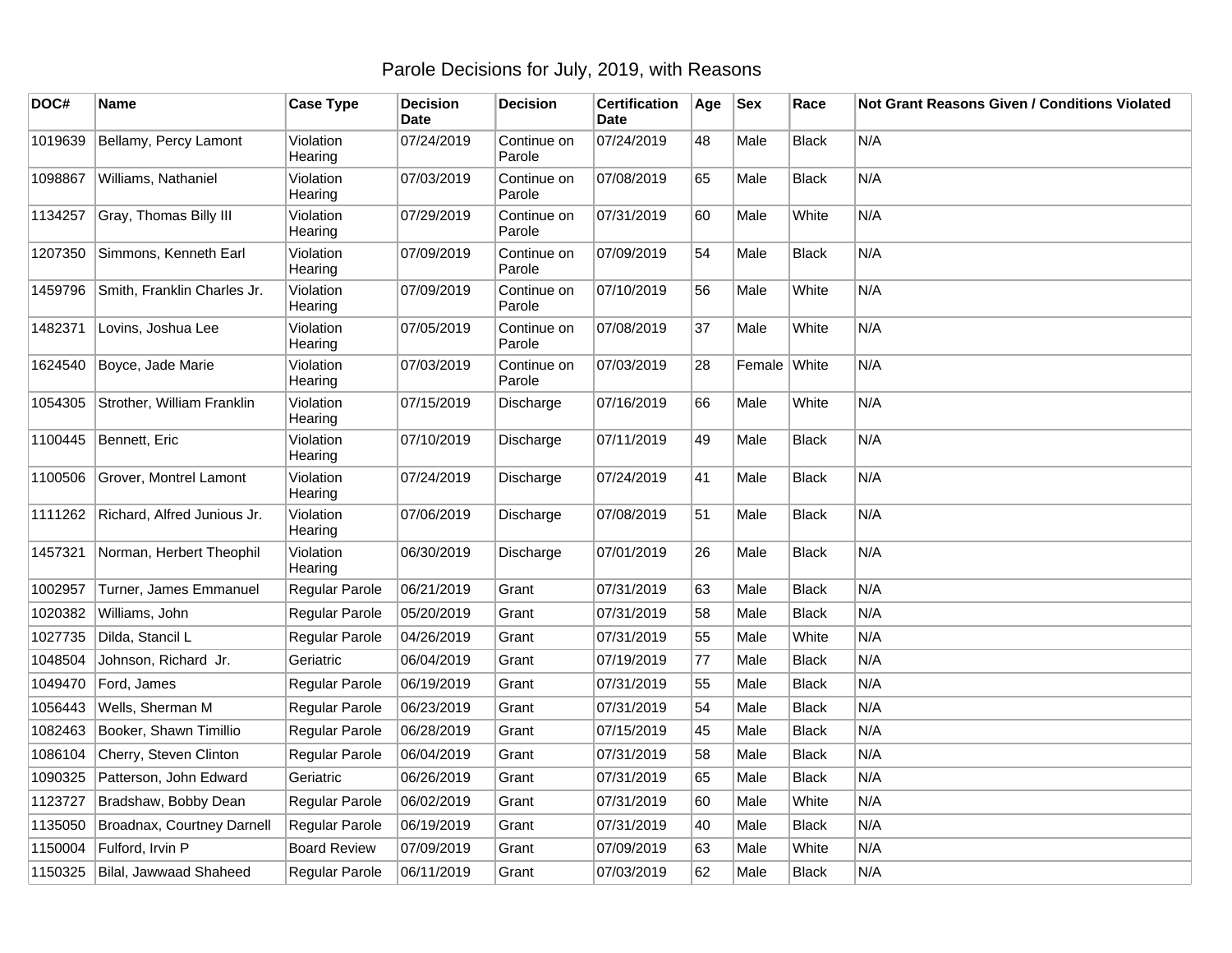| DOC#    | Name                     | <b>Case Type</b> | <b>Decision</b><br>Date | <b>Decision</b> | <b>Certification</b><br>Date | Age | <b>Sex</b> | Race         | <b>Not Grant Reasons Given / Conditions Violated</b>                                                                                                        |
|---------|--------------------------|------------------|-------------------------|-----------------|------------------------------|-----|------------|--------------|-------------------------------------------------------------------------------------------------------------------------------------------------------------|
| 1159165 | Gilchrist, Brad Glenn    | Regular Parole   | 04/16/2019              | Grant           | 07/31/2019                   | 50  | Male       | White        | N/A                                                                                                                                                         |
| 1175847 | Brown, Joe Lewis         | Geriatric        | 06/26/2019              | Grant           | 07/31/2019                   | 60  | Male       | Black        | N/A                                                                                                                                                         |
| 1182336 | Simms, Edward Eugene     | Regular Parole   | 07/15/2019              | Grant           | 07/15/2019                   | 49  | Male       | Black        | N/A                                                                                                                                                         |
| 1187418 | Harrison, Thomas Steven  | Geriatric        | 06/30/2019              | Grant           | 07/31/2019                   | 67  | Male       | Black        | N/A                                                                                                                                                         |
| 1191572 | Hennsey, Donald Edward   | Geriatric        | 05/16/2019              | Grant           | 07/31/2019                   | 65  | Male       | <b>Black</b> | N/A                                                                                                                                                         |
| 1544179 | Nutter, William Roy      | Geriatric        | 06/06/2019              | Grant           | 07/31/2019                   | 65  | Male       | White        | N/A                                                                                                                                                         |
| 1840800 | McCullers, Dequane Aquil | Regular Parole   | 05/31/2019              | Grant           | 07/31/2019                   | 21  | Male       | <b>Black</b> | N/A                                                                                                                                                         |
| 1001870 | Prosha, Leroy Thomas     | Geriatric        | 07/21/2019              | Not Grant       | 07/24/2019                   | 65  | Male       | Black        | Crimes committed - Malicious Wounding; Malicious<br>Wounding; Firing Into Dwelling Or Buildi                                                                |
|         |                          |                  |                         |                 |                              |     |            |              | Extensive criminal record                                                                                                                                   |
|         |                          |                  |                         |                 |                              |     |            |              | History of violence.                                                                                                                                        |
|         |                          |                  |                         |                 |                              |     |            |              | Release at this time would diminish seriousness of<br>crime                                                                                                 |
| 1003321 | Clark, Stephen Lee       | Regular Parole   | 06/30/2019              | Not Grant       | 07/02/2019                   | 60  | Male       | White        | Release at this time would diminish seriousness of<br>crime                                                                                                 |
|         |                          |                  |                         |                 |                              |     |            |              | Serious nature and circumstances of your offense(s).                                                                                                        |
|         |                          |                  |                         |                 |                              |     |            |              | The Board concludes that you should serve more of<br>your sentence prior to release on parole.                                                              |
| 1004011 | Ainsley, Bruce Andrew    | Regular Parole   | 07/23/2019              | Not Grant       | 07/24/2019                   | 67  | Male       | White        | Crimes committed - Kidnap/Abduct; Sex Assault,<br>Rape; Sex Asslt-Carnal Abuse                                                                              |
|         |                          |                  |                         |                 |                              |     |            |              | Release at this time would diminish seriousness of<br>crime                                                                                                 |
|         |                          |                  |                         |                 |                              |     |            |              | Serious nature and circumstances of your offense(s).                                                                                                        |
| 1005308 | Pratt, Valeton Sr.       | Geriatric        | 07/03/2019              | Not Grant       | 07/08/2019                   | 60  | Male       | Black        | Extensive criminal record                                                                                                                                   |
|         |                          |                  |                         |                 |                              |     |            |              | History of substance abuse.                                                                                                                                 |
|         |                          |                  |                         |                 |                              |     |            |              | History of violence.                                                                                                                                        |
|         |                          |                  |                         |                 |                              |     |            |              | Poor institutional adjustment (for example,<br>motivation/attitude, unfavorable reports, lack of<br>program involvement, etc.)                              |
|         |                          |                  |                         |                 |                              |     |            |              | Serious nature and circumstances of your offense(s).                                                                                                        |
|         |                          |                  |                         |                 |                              |     |            |              | The Board concludes that you should serve more of<br>your sentence prior to release on parole.                                                              |
|         |                          |                  |                         |                 |                              |     |            |              | You need further participation in institutional work<br>and/or educational programs to indicate your positive<br>progression towards re-entry into society. |
|         |                          |                  |                         |                 |                              |     |            |              | You need to show a longer period of stable<br>adjustment.                                                                                                   |
| 1005711 | Bailey, Jerome           | Regular Parole   | 07/06/2019              | Not Grant       | 07/08/2019                   | 67  | Male       | Black        | Release at this time would diminish seriousness of<br>crime                                                                                                 |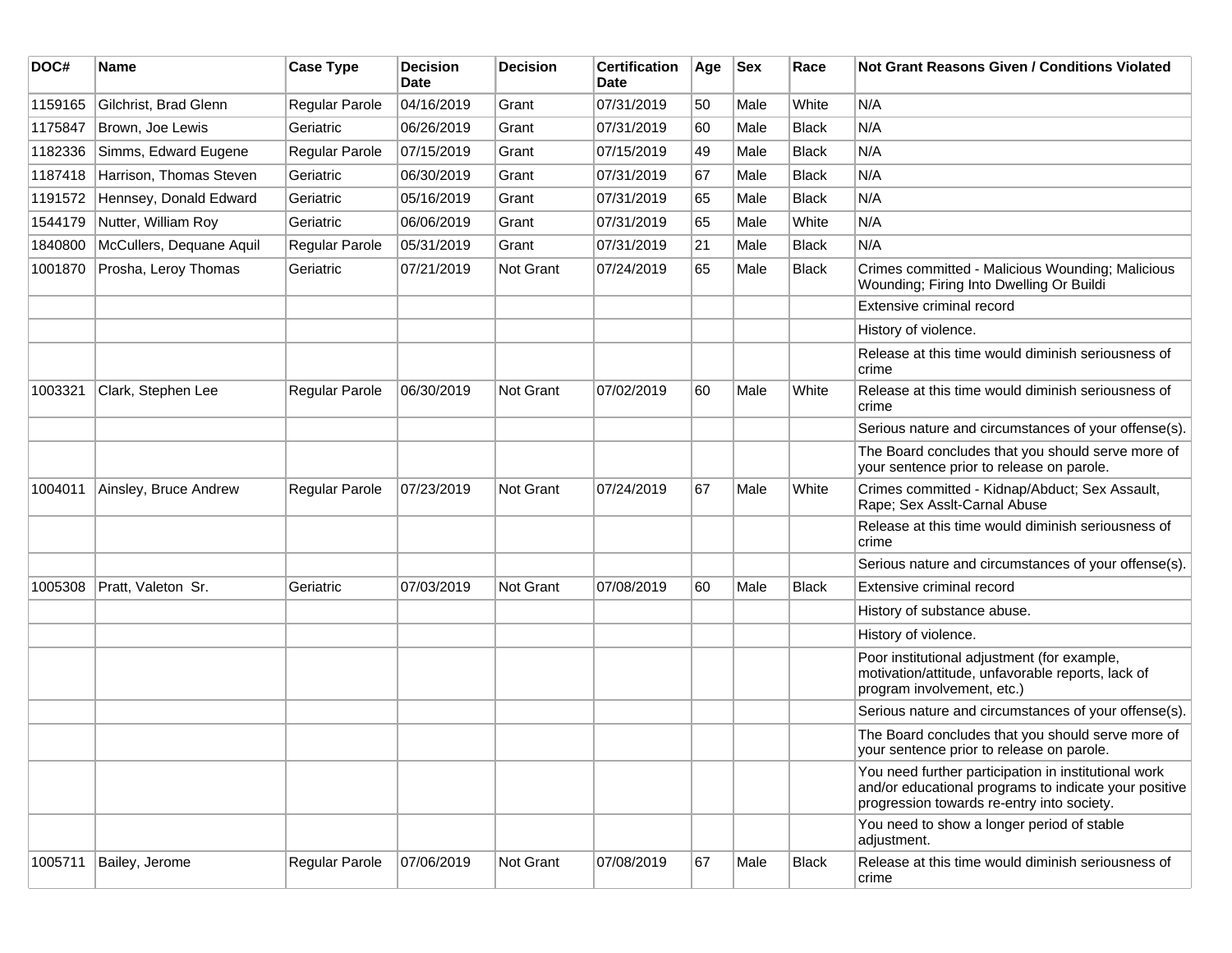| DOC#    | <b>Name</b>              | <b>Case Type</b>      | <b>Decision</b><br>Date | <b>Decision</b> | <b>Certification</b><br>Date | Age | <b>Sex</b> | Race         | Not Grant Reasons Given / Conditions Violated                                                                                                         |
|---------|--------------------------|-----------------------|-------------------------|-----------------|------------------------------|-----|------------|--------------|-------------------------------------------------------------------------------------------------------------------------------------------------------|
| 1005711 | Bailey, Jerome           | <b>Regular Parole</b> | 07/06/2019              | Not Grant       | 07/08/2019                   | 67  | Male       | <b>Black</b> | Serious nature and circumstances of your offense(s).                                                                                                  |
|         |                          |                       |                         |                 |                              |     |            |              | The Board concludes that you should serve more of<br>your sentence prior to release on parole.                                                        |
| 1005757 | Mock, Andre Demetriu     | Regular Parole        | 06/30/2019              | Not Grant       | 07/02/2019                   | 53  | Male       | <b>Black</b> | You need to show a longer period of stable<br>adjustment.                                                                                             |
|         |                          |                       |                         |                 |                              |     |            |              | Your prior failure(s) and/or convictions while under<br>community supervision indicate that you are unlikely<br>to comply with conditions of release. |
| 1006326 | Meredith, John Lewis     | Geriatric             | 07/02/2019              | Not Grant       | 07/03/2019                   | 63  | Male       | <b>Black</b> | Extensive criminal record                                                                                                                             |
|         |                          |                       |                         |                 |                              |     |            |              | Release at this time would diminish seriousness of<br>crime                                                                                           |
|         |                          |                       |                         |                 |                              |     |            |              | Serious nature and circumstances of your offense(s).                                                                                                  |
|         |                          |                       |                         |                 |                              |     |            |              | Your prior failure(s) and/or convictions while under<br>community supervision indicate that you are unlikely<br>to comply with conditions of release. |
| 1006384 | Christian, Archie Jerome | Regular Parole        | 07/21/2019              | Not Grant       | 07/24/2019                   | 45  | Male       | <b>Black</b> | Crimes committed - Murder: 1st Degree; Robbery;<br>Robbery                                                                                            |
|         |                          |                       |                         |                 |                              |     |            |              | Release at this time would diminish seriousness of<br>crime                                                                                           |
|         |                          |                       |                         |                 |                              |     |            |              | The Board concludes that you should serve more of<br>your sentence prior to release on parole.                                                        |
| 1007071 | Lister, Charlie Eugene   | Geriatric             | 07/20/2019              | Not Grant       | 07/22/2019                   | 71  | Male       | Black        | Crimes committed - Sex Assault, Rape; Aggravated<br>Sexual Battery; Penetrate W/Inanimate Object                                                      |
|         |                          |                       |                         |                 |                              |     |            |              | The Board considers you to be a risk to the<br>community.                                                                                             |
| 1008060 | Carbino, Daniel          | <b>Regular Parole</b> | 07/21/2019              | Not Grant       | 07/22/2019                   | 65  | Male       | White        | Extensive criminal record                                                                                                                             |
|         |                          |                       |                         |                 |                              |     |            |              | History of violence.                                                                                                                                  |
|         |                          |                       |                         |                 |                              |     |            |              | Release at this time would diminish seriousness of<br>crime                                                                                           |
|         |                          |                       |                         |                 |                              |     |            |              | Serious nature and circumstances of your offense(s).                                                                                                  |
| 1008091 | Carney, Charlie Ray      | <b>Regular Parole</b> | 07/10/2019              | Not Grant       | 07/11/2019                   | 58  | Male       | <b>Black</b> | No Interest in Parole                                                                                                                                 |
| 1008835 | Campbell, Darren Ross    | Geriatric             | 06/29/2019              | Not Grant       | 07/02/2019                   | 67  | Male       | White        | No Interest in Parole                                                                                                                                 |
| 1009725 | Painter, Nathaniel Ray   | Regular Parole        | 07/23/2019              | Not Grant       | 07/24/2019                   | 77  | Male       | White        | Crimes committed - Aggravated Sexual Battery;<br>Aggravated Sexual Battery; Forcible Sodomy                                                           |
|         |                          |                       |                         |                 |                              |     |            |              | Extensive criminal record                                                                                                                             |
|         |                          |                       |                         |                 |                              |     |            |              | Release at this time would diminish seriousness of<br>crime                                                                                           |
|         |                          |                       |                         |                 |                              |     |            |              | Serious nature and circumstances of your offense(s).                                                                                                  |
|         |                          |                       |                         |                 |                              |     |            |              | The Board concludes that you should serve more of<br>your sentence prior to release on parole.                                                        |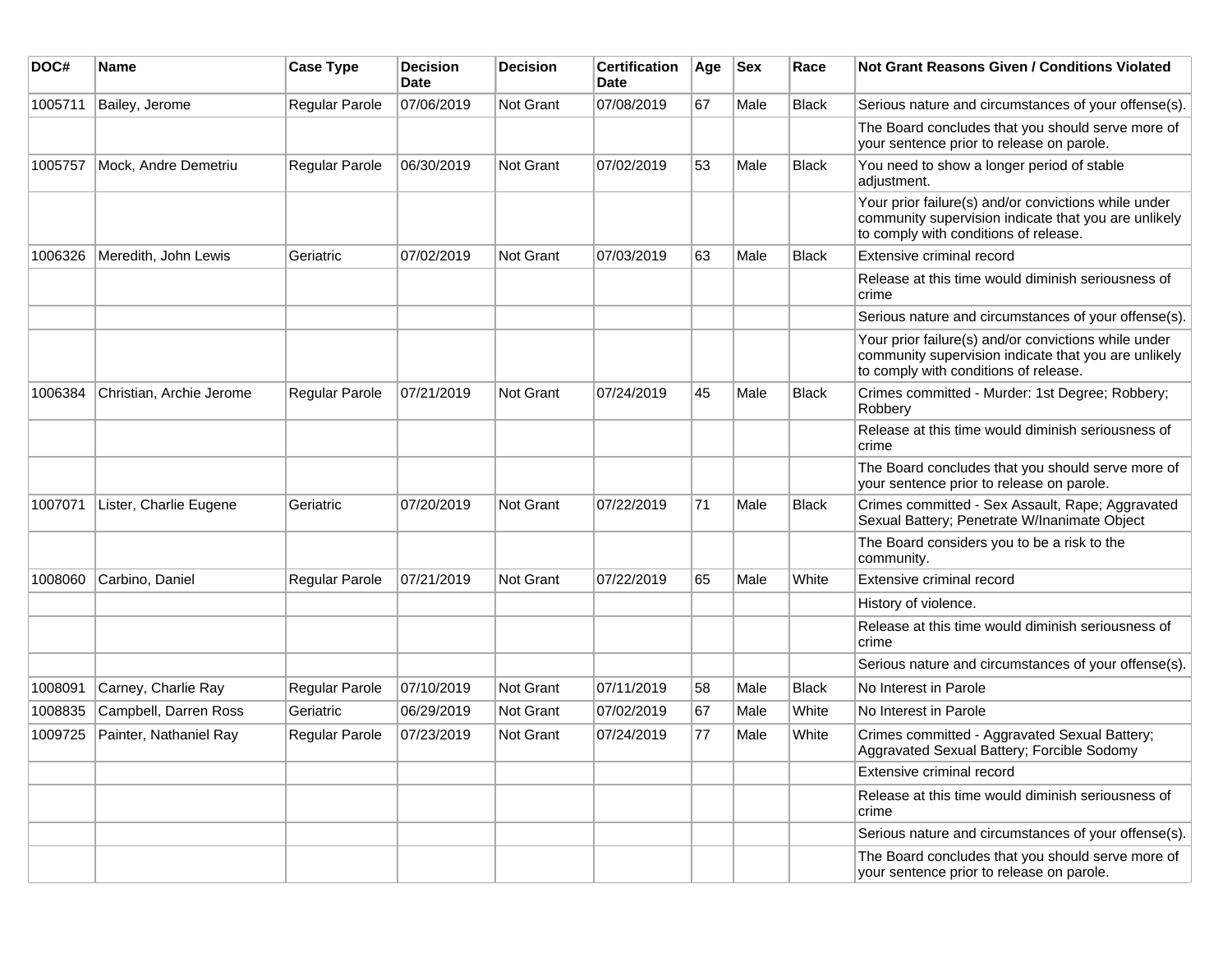| DOC#    | Name                        | <b>Case Type</b>      | <b>Decision</b><br><b>Date</b> | <b>Decision</b> | <b>Certification</b><br><b>Date</b> | Age | <b>Sex</b> | Race         | <b>Not Grant Reasons Given / Conditions Violated</b>                                                                                                 |
|---------|-----------------------------|-----------------------|--------------------------------|-----------------|-------------------------------------|-----|------------|--------------|------------------------------------------------------------------------------------------------------------------------------------------------------|
| 1009881 | Sills, Robert Edward Jr.    | Regular Parole        | 07/03/2019                     | Not Grant       | 07/03/2019                          | 49  | Male       | <b>Black</b> | Release at this time would diminish seriousness of<br>crime                                                                                          |
|         |                             |                       |                                |                 |                                     |     |            |              | Serious nature and circumstances of your offense(s).                                                                                                 |
|         |                             |                       |                                |                 |                                     |     |            |              | You need to show a longer period of stable<br>adjustment.                                                                                            |
| 1010067 | Osborne, Derwin A           | Regular Parole        | 07/13/2019                     | Not Grant       | 07/15/2019                          | 47  | Male       | <b>Black</b> | Considering your offense and your institutional<br>records, the Board concludes that you should serve<br>more of your sentence before being paroled. |
|         |                             |                       |                                |                 |                                     |     |            |              | Crimes committed - Homicide/Murder; Malicious<br>Wounding; Use Of Firearm In Felony                                                                  |
|         |                             |                       |                                |                 |                                     |     |            |              | History of violence.                                                                                                                                 |
|         |                             |                       |                                |                 |                                     |     |            |              | Poor institutional adjustment (for example,<br>motivation/attitude, unfavorable reports, lack of<br>program involvement, etc.)                       |
|         |                             |                       |                                |                 |                                     |     |            |              | Release at this time would diminish seriousness of<br>crime                                                                                          |
|         |                             |                       |                                |                 |                                     |     |            |              | Serious nature and circumstances of your offense(s).                                                                                                 |
|         |                             |                       |                                |                 |                                     |     |            |              | Your record of institutional infractions indicates a<br>disregard for rules and that you are not ready to<br>conform to society.                     |
| 1011159 | Painter, Rosevilt Mackinley | <b>Regular Parole</b> | 07/06/2019                     | Not Grant       | 07/08/2019                          | 70  | Male       | <b>Black</b> | Conviction of a new crime while incarcerated                                                                                                         |
|         |                             |                       |                                |                 |                                     |     |            |              | Crimes committed - Homicide-Capital; Abduct-No<br>Ransom Or Asslt; Robbery                                                                           |
|         |                             |                       |                                |                 |                                     |     |            |              | The Board concludes that you should serve more of<br>your sentence prior to release on parole.                                                       |
| 1011319 | Fink, Branson Eugene        | Regular Parole        | 07/23/2019                     | Not Grant       | 07/24/2019                          | 64  | Male       | White        | Crimes committed - Homicide/Murder; Homicide-<br>Invol Manslaughter; Use Of Firearm In Felony                                                        |
|         |                             |                       |                                |                 |                                     |     |            |              | Serious nature and circumstances of your offense(s).                                                                                                 |
|         |                             |                       |                                |                 |                                     |     |            |              | The Board concludes that you should serve more of<br>your sentence prior to release on parole.                                                       |
| 1011337 | Murray, Kenneth             | Geriatric             | 07/15/2019                     | Not Grant       | 07/17/2019                          | 72  | Male       | White        | Release at this time would diminish seriousness of<br>crime                                                                                          |
|         |                             |                       |                                |                 |                                     |     |            |              | Serious nature and circumstances of your offense(s).                                                                                                 |
|         |                             |                       |                                |                 |                                     |     |            |              | The Board concludes that you should serve more of<br>your sentence prior to release on parole.                                                       |
| 1012424 | Newsome, Kevin Alonzo       | <b>Regular Parole</b> | 07/24/2019                     | Not Grant       | 07/26/2019                          | 50  | Male       | <b>Black</b> | Crimes committed - Homicide-1st Degree; Robbery;<br>Robbery - Attempted                                                                              |
|         |                             |                       |                                |                 |                                     |     |            |              | Extensive criminal record                                                                                                                            |
|         |                             |                       |                                |                 |                                     |     |            |              | Release at this time would diminish seriousness of<br>crime                                                                                          |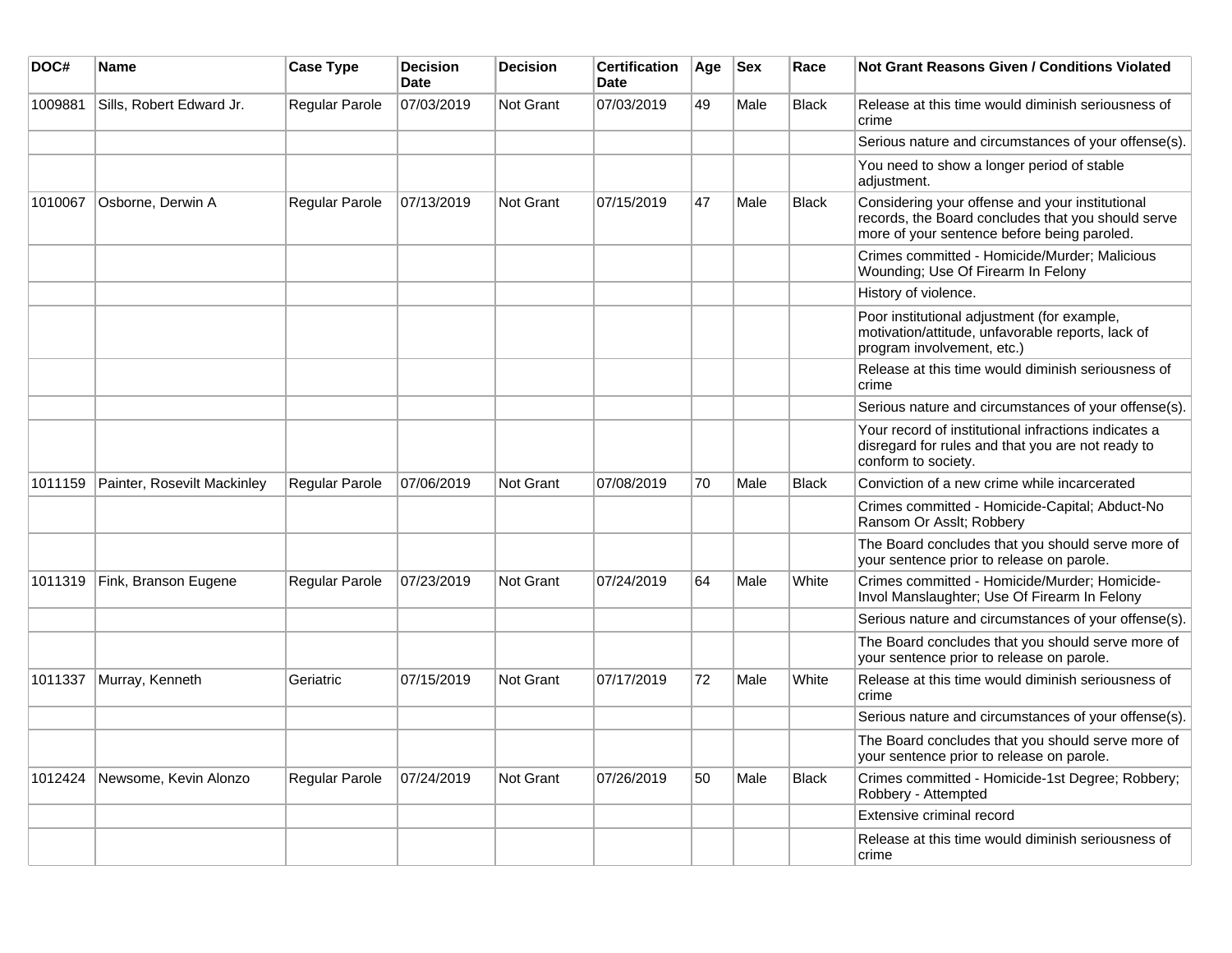| DOC#    | Name                              | <b>Case Type</b> | <b>Decision</b><br><b>Date</b> | <b>Decision</b>  | <b>Certification</b><br>Date | Age | <b>Sex</b> | Race         | Not Grant Reasons Given / Conditions Violated                                                                                                         |
|---------|-----------------------------------|------------------|--------------------------------|------------------|------------------------------|-----|------------|--------------|-------------------------------------------------------------------------------------------------------------------------------------------------------|
| 1012424 | Newsome, Kevin Alonzo             | Regular Parole   | 07/24/2019                     | Not Grant        | 07/26/2019                   | 50  | Male       | <b>Black</b> | Your prior failure(s) and/or convictions while under<br>community supervision indicate that you are unlikely<br>to comply with conditions of release. |
| 1015980 | Williams, Jimmie Lee              | Regular Parole   | 07/24/2019                     | Not Grant        | 07/24/2019                   | 50  | Male       | White        | Extensive criminal record                                                                                                                             |
|         |                                   |                  |                                |                  |                              |     |            |              | History of substance abuse.                                                                                                                           |
|         |                                   |                  |                                |                  |                              |     |            |              | Serious nature and circumstances of your offense(s).                                                                                                  |
|         |                                   |                  |                                |                  |                              |     |            |              | The Board considers you to be a risk to the<br>community.                                                                                             |
|         |                                   |                  |                                |                  |                              |     |            |              | Your prior failure(s) and/or convictions while under<br>community supervision indicate that you are unlikely<br>to comply with conditions of release. |
| 1016091 | Renoir, Pierre Auguste            | Geriatric        | 07/18/2019                     | Not Grant        | 07/19/2019                   | 61  | Male       | White        | Crimes committed - Sex Assault, Rape; Aggravated<br>Sexual Battery; Aggravated Sexual Battery                                                         |
|         |                                   |                  |                                |                  |                              |     |            |              | Extensive criminal record                                                                                                                             |
|         |                                   |                  |                                |                  |                              |     |            |              | Serious nature and circumstances of your offense(s).                                                                                                  |
|         |                                   |                  |                                |                  |                              |     |            |              | The Board considers you to be a risk to the<br>community.                                                                                             |
| 1016478 | Reeves, John William              | Geriatric        | 07/17/2019                     | Not Grant        | 07/19/2019                   | 66  | Male       | White        | Crimes committed - Homicide/Murder; Breaking And<br>Entering                                                                                          |
|         |                                   |                  |                                |                  |                              |     |            |              | Release at this time would diminish seriousness of<br>crime                                                                                           |
|         |                                   |                  |                                |                  |                              |     |            |              | Serious nature and circumstances of your offense(s).                                                                                                  |
| 1017617 | Hager, Michael Lee                | Regular Parole   | 07/14/2019                     | <b>Not Grant</b> | 07/17/2019                   | 54  | Male       | White        | Crimes committed - Homicide-Capital; Abduct-No<br>Ransom Or Asslt; Sex Assault, Rape                                                                  |
|         |                                   |                  |                                |                  |                              |     |            |              | History of violence.                                                                                                                                  |
|         |                                   |                  |                                |                  |                              |     |            |              | Release at this time would diminish seriousness of<br>crime                                                                                           |
|         |                                   |                  |                                |                  |                              |     |            |              | Serious nature and circumstances of your offense(s).                                                                                                  |
|         |                                   |                  |                                |                  |                              |     |            |              | The Board considers you to be a risk to the<br>community.                                                                                             |
| 1018121 | Harris, Freddie Raven Jr.         | Regular Parole   | 07/25/2019                     | Not Grant        | 07/26/2019                   | 55  | Male       | <b>Black</b> | Extensive criminal record                                                                                                                             |
|         |                                   |                  |                                |                  |                              |     |            |              | History of violence.                                                                                                                                  |
|         |                                   |                  |                                |                  |                              |     |            |              | Serious nature and circumstances of your offense(s).                                                                                                  |
|         |                                   |                  |                                |                  |                              |     |            |              | Your prior failure(s) and/or convictions while under<br>community supervision indicate that you are unlikely<br>to comply with conditions of release. |
| 1020896 | Ridgley, Kevin Pierre-<br>Mustafa | Regular Parole   | 07/23/2019                     | Not Grant        | 07/24/2019                   | 58  | Male       | <b>Black</b> | Extensive criminal record                                                                                                                             |
|         |                                   |                  |                                |                  |                              |     |            |              | Release at this time would diminish seriousness of<br>crime                                                                                           |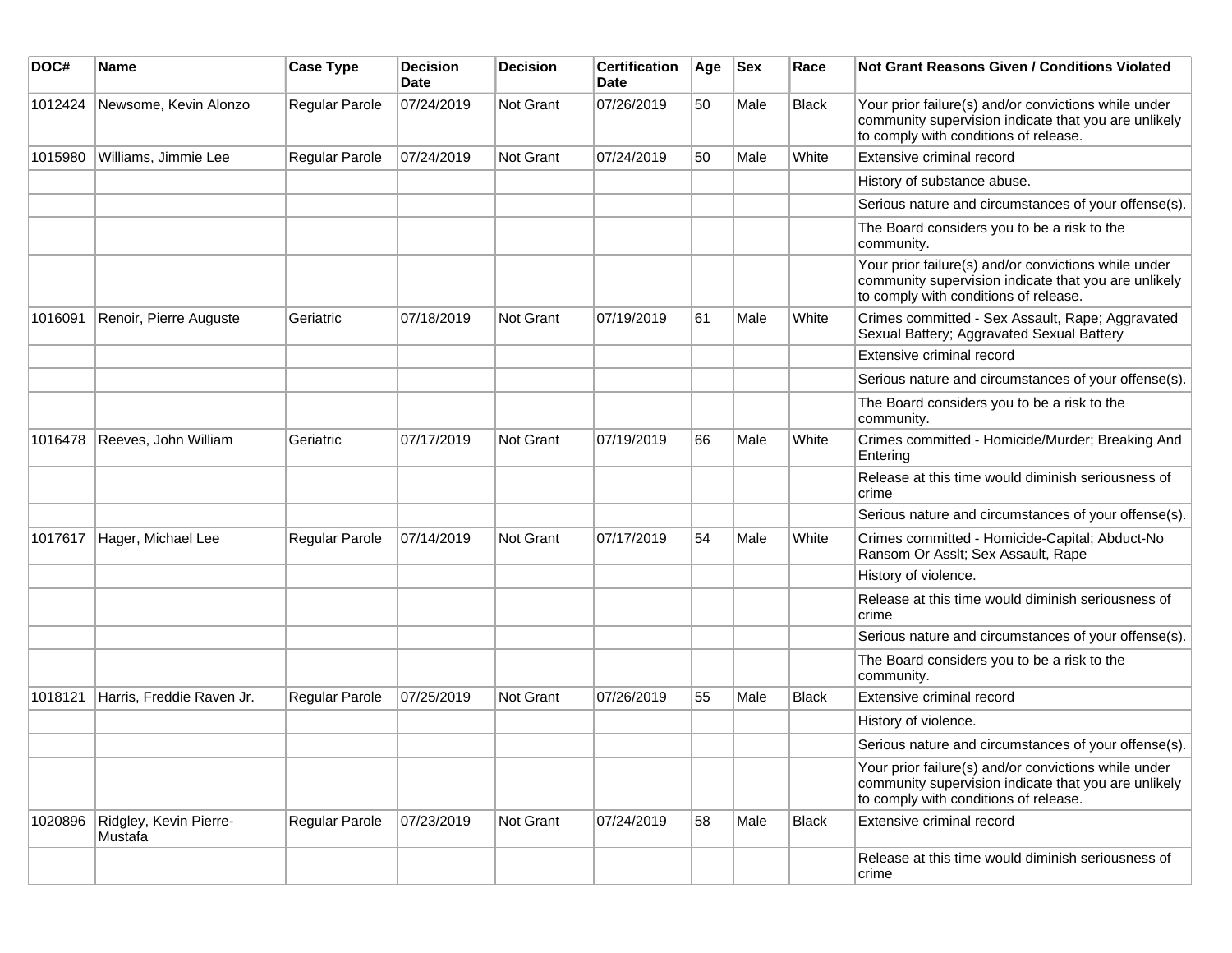| DOC#    | <b>Name</b>                       | <b>Case Type</b>      | <b>Decision</b><br>Date | <b>Decision</b> | <b>Certification</b><br>Date | Age | <b>Sex</b> | Race              | <b>Not Grant Reasons Given / Conditions Violated</b>                                                                                                  |
|---------|-----------------------------------|-----------------------|-------------------------|-----------------|------------------------------|-----|------------|-------------------|-------------------------------------------------------------------------------------------------------------------------------------------------------|
| 1020896 | Ridgley, Kevin Pierre-<br>Mustafa | Regular Parole        | 07/23/2019              | Not Grant       | 07/24/2019                   | 58  | Male       | Black             | The Board concludes that you should serve more of<br>your sentence prior to release on parole.                                                        |
|         |                                   |                       |                         |                 |                              |     |            |                   | Your prior failure(s) and/or convictions while under<br>community supervision indicate that you are unlikely<br>to comply with conditions of release. |
| 1020960 | Artis, John Jr.                   | Geriatric             | 07/24/2019              | Not Grant       | 07/24/2019                   | 65  | Male       | <b>Black</b>      | History of violence.                                                                                                                                  |
|         |                                   |                       |                         |                 |                              |     |            |                   | Release at this time would diminish seriousness of<br>crime                                                                                           |
|         |                                   |                       |                         |                 |                              |     |            |                   | Serious nature and circumstances of your offense(s).                                                                                                  |
|         |                                   |                       |                         |                 |                              |     |            |                   | The Board considers you to be a risk to the<br>community.                                                                                             |
| 1022520 | Fortune, Terry Marvin             | Geriatric             | 07/23/2019              | Not Grant       | 07/24/2019                   | 61  | Male       | White             | History of violence.                                                                                                                                  |
|         |                                   |                       |                         |                 |                              |     |            |                   | Release at this time would diminish seriousness of<br>crime                                                                                           |
|         |                                   |                       |                         |                 |                              |     |            |                   | Serious nature and circumstances of your offense(s).                                                                                                  |
|         |                                   |                       |                         |                 |                              |     |            |                   | The Board concludes that you should serve more of<br>your sentence prior to release on parole.                                                        |
| 1022659 | Jackson, Robert                   | Regular Parole        | 07/15/2019              | Not Grant       | 07/17/2019                   | 65  | Male       | <b>Black</b>      | Crimes committed - Kidnap/Abduct; Kidnap/Abduct;<br>Kidnap/Abduct                                                                                     |
|         |                                   |                       |                         |                 |                              |     |            |                   | Release at this time would diminish seriousness of<br>crime                                                                                           |
|         |                                   |                       |                         |                 |                              |     |            |                   | Serious nature and circumstances of your offense(s).                                                                                                  |
| 1026103 | Miller, Eric Winston              | Geriatric             | 07/26/2019              | Not Grant       | 07/26/2019                   | 71  | Male       | Alaskan<br>Native | American Crimes committed - Aggravated Sexual Battery;<br>Indian or Aggravated Sexual Battery; Indecent Liberties                                     |
|         |                                   |                       |                         |                 |                              |     |            |                   | Serious nature and circumstances of your offense(s).                                                                                                  |
|         |                                   |                       |                         |                 |                              |     |            |                   | The Board considers you to be a risk to the<br>community.                                                                                             |
| 1026576 | Wall, James Plummer               | <b>Regular Parole</b> | 07/08/2019              | Not Grant       | 07/09/2019                   | 63  | Male       | <b>Black</b>      | Crimes committed - Sex Assault, Rape; Forcible<br>Sodomy; Robbery                                                                                     |
|         |                                   |                       |                         |                 |                              |     |            |                   | Extensive criminal record                                                                                                                             |
|         |                                   |                       |                         |                 |                              |     |            |                   | Release at this time would diminish seriousness of<br>crime                                                                                           |
|         |                                   |                       |                         |                 |                              |     |            |                   | Your prior failure(s) and/or convictions while under<br>community supervision indicate that you are unlikely<br>to comply with conditions of release. |
| 1028220 | Jordan, Ernest Edward             | Regular Parole        | 07/07/2019              | Not Grant       | 07/09/2019                   | 57  | Male       | Black             | Extensive criminal record                                                                                                                             |
|         |                                   |                       |                         |                 |                              |     |            |                   | History of substance abuse.                                                                                                                           |
|         |                                   |                       |                         |                 |                              |     |            |                   | History of violence.                                                                                                                                  |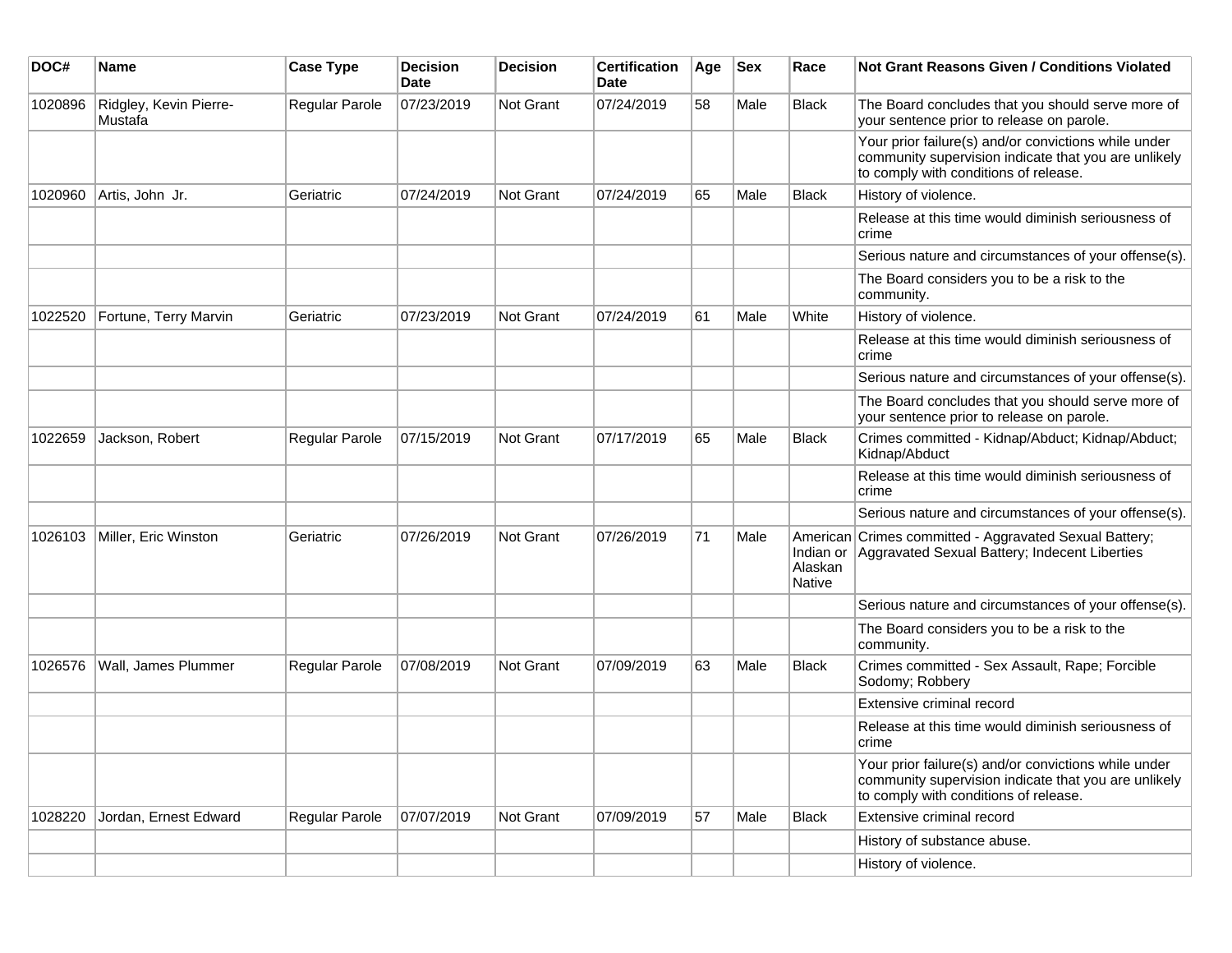| DOC#    | <b>Name</b>                  | <b>Case Type</b> | <b>Decision</b><br><b>Date</b> | <b>Decision</b> | <b>Certification</b><br><b>Date</b> | Age | <b>Sex</b> | Race         | <b>Not Grant Reasons Given / Conditions Violated</b>                                                                                                                    |
|---------|------------------------------|------------------|--------------------------------|-----------------|-------------------------------------|-----|------------|--------------|-------------------------------------------------------------------------------------------------------------------------------------------------------------------------|
| 1028220 | Jordan, Ernest Edward        | Regular Parole   | 07/07/2019                     | Not Grant       | 07/09/2019                          | 57  | Male       | Black        | Release at this time would diminish seriousness of<br>crime                                                                                                             |
|         |                              |                  |                                |                 |                                     |     |            |              | Serious nature and circumstances of your offense(s).                                                                                                                    |
|         |                              |                  |                                |                 |                                     |     |            |              | The Board considers you to be a risk to the<br>community.                                                                                                               |
|         |                              |                  |                                |                 |                                     |     |            |              | You need further participation in institutional work<br>and/or educational programs to indicate your positive<br>progression towards re-entry into society.             |
|         |                              |                  |                                |                 |                                     |     |            |              | Your prior failure(s) and/or convictions while under<br>community supervision indicate that you are unlikely<br>to comply with conditions of release.                   |
| 1029291 | Hailey, Wayne Edward         | Regular Parole   | 07/10/2019                     | Not Grant       | 07/11/2019                          | 66  | Male       | White        | Considering your offense and your institutional<br>records, the Board concludes that you should serve<br>more of your sentence before being paroled.                    |
|         |                              |                  |                                |                 |                                     |     |            |              | Crimes committed - (Conspiracy)Capital Murder: Of<br>Multiple Persons; Burgl: Enter Structure To Commit<br>Larceny/A&B/Etc; Grand Larceny: >=\$200 Not From<br>A Person |
|         |                              |                  |                                |                 |                                     |     |            |              | Extensive criminal record                                                                                                                                               |
|         |                              |                  |                                |                 |                                     |     |            |              | Poor institutional adjustment (for example,<br>motivation/attitude, unfavorable reports, lack of<br>program involvement, etc.)                                          |
|         |                              |                  |                                |                 |                                     |     |            |              | Your record of institutional infractions indicates a<br>disregard for rules and that you are not ready to<br>conform to society.                                        |
| 1030423 | Dibble, Lloyd Keith          | Regular Parole   | 07/21/2019                     | Not Grant       | 07/24/2019                          | 53  | Male       | <b>Black</b> | Extensive criminal record                                                                                                                                               |
|         |                              |                  |                                |                 |                                     |     |            |              | Release at this time would diminish seriousness of<br>crime                                                                                                             |
|         |                              |                  |                                |                 |                                     |     |            |              | Your prior failure(s) and/or convictions while under<br>community supervision indicate that you are unlikely<br>to comply with conditions of release.                   |
|         |                              |                  |                                |                 |                                     |     |            |              | Your record indicates a serious disregard for the<br>property rights of others.                                                                                         |
| 1034002 | Elmore, Waverly Clevelan III | Regular Parole   | 07/03/2019                     | Not Grant       | 07/08/2019                          | 50  | Male       | White        | Considering your offense and your institutional<br>records, the Board concludes that you should serve<br>more of your sentence before being paroled.                    |
|         |                              |                  |                                |                 |                                     |     |            |              | Extensive criminal record                                                                                                                                               |
|         |                              |                  |                                |                 |                                     |     |            |              | History of substance abuse.                                                                                                                                             |
|         |                              |                  |                                |                 |                                     |     |            |              | History of violence.                                                                                                                                                    |
|         |                              |                  |                                |                 |                                     |     |            |              | Serious nature and circumstances of your offense(s).                                                                                                                    |
|         |                              |                  |                                |                 |                                     |     |            |              | You need to show a longer period of stable<br>adjustment.                                                                                                               |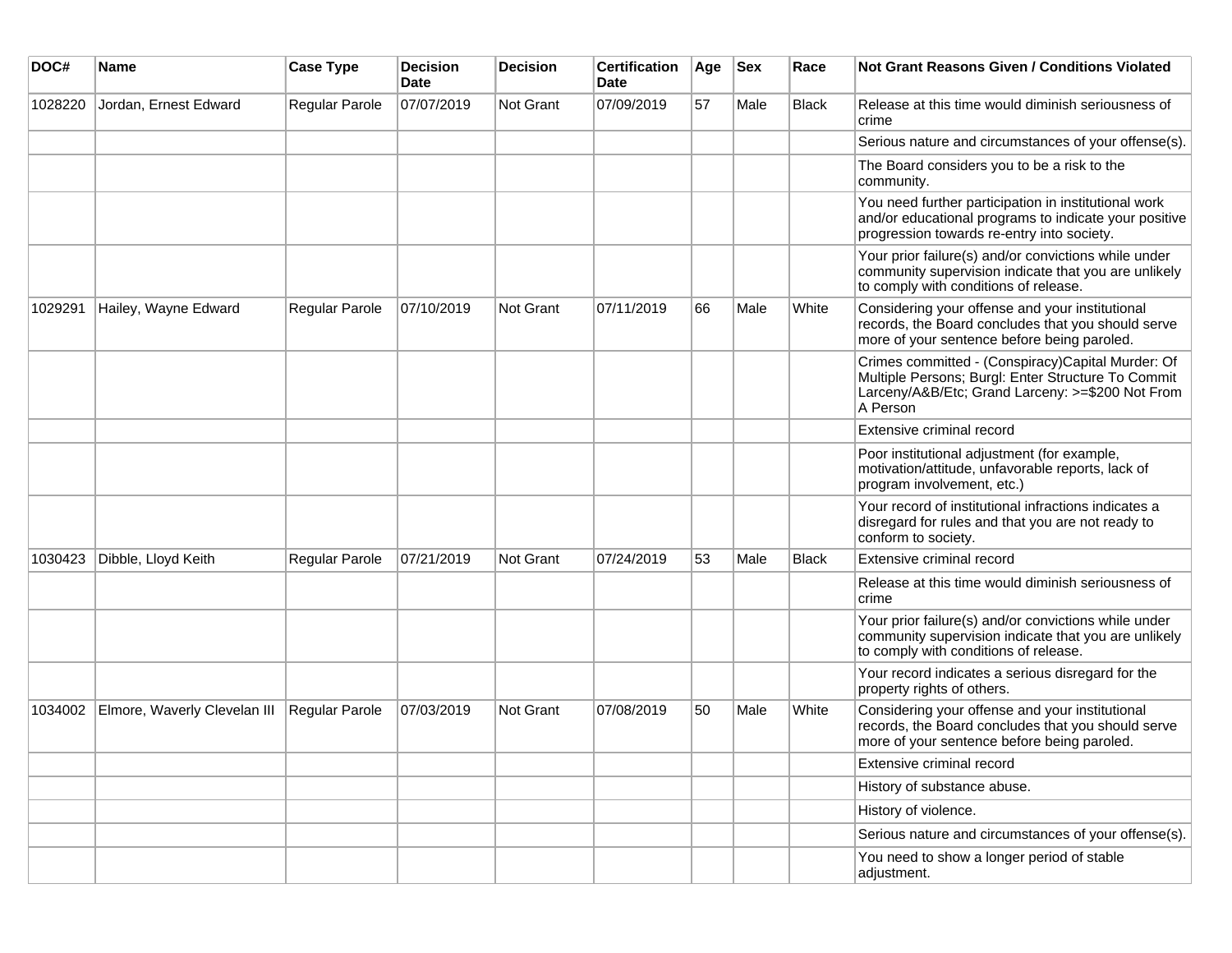| DOC#    | Name                         | <b>Case Type</b> | <b>Decision</b><br><b>Date</b> | <b>Decision</b>  | <b>Certification</b><br>Date | Age | <b>Sex</b> | Race         | Not Grant Reasons Given / Conditions Violated                                                                                                         |
|---------|------------------------------|------------------|--------------------------------|------------------|------------------------------|-----|------------|--------------|-------------------------------------------------------------------------------------------------------------------------------------------------------|
| 1034002 | Elmore, Waverly Clevelan III | Regular Parole   | 07/03/2019                     | Not Grant        | 07/08/2019                   | 50  | Male       | White        | Your prior failure(s) and/or convictions while under<br>community supervision indicate that you are unlikely<br>to comply with conditions of release. |
| 1035660 | Fitchett, Robert D Jr.       | Regular Parole   | 07/20/2019                     | Not Grant        | 07/22/2019                   | 56  | Male       | White        | Crimes committed - Homicide/Murder; Malicious<br>Wounding; Malicious Wounding                                                                         |
|         |                              |                  |                                |                  |                              |     |            |              | History of violence.                                                                                                                                  |
|         |                              |                  |                                |                  |                              |     |            |              | Release at this time would diminish seriousness of<br>crime                                                                                           |
|         |                              |                  |                                |                  |                              |     |            |              | Serious nature and circumstances of your offense(s).                                                                                                  |
| 1036098 | Daniels, Richard Paul        | Regular Parole   | 07/03/2019                     | Not Grant        | 07/08/2019                   | 69  | Male       | White        | Extensive criminal record                                                                                                                             |
|         |                              |                  |                                |                  |                              |     |            |              | History of violence.                                                                                                                                  |
|         |                              |                  |                                |                  |                              |     |            |              | Serious nature and circumstances of your offense(s).                                                                                                  |
|         |                              |                  |                                |                  |                              |     |            |              | The Board considers you to be a risk to the<br>community.                                                                                             |
| 1036110 | Lockley, John B Jr.          | Regular Parole   | 07/13/2019                     | Not Grant        | 07/15/2019                   | 52  | Male       | <b>Black</b> | Crimes committed - Homicide-1st Degree; Unlawful<br>Wound/Bodily Injury; Assault: On Law<br>Enf/Judge/DOC/Fire/Emerg Person                           |
|         |                              |                  |                                |                  |                              |     |            |              | History of violence.                                                                                                                                  |
|         |                              |                  |                                |                  |                              |     |            |              | Release at this time would diminish seriousness of<br>crime                                                                                           |
|         |                              |                  |                                |                  |                              |     |            |              | Serious nature and circumstances of your offense(s).                                                                                                  |
| 1036328 | Swett, David Gerrard         | Regular Parole   | 07/18/2019                     | <b>Not Grant</b> | 07/19/2019                   | 59  | Male       | White        | Serious nature and circumstances of your offense(s).                                                                                                  |
|         |                              |                  |                                |                  |                              |     |            |              | The Board concludes that you should serve more of<br>your sentence prior to release on parole.                                                        |
|         |                              |                  |                                |                  |                              |     |            |              | Your prior failure(s) and/or convictions while under<br>community supervision indicate that you are unlikely<br>to comply with conditions of release. |
| 1036421 | Nibblins, Joseph Earl        | Regular Parole   | 07/10/2019                     | Not Grant        | 07/11/2019                   | 63  | Male       | <b>Black</b> | No Interest in Parole                                                                                                                                 |
| 1036510 | Bullock, James Henry         | Regular Parole   | 06/29/2019                     | Not Grant        | 07/02/2019                   | 46  | Male       | <b>Black</b> | Extensive criminal record                                                                                                                             |
|         |                              |                  |                                |                  |                              |     |            |              | History of violence.                                                                                                                                  |
|         |                              |                  |                                |                  |                              |     |            |              | The Board concludes that you should serve more of<br>your sentence prior to release on parole.                                                        |
| 1038001 | Nixon, Kiama Treval          | Regular Parole   | 07/12/2019                     | Not Grant        | 07/12/2019                   | 47  | Male       | <b>Black</b> | Extensive criminal record                                                                                                                             |
|         |                              |                  |                                |                  |                              |     |            |              | Release at this time would diminish seriousness of<br>crime                                                                                           |
|         |                              |                  |                                |                  |                              |     |            |              | Serious nature and circumstances of your offense(s).                                                                                                  |
|         |                              |                  |                                |                  |                              |     |            |              | The Board concludes that you should serve more of<br>your sentence prior to release on parole.                                                        |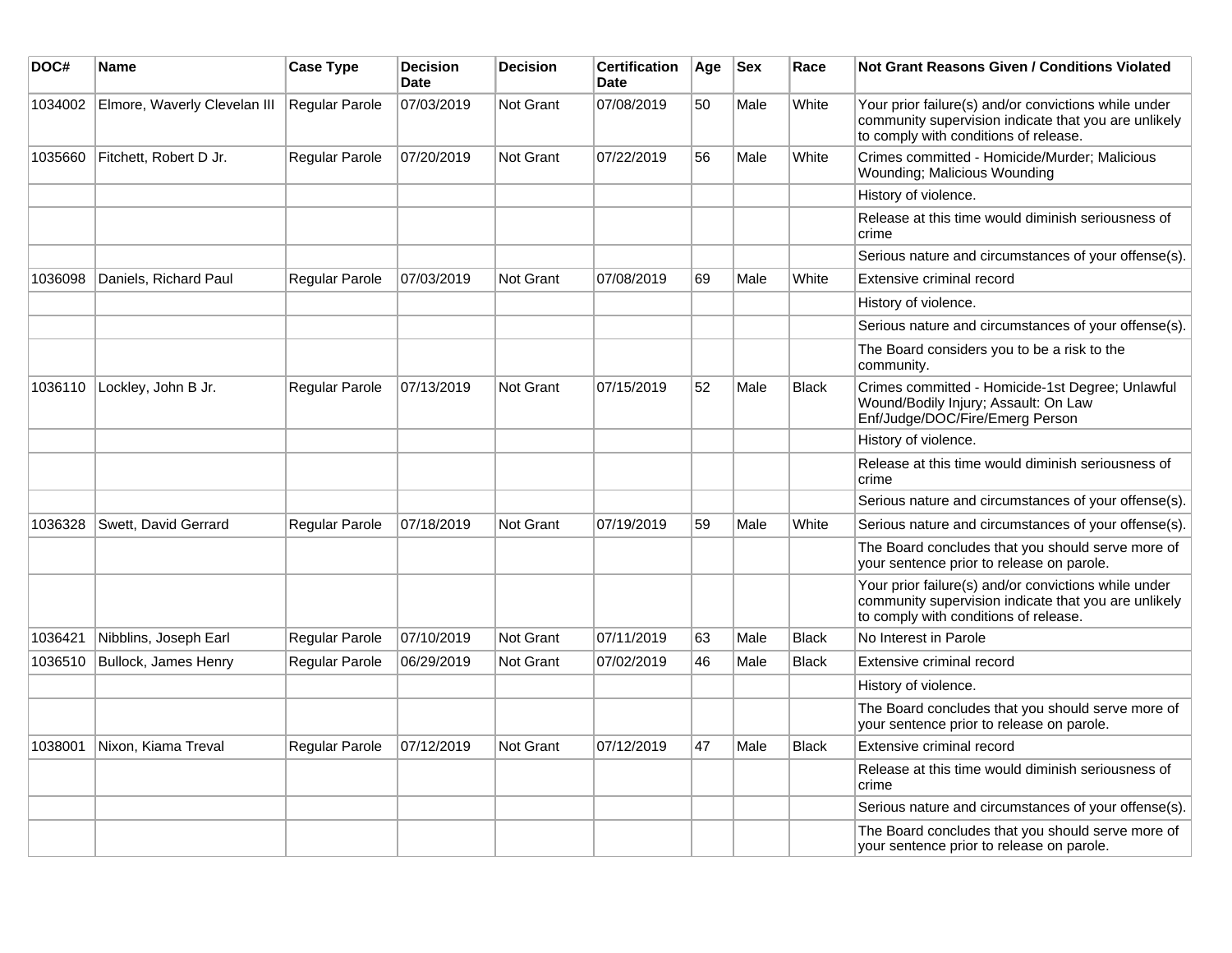| DOC#    | <b>Name</b>            | <b>Case Type</b> | <b>Decision</b><br>Date | <b>Decision</b>  | <b>Certification</b><br><b>Date</b> | Age | <b>Sex</b> | Race         | <b>Not Grant Reasons Given / Conditions Violated</b>                                                                                                  |
|---------|------------------------|------------------|-------------------------|------------------|-------------------------------------|-----|------------|--------------|-------------------------------------------------------------------------------------------------------------------------------------------------------|
| 1038001 | Nixon, Kiama Treval    | Regular Parole   | 07/12/2019              | Not Grant        | 07/12/2019                          | 47  | Male       | <b>Black</b> | Your prior failure(s) and/or convictions while under<br>community supervision indicate that you are unlikely<br>to comply with conditions of release. |
| 1039930 | Thomas, Gerald B       | Regular Parole   | 07/05/2019              | Not Grant        | 07/08/2019                          | 62  | Male       | White        | Crimes committed - Kidnap/Abduct; Kidnap/Abduct;<br>Kidnap/Abduct                                                                                     |
|         |                        |                  |                         |                  |                                     |     |            |              | Serious nature and circumstances of your offense(s).                                                                                                  |
| 1039938 | Bowles, Thomas R       | Regular Parole   | 07/08/2019              | Not Grant        | 07/09/2019                          | 59  | Male       | <b>Black</b> | Crimes committed - Sex Assault, Rape; Forcible<br>Sodomy; Malicious Wounding                                                                          |
|         |                        |                  |                         |                  |                                     |     |            |              | History of substance abuse.                                                                                                                           |
|         |                        |                  |                         |                  |                                     |     |            |              | History of violence.                                                                                                                                  |
|         |                        |                  |                         |                  |                                     |     |            |              | Release at this time would diminish seriousness of<br>crime                                                                                           |
|         |                        |                  |                         |                  |                                     |     |            |              | Serious nature and circumstances of your offense(s).                                                                                                  |
|         |                        |                  |                         |                  |                                     |     |            |              | The Board considers you to be a risk to the<br>community.                                                                                             |
|         |                        |                  |                         |                  |                                     |     |            |              | Your prior failure(s) and/or convictions while under<br>community supervision indicate that you are unlikely<br>to comply with conditions of release. |
| 1041060 | Dubon, Jose Cruz       | Geriatric        | 06/30/2019              | <b>Not Grant</b> | 07/02/2019                          | 67  | Male       | White        | Crimes committed - Sex Assault, Rape                                                                                                                  |
|         |                        |                  |                         |                  |                                     |     |            |              | Serious nature and circumstances of your offense(s).                                                                                                  |
| 1041179 | Meyer, Jeffrey         | Regular Parole   | 07/18/2019              | Not Grant        | 07/19/2019                          | 51  | Male       | <b>Black</b> | Crimes committed - Kidnap/Abduct; Forcible<br>Sodomy; Forcible Sodomy                                                                                 |
|         |                        |                  |                         |                  |                                     |     |            |              | History of violence.                                                                                                                                  |
|         |                        |                  |                         |                  |                                     |     |            |              | Release at this time would diminish seriousness of<br>crime                                                                                           |
|         |                        |                  |                         |                  |                                     |     |            |              | Serious nature and circumstances of your offense(s).                                                                                                  |
|         |                        |                  |                         |                  |                                     |     |            |              | The Board concludes that you should serve more of<br>your sentence prior to release on parole.                                                        |
|         |                        |                  |                         |                  |                                     |     |            |              | The Board considers you to be a risk to the<br>community.                                                                                             |
| 1041599 | Taylor, Larrie Linwood | Geriatric        | 07/20/2019              | Not Grant        | 07/22/2019                          | 71  | Male       | <b>Black</b> | Crimes committed - Dui Manslaughter: Involuntary,<br>Reckless; Prior DWI Manslaughter, Assault Or Felony<br><b>DWI</b>                                |
|         |                        |                  |                         |                  |                                     |     |            |              | Extensive criminal record                                                                                                                             |
|         |                        |                  |                         |                  |                                     |     |            |              | History of substance abuse.                                                                                                                           |
|         |                        |                  |                         |                  |                                     |     |            |              | Serious nature and circumstances of your offense(s).                                                                                                  |
|         |                        |                  |                         |                  |                                     |     |            |              | The Board considers you to be a risk to the<br>community.                                                                                             |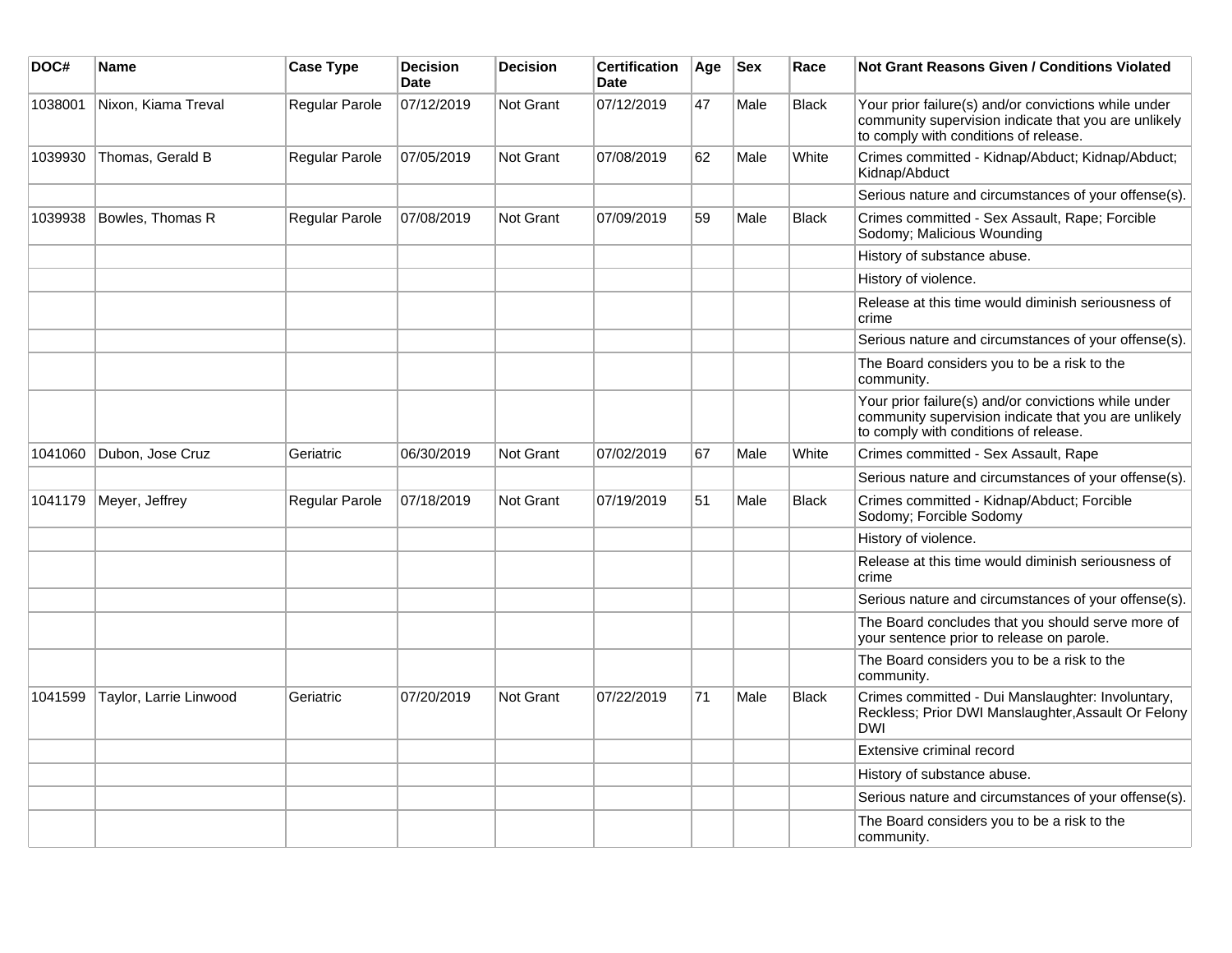| DOC#    | <b>Name</b>              | <b>Case Type</b>      | <b>Decision</b><br><b>Date</b> | <b>Decision</b>  | <b>Certification</b><br><b>Date</b> | Age | <b>Sex</b> | Race         | <b>Not Grant Reasons Given / Conditions Violated</b>                                                                                                  |
|---------|--------------------------|-----------------------|--------------------------------|------------------|-------------------------------------|-----|------------|--------------|-------------------------------------------------------------------------------------------------------------------------------------------------------|
| 1041599 | Taylor, Larrie Linwood   | Geriatric             | 07/20/2019                     | <b>Not Grant</b> | 07/22/2019                          | 71  | Male       | <b>Black</b> | Your prior failure(s) and/or convictions while under<br>community supervision indicate that you are unlikely<br>to comply with conditions of release. |
| 1042021 | Sykes, Kevin G           | Regular Parole        | 07/22/2019                     | Not Grant        | 07/24/2019                          | 53  | Male       | <b>Black</b> | Release at this time would diminish seriousness of<br>crime                                                                                           |
|         |                          |                       |                                |                  |                                     |     |            |              | Serious nature and circumstances of your offense(s).                                                                                                  |
|         |                          |                       |                                |                  |                                     |     |            |              | The Board concludes that you should serve more of<br>your sentence prior to release on parole.                                                        |
| 1044675 | Davis, Melvin Ray        | Regular Parole        | 07/24/2019                     | <b>Not Grant</b> | 07/24/2019                          | 45  | Male       | <b>Black</b> | Considering your offense and your institutional<br>records, the Board concludes that you should serve<br>more of your sentence before being paroled.  |
|         |                          |                       |                                |                  |                                     |     |            |              | Crimes committed - Robbery - Type Not Clear;<br>Malicious Wounding; Violation Drug Control Act                                                        |
|         |                          |                       |                                |                  |                                     |     |            |              | Release at this time would diminish seriousness of<br>crime                                                                                           |
|         |                          |                       |                                |                  |                                     |     |            |              | You need to show a longer period of stable<br>adjustment.                                                                                             |
| 1045285 | Waller, Angelo Lamont    | Regular Parole        | 07/12/2019                     | <b>Not Grant</b> | 07/12/2019                          | 46  | Male       | <b>Black</b> | Crimes committed - Homicide-1st Degree; Use Of<br>Firearm In Felony                                                                                   |
|         |                          |                       |                                |                  |                                     |     |            |              | Extensive criminal record                                                                                                                             |
|         |                          |                       |                                |                  |                                     |     |            |              | History of violence.                                                                                                                                  |
|         |                          |                       |                                |                  |                                     |     |            |              | Release at this time would diminish seriousness of<br>crime                                                                                           |
|         |                          |                       |                                |                  |                                     |     |            |              | Serious nature and circumstances of your offense(s).                                                                                                  |
| 1047930 | Kerzich, Mark R          | Regular Parole        | 07/17/2019                     | <b>Not Grant</b> | 07/19/2019                          | 63  | Male       | White        | No Interest in Parole                                                                                                                                 |
| 1047977 | Lawrence, Joseph Leonard | <b>Regular Parole</b> | 07/20/2019                     | <b>Not Grant</b> | 07/22/2019                          | 60  | Male       | <b>Black</b> | Considering your offense and your institutional<br>records, the Board concludes that you should serve<br>more of your sentence before being paroled.  |
|         |                          |                       |                                |                  |                                     |     |            |              | Extensive criminal record                                                                                                                             |
|         |                          |                       |                                |                  |                                     |     |            |              | You need to show a longer period of stable<br>adjustment.                                                                                             |
| 1048932 | Logan, John Arnold       | Geriatric             | 07/16/2019                     | Not Grant        | 07/19/2019                          | 79  | Male       | <b>Black</b> | Crimes committed - Sex Assault, Rape; Rape:<br>Intercourse W/ Victim <13 Yrs; Rape: Intercourse W/<br>Victim <13 Yrs                                  |
|         |                          |                       |                                |                  |                                     |     |            |              | History of substance abuse.                                                                                                                           |
|         |                          |                       |                                |                  |                                     |     |            |              | Release at this time would diminish seriousness of<br>crime                                                                                           |
|         |                          |                       |                                |                  |                                     |     |            |              | Serious nature and circumstances of your offense(s).                                                                                                  |
|         |                          |                       |                                |                  |                                     |     |            |              | The Board concludes that you should serve more of<br>your sentence prior to release on parole.                                                        |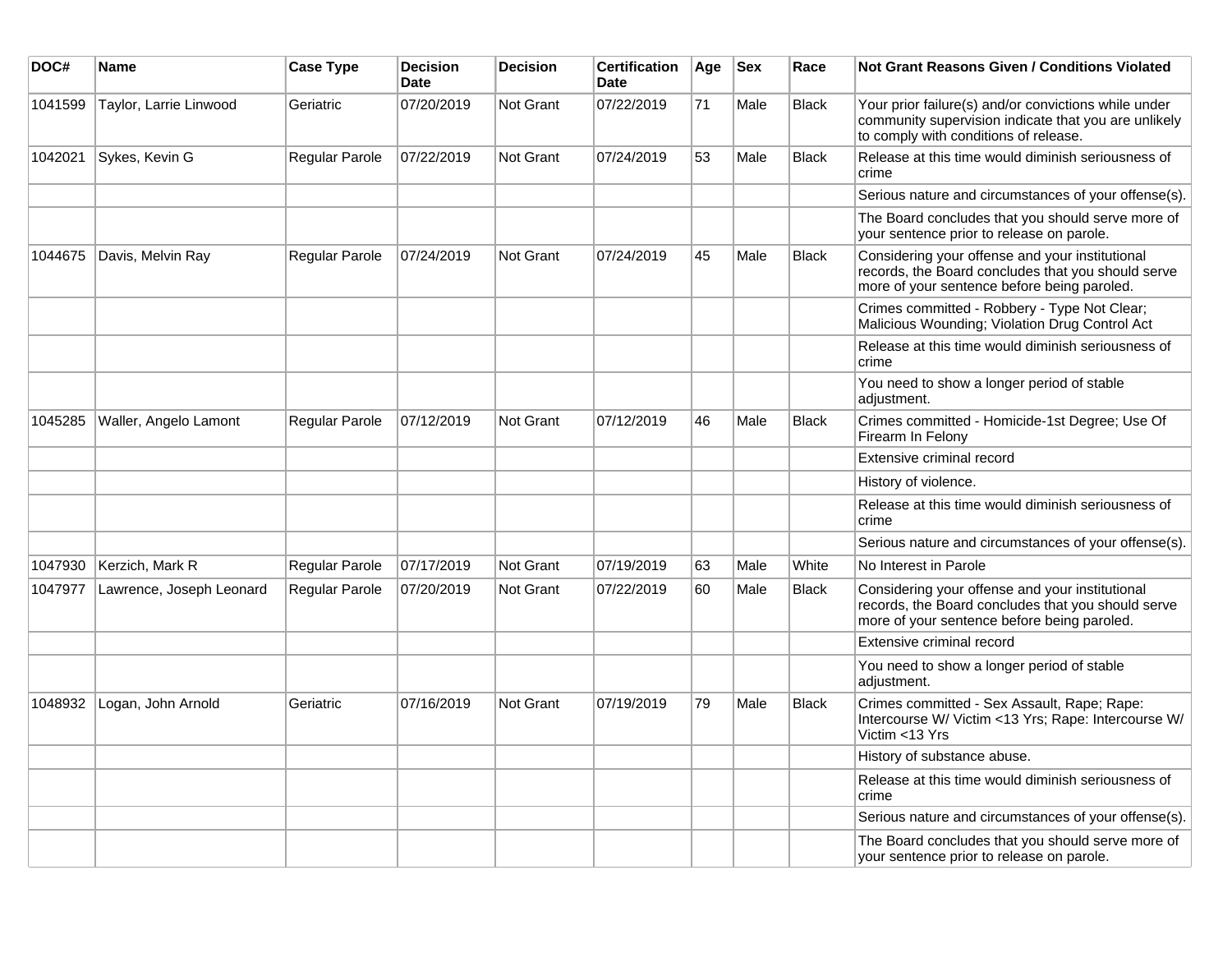| DOC#    | Name                      | <b>Case Type</b> | <b>Decision</b><br>Date | <b>Decision</b> | <b>Certification</b><br><b>Date</b> | Age | <b>Sex</b>   | Race         | Not Grant Reasons Given / Conditions Violated                                                                                                         |
|---------|---------------------------|------------------|-------------------------|-----------------|-------------------------------------|-----|--------------|--------------|-------------------------------------------------------------------------------------------------------------------------------------------------------|
| 1048932 | Logan, John Arnold        | Geriatric        | 07/16/2019              | Not Grant       | 07/19/2019                          | 79  | Male         | <b>Black</b> | The Board considers you to be a risk to the<br>community.                                                                                             |
| 1049009 | Lomax, Virginia Denise    | Geriatric        | 07/09/2019              | Not Grant       | 07/09/2019                          | 65  | Female White |              | Release at this time would diminish seriousness of<br>crime                                                                                           |
|         |                           |                  |                         |                 |                                     |     |              |              | Serious nature and circumstances of your offense(s).                                                                                                  |
|         |                           |                  |                         |                 |                                     |     |              |              | The Board concludes that you should serve more of<br>your sentence prior to release on parole.                                                        |
| 1049215 | Anderson, Danny Lee       | Regular Parole   | 07/24/2019              | Not Grant       | 07/24/2019                          | 59  | Male         | White        | Release at this time would diminish seriousness of<br>crime                                                                                           |
|         |                           |                  |                         |                 |                                     |     |              |              | Serious nature and circumstances of your offense(s).                                                                                                  |
|         |                           |                  |                         |                 |                                     |     |              |              | The Board considers you to be a risk to the<br>community.                                                                                             |
| 1051496 | Davis, Gerald Wayne       | Regular Parole   | 07/08/2019              | Not Grant       | 07/09/2019                          | 44  | Male         | White        | Considering your offense and your institutional<br>records, the Board concludes that you should serve<br>more of your sentence before being paroled.  |
|         |                           |                  |                         |                 |                                     |     |              |              | Poor institutional adjustment (for example,<br>motivation/attitude, unfavorable reports, lack of<br>program involvement, etc.)                        |
|         |                           |                  |                         |                 |                                     |     |              |              | The Board considers you to be a risk to the<br>community.                                                                                             |
|         |                           |                  |                         |                 |                                     |     |              |              | Your prior failure(s) and/or convictions while under<br>community supervision indicate that you are unlikely<br>to comply with conditions of release. |
| 1052667 | Bryant, William Cecil III | Regular Parole   | 07/13/2019              | Not Grant       | 07/15/2019                          | 44  | Male         | White        | Crimes committed - Homicide-1st Degree                                                                                                                |
|         |                           |                  |                         |                 |                                     |     |              |              | History of violence.                                                                                                                                  |
|         |                           |                  |                         |                 |                                     |     |              |              | Release at this time would diminish seriousness of<br>crime                                                                                           |
|         |                           |                  |                         |                 |                                     |     |              |              | Serious nature and circumstances of your offense(s).                                                                                                  |
| 1060080 | Allen, David              | Regular Parole   | 06/30/2019              | Not Grant       | 07/02/2019                          | 59  | Male         | White        | Crimes committed - Sex Assault, Rape; Sex Assault,<br>Rape; Sex Assault, Rape                                                                         |
|         |                           |                  |                         |                 |                                     |     |              |              | Extensive criminal record                                                                                                                             |
|         |                           |                  |                         |                 |                                     |     |              |              | Release at this time would diminish seriousness of<br>crime                                                                                           |
|         |                           |                  |                         |                 |                                     |     |              |              | Serious nature and circumstances of your offense(s).                                                                                                  |
| 1062119 | White, Billy Boyd         | Regular Parole   | 07/23/2019              | Not Grant       | 07/24/2019                          | 60  | Male         | Black        | Considering your offense and your institutional<br>records, the Board concludes that you should serve<br>more of your sentence before being paroled.  |
|         |                           |                  |                         |                 |                                     |     |              |              | Crimes committed - Sex Assault, Rape; Burglary                                                                                                        |
|         |                           |                  |                         |                 |                                     |     |              |              | Serious nature and circumstances of your offense(s).                                                                                                  |
|         |                           |                  |                         |                 |                                     |     |              |              | You need to show a longer period of stable<br>adjustment.                                                                                             |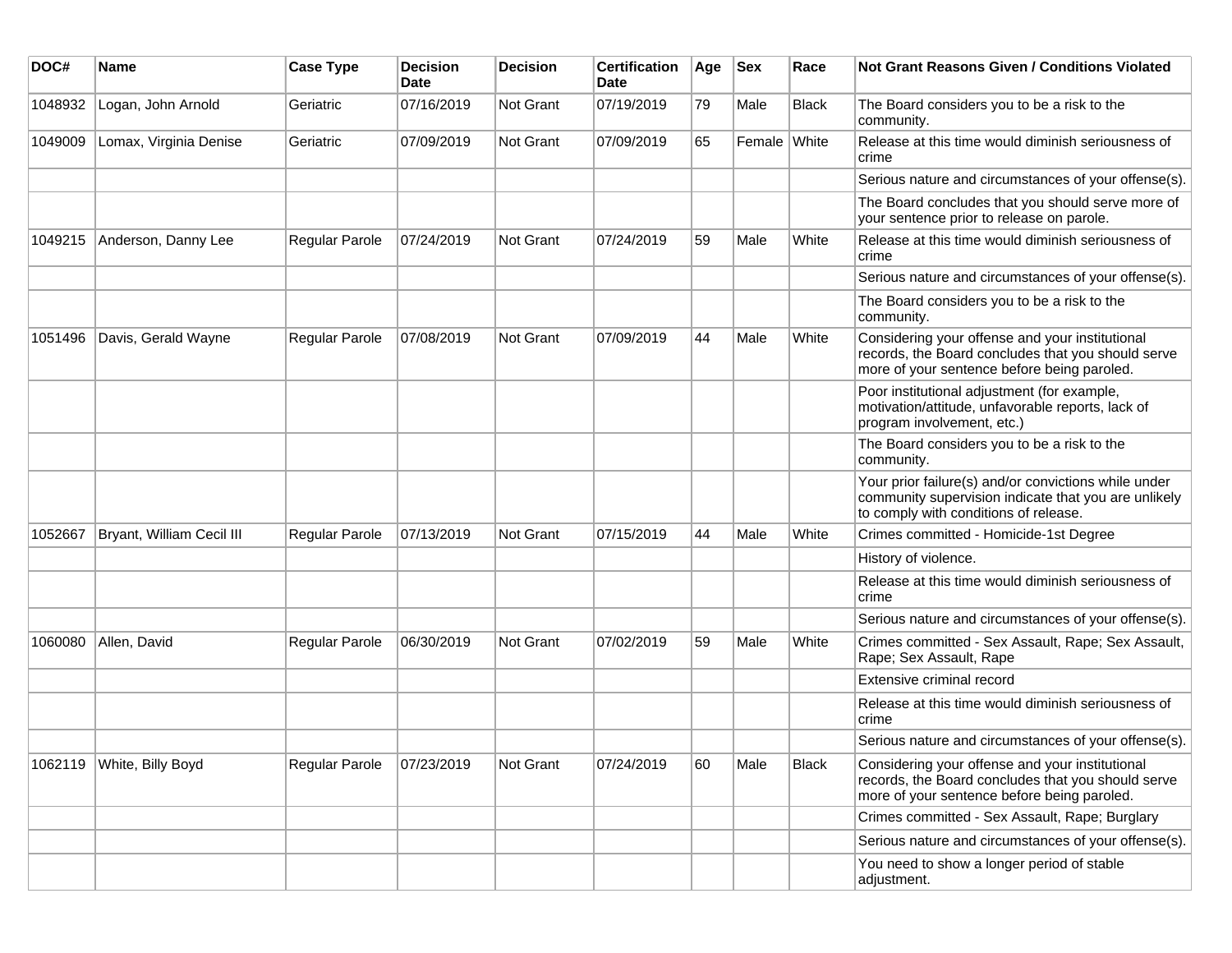| DOC#    | Name                     | <b>Case Type</b>      | <b>Decision</b><br>Date | <b>Decision</b>  | <b>Certification</b><br>Date | Age | <b>Sex</b> | Race         | <b>Not Grant Reasons Given / Conditions Violated</b>                                                                                                        |
|---------|--------------------------|-----------------------|-------------------------|------------------|------------------------------|-----|------------|--------------|-------------------------------------------------------------------------------------------------------------------------------------------------------------|
| 1062645 | Degrafft, John Leroy Jr. | <b>Regular Parole</b> | 07/17/2019              | Not Grant        | 07/19/2019                   | 69  | Male       | White        | Conviction of a new crime while incarcerated                                                                                                                |
|         |                          |                       |                         |                  |                              |     |            |              | Release at this time would diminish seriousness of<br>crime                                                                                                 |
|         |                          |                       |                         |                  |                              |     |            |              | Serious nature and circumstances of your offense(s).                                                                                                        |
|         |                          |                       |                         |                  |                              |     |            |              | You need further participation in institutional work<br>and/or educational programs to indicate your positive<br>progression towards re-entry into society. |
| 1062808 | Holley, Garfield W       | Regular Parole        | 07/18/2019              | <b>Not Grant</b> | 07/19/2019                   | 66  | Male       | Black        | Extensive criminal record                                                                                                                                   |
|         |                          |                       |                         |                  |                              |     |            |              | History of violence.                                                                                                                                        |
|         |                          |                       |                         |                  |                              |     |            |              | Poor institutional adjustment (for example,<br>motivation/attitude, unfavorable reports, lack of<br>program involvement, etc.)                              |
|         |                          |                       |                         |                  |                              |     |            |              | The Board considers you to be a risk to the<br>community.                                                                                                   |
| 1062869 | Allen, Gregory Andre     | <b>Regular Parole</b> | 06/28/2019              | <b>Not Grant</b> | 07/02/2019                   | 47  | Male       | <b>Black</b> | Extensive criminal record                                                                                                                                   |
|         |                          |                       |                         |                  |                              |     |            |              | History of violence.                                                                                                                                        |
|         |                          |                       |                         |                  |                              |     |            |              | Release at this time would diminish seriousness of<br>crime                                                                                                 |
|         |                          |                       |                         |                  |                              |     |            |              | Serious nature and circumstances of your offense(s).                                                                                                        |
|         |                          |                       |                         |                  |                              |     |            |              | You need to show a longer period of stable<br>adjustment.                                                                                                   |
|         |                          |                       |                         |                  |                              |     |            |              | Your record of institutional infractions indicates a<br>disregard for rules and that you are not ready to<br>conform to society.                            |
| 1063313 | Scott, Robert Brian      | Geriatric             | 06/30/2019              | <b>Not Grant</b> | 07/02/2019                   | 61  | Male       | White        | Crimes committed - Aggravated Sexual Battery;<br>Forcible Sodomy                                                                                            |
|         |                          |                       |                         |                  |                              |     |            |              | Release at this time would diminish seriousness of<br>crime                                                                                                 |
|         |                          |                       |                         |                  |                              |     |            |              | Serious nature and circumstances of your offense(s).                                                                                                        |
| 1063409 | Rogers, Rocky Dale       | <b>Regular Parole</b> | 07/02/2019              | <b>Not Grant</b> | 07/03/2019                   | 54  | Male       | White        | Crimes committed - Homicide-1st Degree; Sex<br>Assault, Rape; Robbery                                                                                       |
|         |                          |                       |                         |                  |                              |     |            |              | Serious nature and circumstances of your offense(s).                                                                                                        |
|         |                          |                       |                         |                  |                              |     |            |              | The Board considers you to be a risk to the<br>community.                                                                                                   |
| 1064200 | Hairston, Michael Scott  | <b>Regular Parole</b> | 07/07/2019              | Not Grant        | 07/09/2019                   | 52  | Male       | Black        | Conviction of a new crime while incarcerated                                                                                                                |
|         |                          |                       |                         |                  |                              |     |            |              | Crimes committed - Homicide-1st Degree; Prisoner:<br>Possess Weapon Capable Of Death/Injury                                                                 |
|         |                          |                       |                         |                  |                              |     |            |              | Release at this time would diminish seriousness of<br>crime                                                                                                 |
|         |                          |                       |                         |                  |                              |     |            |              | Serious nature and circumstances of your offense(s).                                                                                                        |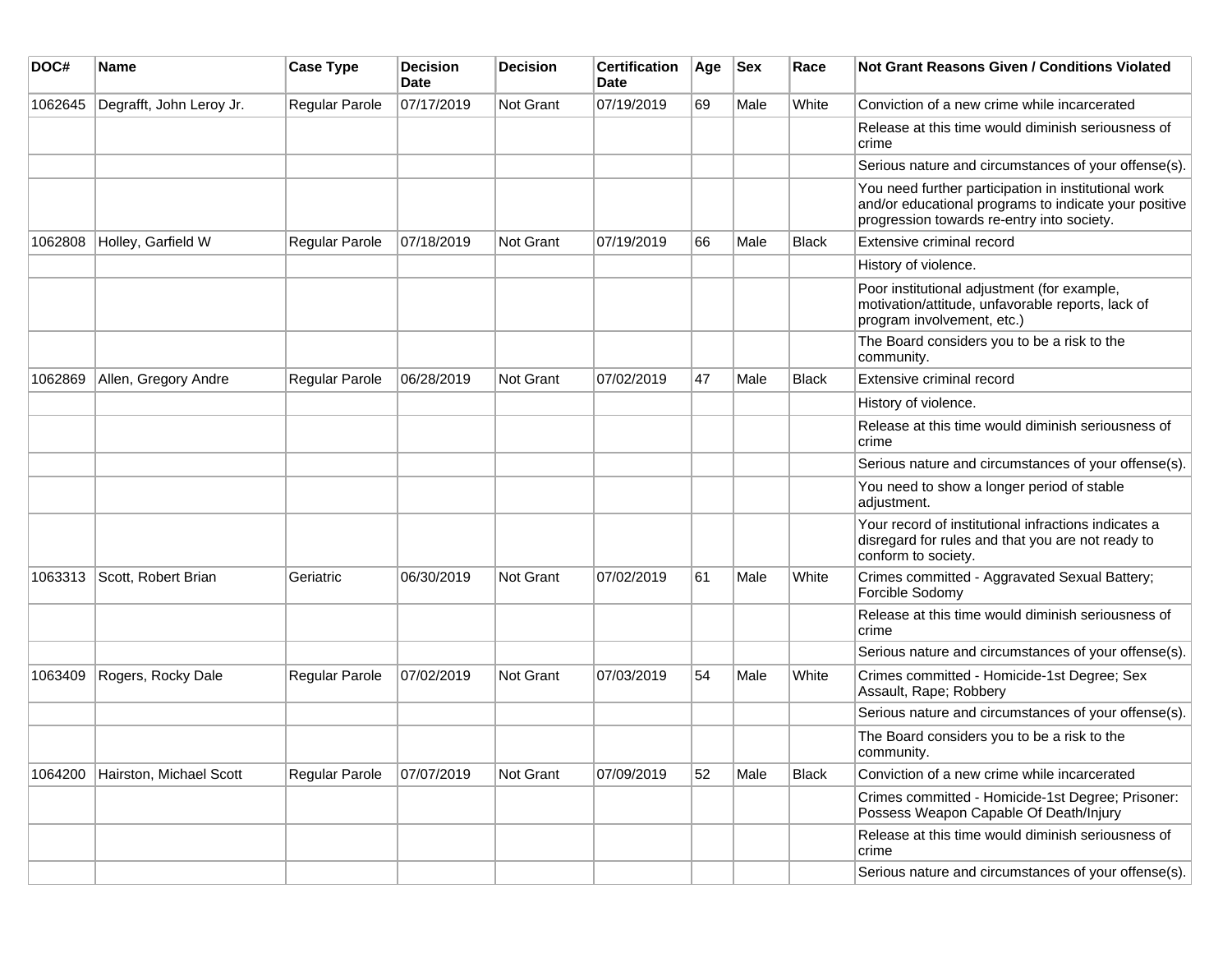| DOC#    | <b>Name</b>                      | <b>Case Type</b>      | <b>Decision</b><br><b>Date</b> | <b>Decision</b> | <b>Certification</b><br>Date | Age | <b>Sex</b> | Race         | Not Grant Reasons Given / Conditions Violated                                                                                                        |
|---------|----------------------------------|-----------------------|--------------------------------|-----------------|------------------------------|-----|------------|--------------|------------------------------------------------------------------------------------------------------------------------------------------------------|
| 1064370 | Phillips, Don Carlos             | Regular Parole        | 07/05/2019                     | Not Grant       | 07/08/2019                   | 46  | Male       | <b>Black</b> | Considering your offense and your institutional<br>records, the Board concludes that you should serve<br>more of your sentence before being paroled. |
|         |                                  |                       |                                |                 |                              |     |            |              | Conviction of a new crime while incarcerated                                                                                                         |
|         |                                  |                       |                                |                 |                              |     |            |              | Crimes committed - Homicide-1st Degree; Grand<br>Larceny Auto; Capias/Attachment                                                                     |
|         |                                  |                       |                                |                 |                              |     |            |              | Release at this time would diminish seriousness of<br>crime                                                                                          |
|         |                                  |                       |                                |                 |                              |     |            |              | The Board concludes that you should serve more of<br>your sentence prior to release on parole.                                                       |
| 1064867 | Young, Russell                   | Geriatric             | 07/23/2019                     | Not Grant       | 07/24/2019                   | 65  | Male       | White        | Crimes committed - Kidnap/Abduct; Kidnap/Abduct;<br>Sex Assault, Rape                                                                                |
|         |                                  |                       |                                |                 |                              |     |            |              | Release at this time would diminish seriousness of<br>crime                                                                                          |
|         |                                  |                       |                                |                 |                              |     |            |              | Serious nature and circumstances of your offense(s).                                                                                                 |
|         |                                  |                       |                                |                 |                              |     |            |              | The Board considers you to be a risk to the<br>community.                                                                                            |
| 1065808 | Savage, Valentina                | Regular Parole        | 07/03/2019                     | Not Grant       | 07/08/2019                   | 67  | Male       | Black        | Crimes committed - Homicide-1st Degree; Robbery;<br>Larceny                                                                                          |
|         |                                  |                       |                                |                 |                              |     |            |              | Release at this time would diminish seriousness of<br>crime                                                                                          |
|         |                                  |                       |                                |                 |                              |     |            |              | Serious nature and circumstances of your offense(s).                                                                                                 |
|         |                                  |                       |                                |                 |                              |     |            |              | The Board considers you to be a risk to the<br>community.                                                                                            |
| 1065925 | Montague, John Milton Jr.        | <b>Regular Parole</b> | 07/03/2019                     | Not Grant       | 07/03/2019                   | 63  | Male       | <b>Black</b> | Crimes committed - Heroin-Sell; Cocaine-Sell;<br>Cocaine-Sell                                                                                        |
|         |                                  |                       |                                |                 |                              |     |            |              | Extensive criminal record                                                                                                                            |
|         |                                  |                       |                                |                 |                              |     |            |              | History of substance abuse.                                                                                                                          |
| 1066895 | Smith, Michael S                 | Geriatric             | 06/29/2019                     | Not Grant       | 07/02/2019                   | 63  | Male       | White        | Release at this time would diminish seriousness of<br>crime                                                                                          |
|         |                                  |                       |                                |                 |                              |     |            |              | Serious nature and circumstances of your offense(s).                                                                                                 |
|         |                                  |                       |                                |                 |                              |     |            |              | The Board concludes that you should serve more of<br>your sentence prior to release on parole.                                                       |
|         |                                  |                       |                                |                 |                              |     |            |              | The Board considers you to be a risk to the<br>community.                                                                                            |
| 1069028 | Pearson, Joshua Edward<br>Andrew | Regular Parole        | 07/24/2019                     | Not Grant       | 07/24/2019                   | 37  | Male       | White        | Release at this time would diminish seriousness of<br>crime                                                                                          |
|         |                                  |                       |                                |                 |                              |     |            |              | Serious nature and circumstances of your offense(s).                                                                                                 |
|         |                                  |                       |                                |                 |                              |     |            |              | The Board concludes that you should serve more of<br>your sentence prior to release on parole.                                                       |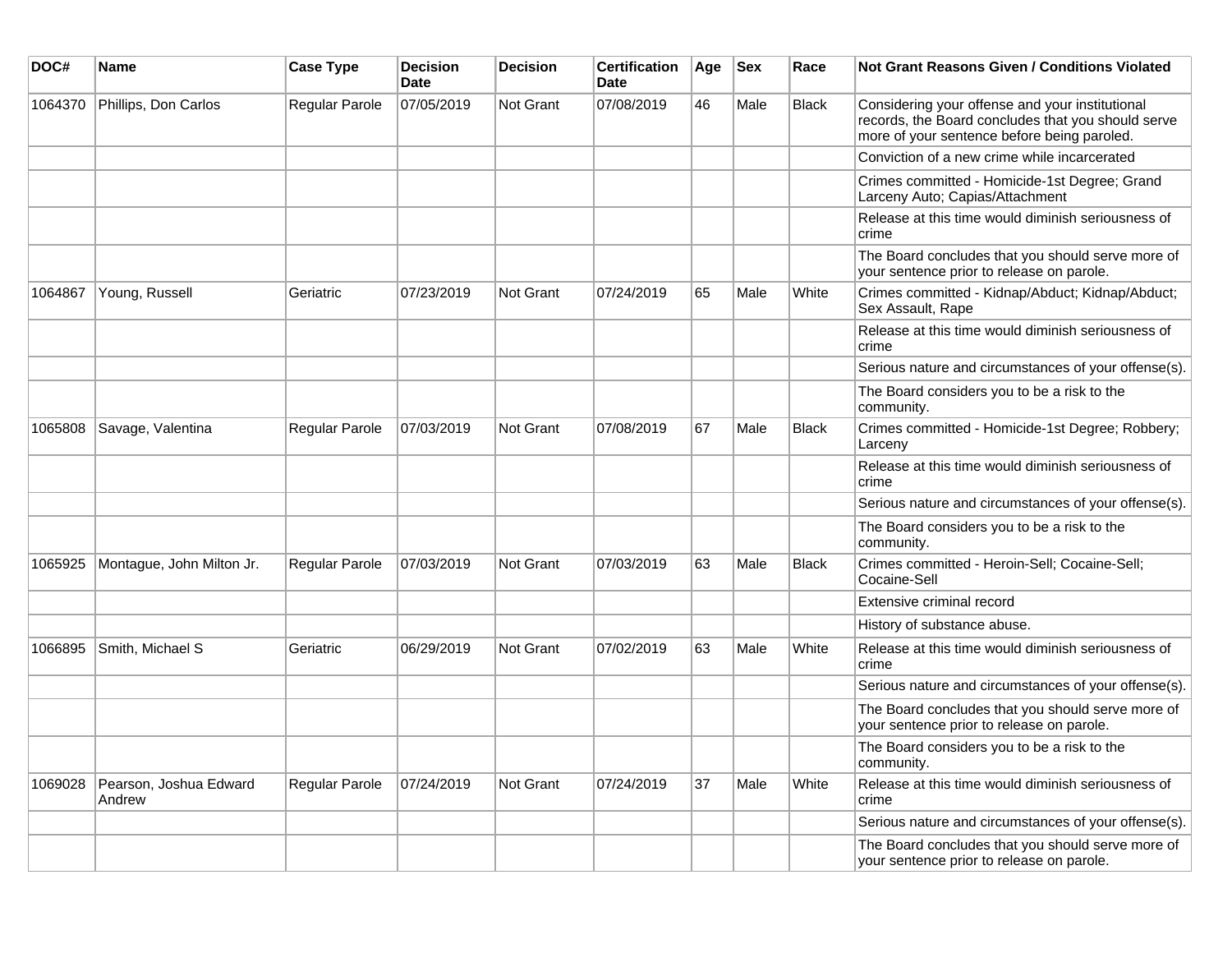| DOC#    | Name                             | <b>Case Type</b> | <b>Decision</b><br><b>Date</b> | <b>Decision</b> | <b>Certification</b><br>Date | Age | <b>Sex</b> | Race  | <b>Not Grant Reasons Given / Conditions Violated</b>                                                                                                                          |
|---------|----------------------------------|------------------|--------------------------------|-----------------|------------------------------|-----|------------|-------|-------------------------------------------------------------------------------------------------------------------------------------------------------------------------------|
| 1069028 | Pearson, Joshua Edward<br>Andrew | Regular Parole   | 07/24/2019                     | Not Grant       | 07/24/2019                   | 37  | Male       | White | You need further participation in institutional work<br>and/or educational programs to indicate your positive<br>progression towards re-entry into society.                   |
| 1069812 | Deshazo, David Allen             | Regular Parole   | 07/02/2019                     | Not Grant       | 07/03/2019                   | 50  | Male       | White | Crimes committed - Homicide/Murder; Larc-Grand;<br>Larc-Grand                                                                                                                 |
|         |                                  |                  |                                |                 |                              |     |            |       | Release at this time would diminish seriousness of<br>crime                                                                                                                   |
|         |                                  |                  |                                |                 |                              |     |            |       | Serious nature and circumstances of your offense(s).                                                                                                                          |
| 1069816 | Berry, Michael Allen             | Regular Parole   | 06/29/2019                     | Not Grant       | 07/02/2019                   | 55  | Male       | White | Crimes committed - Sex Assault, Rape; Sex Assault,<br>Rape; Sodomy                                                                                                            |
|         |                                  |                  |                                |                 |                              |     |            |       | Extensive criminal record                                                                                                                                                     |
|         |                                  |                  |                                |                 |                              |     |            |       | History of violence.                                                                                                                                                          |
|         |                                  |                  |                                |                 |                              |     |            |       | Release at this time would diminish seriousness of<br>crime                                                                                                                   |
|         |                                  |                  |                                |                 |                              |     |            |       | Serious nature and circumstances of your offense(s).                                                                                                                          |
|         |                                  |                  |                                |                 |                              |     |            |       | The Board considers you to be a risk to the<br>community.                                                                                                                     |
| 1070773 | Stacy, Michael Waverly           | Regular Parole   | 07/09/2019                     | Not Grant       | 07/10/2019                   | 50  | Male       | White | Considering your offense and your institutional<br>records, the Board concludes that you should serve<br>more of your sentence before being paroled.                          |
|         |                                  |                  |                                |                 |                              |     |            |       | Crimes committed - Statutory Burglary; Statutory<br>Burglary; Statutory Burglary                                                                                              |
|         |                                  |                  |                                |                 |                              |     |            |       | History of substance abuse.                                                                                                                                                   |
|         |                                  |                  |                                |                 |                              |     |            |       | History of violence.                                                                                                                                                          |
| 1071273 | Slavek, Robert Joseph            | Geriatric        | 07/24/2019                     | Not Grant       | 07/26/2019                   | 75  | Male       | White | Crimes committed - Credit Card Forgery; Credit Card<br>Larceny: Take/Obtain No.; Sexually Explicit<br>Items: Produce Material W/Minor                                         |
|         |                                  |                  |                                |                 |                              |     |            |       | Extensive criminal record                                                                                                                                                     |
|         |                                  |                  |                                |                 |                              |     |            |       | Serious nature and circumstances of your offense(s).                                                                                                                          |
|         |                                  |                  |                                |                 |                              |     |            |       | Your prior failure(s) and/or convictions while under<br>community supervision indicate that you are unlikely<br>to comply with conditions of release.                         |
|         |                                  |                  |                                |                 |                              |     |            |       | Your record indicates a serious disregard for the<br>property rights of others.                                                                                               |
| 1072774 | Watson, Charles Lewis            | Geriatric        | 06/30/2019                     | Not Grant       | 07/02/2019                   | 60  | Male       | Black | Crimes committed - Burglary: Enter House To<br>Commit Larceny/A&B/Etc; Burglary: Enter House To<br>Commit Larceny/A&B/Etc; Burglary: Enter House To<br>Commit Larceny/A&B/Etc |
|         |                                  |                  |                                |                 |                              |     |            |       | Extensive criminal record                                                                                                                                                     |
|         |                                  |                  |                                |                 |                              |     |            |       | Release at this time would diminish seriousness of<br>crime                                                                                                                   |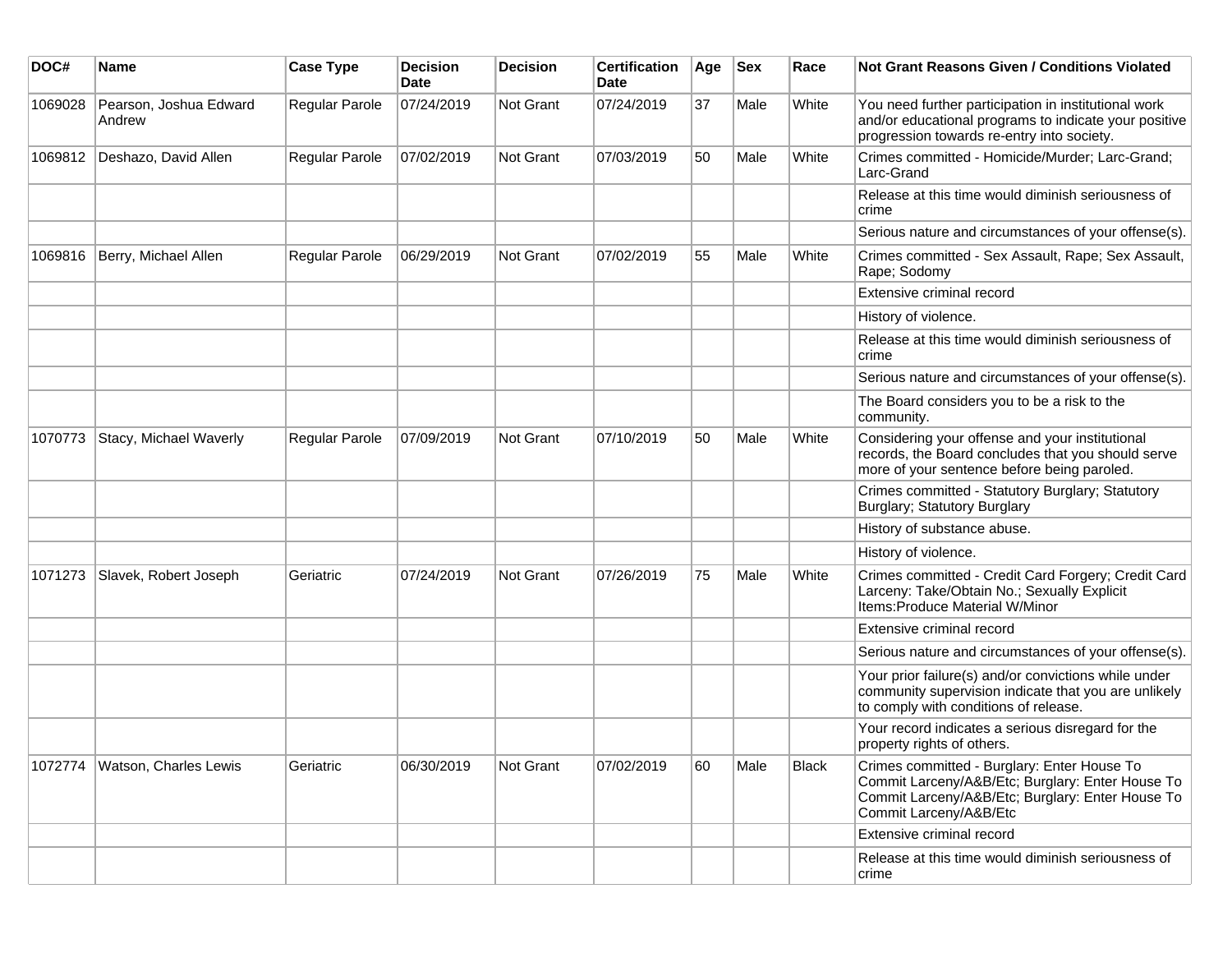| DOC#    | Name                     | <b>Case Type</b>      | <b>Decision</b><br><b>Date</b> | <b>Decision</b>  | <b>Certification</b><br><b>Date</b> | Age | <b>Sex</b>   | Race         | <b>Not Grant Reasons Given / Conditions Violated</b>                                                                                                                             |
|---------|--------------------------|-----------------------|--------------------------------|------------------|-------------------------------------|-----|--------------|--------------|----------------------------------------------------------------------------------------------------------------------------------------------------------------------------------|
| 1072774 | Watson, Charles Lewis    | Geriatric             | 06/30/2019                     | Not Grant        | 07/02/2019                          | 60  | Male         | <b>Black</b> | Your prior failure(s) and/or convictions while under<br>community supervision indicate that you are unlikely<br>to comply with conditions of release.                            |
| 1073252 | Rivenbark, Douglas Allen | Geriatric             | 07/15/2019                     | Not Grant        | 07/17/2019                          | 65  | Male         | White        | No Interest in Parole                                                                                                                                                            |
| 1073936 | Carter, Stanley Michael  | <b>Regular Parole</b> | 07/18/2019                     | Not Grant        | 07/19/2019                          | 58  | Male         | <b>Black</b> | Crimes committed - Sex Assault, Rape; Sex Assault,<br>Rape; Sex Assault, Rape                                                                                                    |
|         |                          |                       |                                |                  |                                     |     |              |              | Extensive criminal record                                                                                                                                                        |
|         |                          |                       |                                |                  |                                     |     |              |              | History of substance abuse.                                                                                                                                                      |
|         |                          |                       |                                |                  |                                     |     |              |              | History of violence.                                                                                                                                                             |
|         |                          |                       |                                |                  |                                     |     |              |              | Release at this time would diminish seriousness of<br>crime                                                                                                                      |
|         |                          |                       |                                |                  |                                     |     |              |              | The Board considers you to be a risk to the<br>community.                                                                                                                        |
| 1074006 | Koper, Mark Alan         | <b>Regular Parole</b> | 07/02/2019                     | <b>Not Grant</b> | 07/02/2019                          | 54  | Male         | White        | Crimes committed - Homicide-1st Degree; Making<br>False Report; Use Of Firearm In Felony                                                                                         |
|         |                          |                       |                                |                  |                                     |     |              |              | Release at this time would diminish seriousness of<br>crime                                                                                                                      |
|         |                          |                       |                                |                  |                                     |     |              |              | Serious nature and circumstances of your offense(s).                                                                                                                             |
| 1074094 | Simerly, Bobby Joe       | Geriatric             | 07/24/2019                     | Not Grant        | 07/24/2019                          | 63  | Male         | White        | History of violence.                                                                                                                                                             |
|         |                          |                       |                                |                  |                                     |     |              |              | Poor institutional adjustment (for example,<br>motivation/attitude, unfavorable reports, lack of<br>program involvement, etc.)                                                   |
|         |                          |                       |                                |                  |                                     |     |              |              | Serious nature and circumstances of your offense(s).                                                                                                                             |
| 1075364 | Farinacci, Elizabeth     | Geriatric             | 07/09/2019                     | <b>Not Grant</b> | 07/09/2019                          | 65  | Female White |              | Release at this time would diminish seriousness of<br>crime                                                                                                                      |
|         |                          |                       |                                |                  |                                     |     |              |              | Serious nature and circumstances of your offense(s).                                                                                                                             |
|         |                          |                       |                                |                  |                                     |     |              |              | The Board concludes that you should serve more of<br>your sentence prior to release on parole.                                                                                   |
| 1075838 | Higgins, David D         | Regular Parole        | 07/21/2019                     | Not Grant        | 07/24/2019                          | 61  | Male         | White        | Crimes committed - Aggravated Sexual Battery:<br>Victim Incapacity/Etc; Aggravated Sexual Battery:<br>Victim Incapacity/Etc; Aggravated Sexual Battery:<br>Victim Incapacity/Etc |
|         |                          |                       |                                |                  |                                     |     |              |              | Release at this time would diminish seriousness of<br>crime                                                                                                                      |
|         |                          |                       |                                |                  |                                     |     |              |              | The Board concludes that you should serve more of<br>your sentence prior to release on parole.                                                                                   |
|         |                          |                       |                                |                  |                                     |     |              |              | The Board considers you to be a risk to the<br>community.                                                                                                                        |
| 1076211 | Sullivan, Joseph         | <b>Regular Parole</b> | 07/23/2019                     | <b>Not Grant</b> | 07/24/2019                          | 58  | Male         | <b>Black</b> | Crimes committed - Sex Assault, Rape; Robbery;<br><b>Burglary</b>                                                                                                                |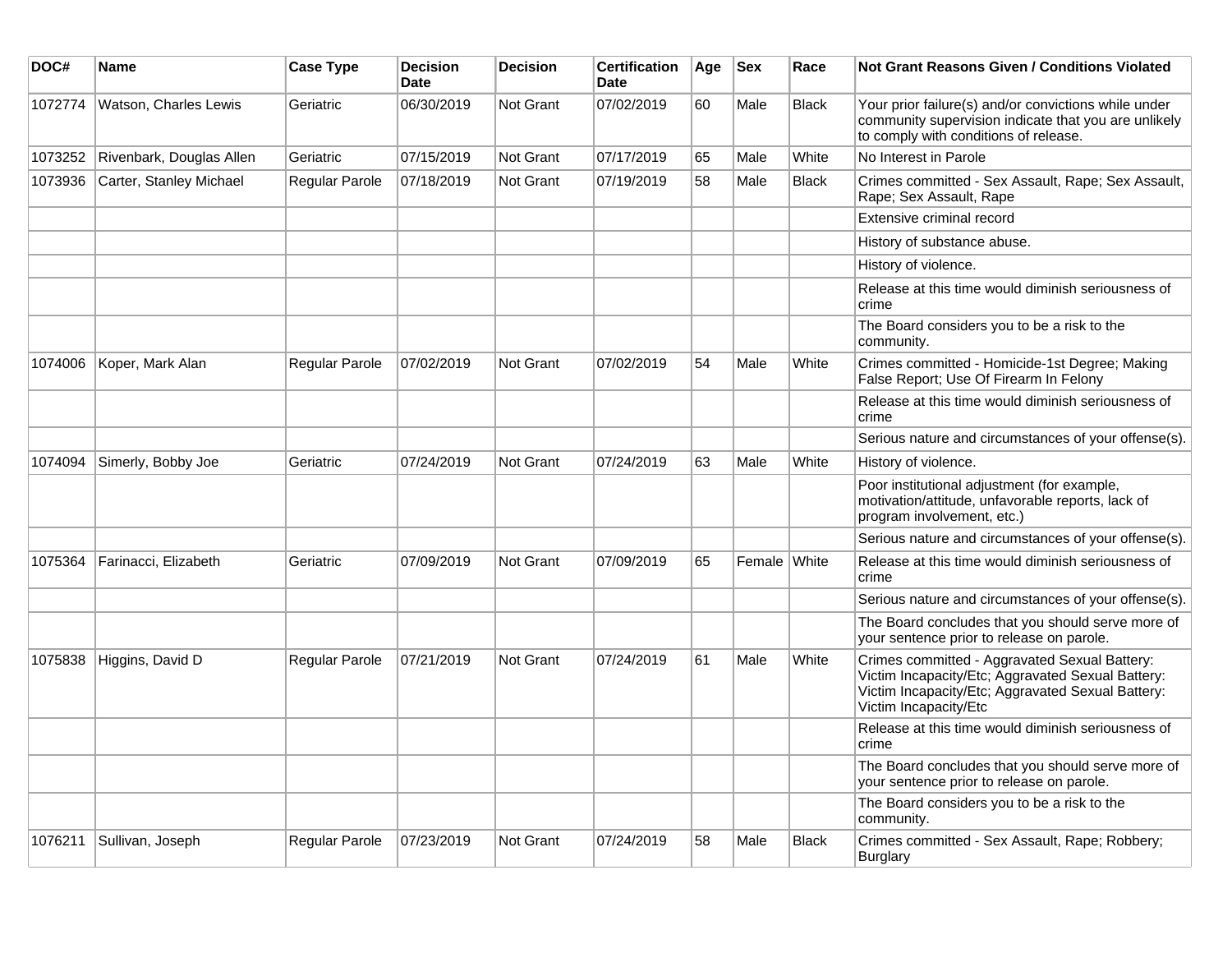| DOC#    | Name                     | <b>Case Type</b>      | <b>Decision</b><br><b>Date</b> | <b>Decision</b>  | <b>Certification</b><br>Date | Age | <b>Sex</b> | Race         | Not Grant Reasons Given / Conditions Violated                                                                                                         |
|---------|--------------------------|-----------------------|--------------------------------|------------------|------------------------------|-----|------------|--------------|-------------------------------------------------------------------------------------------------------------------------------------------------------|
| 1076211 | Sullivan, Joseph         | Regular Parole        | 07/23/2019                     | Not Grant        | 07/24/2019                   | 58  | Male       | <b>Black</b> | Release at this time would diminish seriousness of<br>crime                                                                                           |
|         |                          |                       |                                |                  |                              |     |            |              | Serious nature and circumstances of your offense(s).                                                                                                  |
| 1076411 | Maples, Kenneth          | Regular Parole        | 07/16/2019                     | Not Grant        | 07/17/2019                   | 53  | Male       | White        | Crimes committed - Robbery; Robbery; Grand<br>Larceny Auto                                                                                            |
|         |                          |                       |                                |                  |                              |     |            |              | Extensive criminal record                                                                                                                             |
|         |                          |                       |                                |                  |                              |     |            |              | History of substance abuse.                                                                                                                           |
|         |                          |                       |                                |                  |                              |     |            |              | The Board concludes that you should serve more of<br>your sentence prior to release on parole.                                                        |
|         |                          |                       |                                |                  |                              |     |            |              | Your prior failure(s) and/or convictions while under<br>community supervision indicate that you are unlikely<br>to comply with conditions of release. |
| 1077208 | Pair, Joseph Ben         | <b>Regular Parole</b> | 07/11/2019                     | <b>Not Grant</b> | 07/12/2019                   | 56  | Male       | <b>Black</b> | Extensive criminal record                                                                                                                             |
|         |                          |                       |                                |                  |                              |     |            |              | Release at this time would diminish seriousness of<br>crime                                                                                           |
|         |                          |                       |                                |                  |                              |     |            |              | Serious nature and circumstances of your offense(s).                                                                                                  |
|         |                          |                       |                                |                  |                              |     |            |              | The Board concludes that you should serve more of<br>your sentence prior to release on parole.                                                        |
| 1077329 | Thomas, Jerome           | <b>Regular Parole</b> | 07/13/2019                     | Not Grant        | 07/15/2019                   | 49  | Male       | <b>Black</b> | Extensive criminal record                                                                                                                             |
|         |                          |                       |                                |                  |                              |     |            |              | The Board concludes that you should serve more of<br>your sentence prior to release on parole.                                                        |
|         |                          |                       |                                |                  |                              |     |            |              | Your prior failure(s) and/or convictions while under<br>community supervision indicate that you are unlikely<br>to comply with conditions of release. |
|         | 1080212 Bell, Wayne Earl | Regular Parole        | 07/11/2019                     | <b>Not Grant</b> | 07/12/2019                   | 51  | Male       | <b>Black</b> | Crimes committed - Kidnap/Abduct; Kidnap/Abduct;<br>Penetrate W/Inanimate Object                                                                      |
|         |                          |                       |                                |                  |                              |     |            |              | Extensive criminal record                                                                                                                             |
|         |                          |                       |                                |                  |                              |     |            |              | History of violence.                                                                                                                                  |
|         |                          |                       |                                |                  |                              |     |            |              | Your prior failure(s) and/or convictions while under<br>community supervision indicate that you are unlikely<br>to comply with conditions of release. |
| 1080351 | Lawhorn, Clarence Lawson | Regular Parole        | 07/10/2019                     | Not Grant        | 07/11/2019                   | 74  | Male       | White        | History of violence.                                                                                                                                  |
|         |                          |                       |                                |                  |                              |     |            |              | Poor institutional adjustment (for example,<br>motivation/attitude, unfavorable reports, lack of<br>program involvement, etc.)                        |
|         |                          |                       |                                |                  |                              |     |            |              | Release at this time would diminish seriousness of<br>crime                                                                                           |
|         |                          |                       |                                |                  |                              |     |            |              | Serious nature and circumstances of your offense(s).                                                                                                  |
|         | 1080959 Anderson, Dean   | Regular Parole        | 07/17/2019                     | Not Grant        | 07/19/2019                   | 62  | Male       | White        | No Interest in Parole                                                                                                                                 |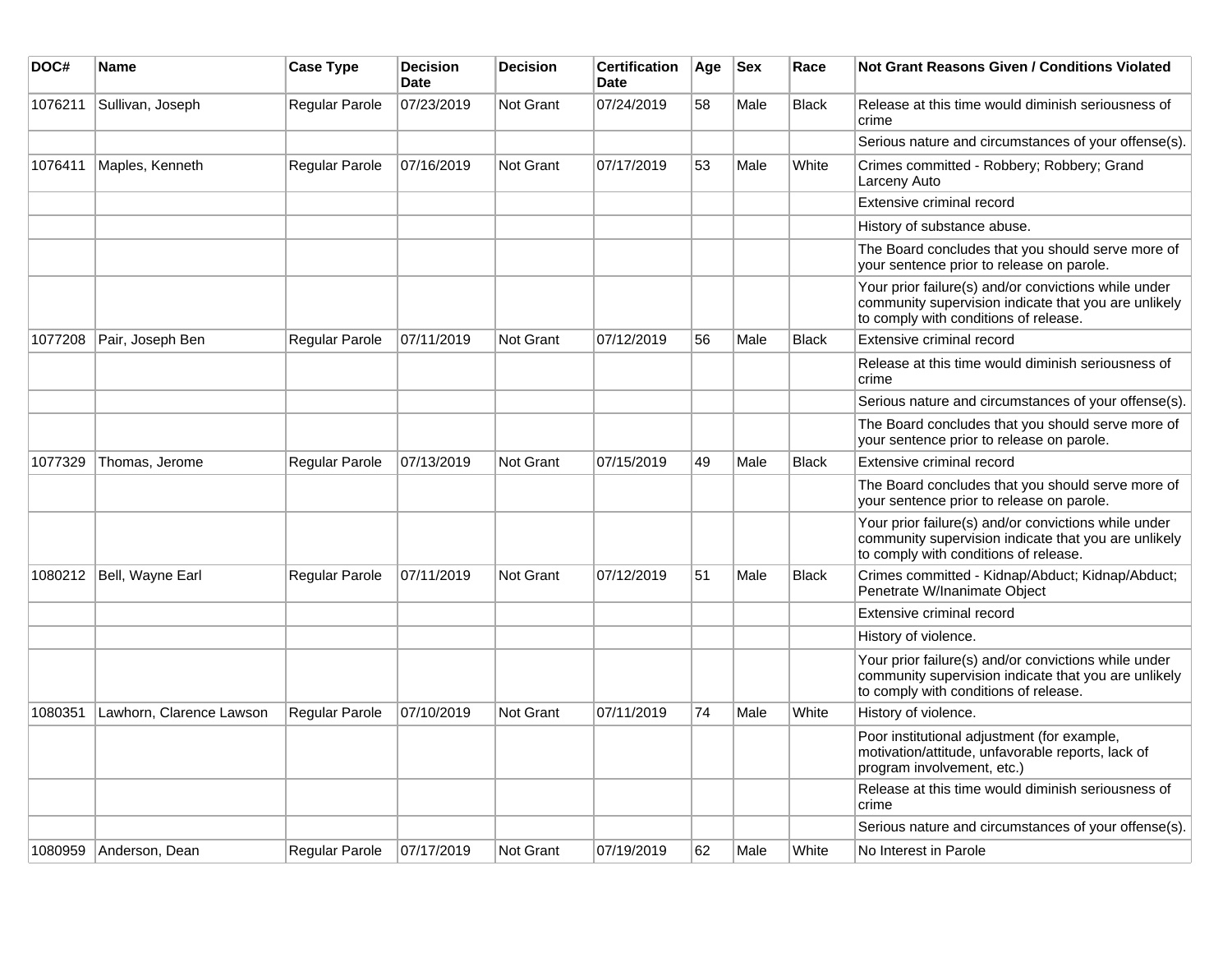| DOC#    | Name                             | <b>Case Type</b>      | <b>Decision</b><br><b>Date</b> | <b>Decision</b>  | <b>Certification</b><br><b>Date</b> | Age | $ $ Sex | Race         | <b>Not Grant Reasons Given / Conditions Violated</b>                                                                                                  |
|---------|----------------------------------|-----------------------|--------------------------------|------------------|-------------------------------------|-----|---------|--------------|-------------------------------------------------------------------------------------------------------------------------------------------------------|
| 1081517 | Williams, Ace Hamilton           | <b>Regular Parole</b> | 07/03/2019                     | <b>Not Grant</b> | 07/08/2019                          | 59  | Male    | <b>Black</b> | Crimes committed - Homicide-Capital; Sex Assault,<br>Rape; Burglary                                                                                   |
|         |                                  |                       |                                |                  |                                     |     |         |              | History of violence.                                                                                                                                  |
|         |                                  |                       |                                |                  |                                     |     |         |              | Release at this time would diminish seriousness of<br>crime                                                                                           |
|         |                                  |                       |                                |                  |                                     |     |         |              | Serious nature and circumstances of your offense(s).                                                                                                  |
|         |                                  |                       |                                |                  |                                     |     |         |              | The Board considers you to be a risk to the<br>community.                                                                                             |
| 1082205 | Shambaugh, Ralph Neil Jr.        | <b>Regular Parole</b> | 07/15/2019                     | <b>Not Grant</b> | 07/17/2019                          | 58  | Male    | White        | Crimes committed - (Accessory Before the<br>Fact)Murder: 1st Degree; (Conspiracy)Murder: 1st<br>Degree; Parole Violation                              |
|         |                                  |                       |                                |                  |                                     |     |         |              | Release at this time would diminish seriousness of<br>crime                                                                                           |
|         |                                  |                       |                                |                  |                                     |     |         |              | Your prior failure(s) and/or convictions while under<br>community supervision indicate that you are unlikely<br>to comply with conditions of release. |
| 1082484 | Spradlin, Timothy Wayne          | Regular Parole        | 07/24/2019                     | <b>Not Grant</b> | 07/24/2019                          | 59  | Male    | White        | Crimes committed - Homicide-Capital; Robbery;<br>Felonious Wounding                                                                                   |
|         |                                  |                       |                                |                  |                                     |     |         |              | Release at this time would diminish seriousness of<br>crime                                                                                           |
|         |                                  |                       |                                |                  |                                     |     |         |              | Serious nature and circumstances of your offense(s).                                                                                                  |
| 1083446 | Patera, Richard                  | <b>Regular Parole</b> | 07/25/2019                     | <b>Not Grant</b> | 07/26/2019                          | 64  | Male    | White        | Crimes committed - Sex Assault, Rape; Aggravated<br>Sexual Battery; Aggravated Sexual Battery                                                         |
|         |                                  |                       |                                |                  |                                     |     |         |              | The Board concludes that you should serve more of<br>your sentence prior to release on parole.                                                        |
|         |                                  |                       |                                |                  |                                     |     |         |              | The Board considers you to be a risk to the<br>community.                                                                                             |
|         | 1083692 Manning, Linwood Cornell | <b>Regular Parole</b> | 07/24/2019                     | <b>Not Grant</b> | 07/24/2019                          | 53  | Male    | <b>Black</b> | Extensive criminal record                                                                                                                             |
|         |                                  |                       |                                |                  |                                     |     |         |              | History of substance abuse.                                                                                                                           |
|         |                                  |                       |                                |                  |                                     |     |         |              | Serious nature and circumstances of your offense(s).                                                                                                  |
|         |                                  |                       |                                |                  |                                     |     |         |              | The Board concludes that you should serve more of<br>your sentence prior to release on parole.                                                        |
|         |                                  |                       |                                |                  |                                     |     |         |              | The Board considers you to be a risk to the<br>community.                                                                                             |
|         |                                  |                       |                                |                  |                                     |     |         |              | Your prior failure(s) and/or convictions while under<br>community supervision indicate that you are unlikely<br>to comply with conditions of release. |
| 1085708 | Moreno, Milton                   | <b>Regular Parole</b> | 07/26/2019                     | Not Grant        | 07/26/2019                          | 63  | Male    | White        | No Interest in Parole                                                                                                                                 |
| 1087540 | Eberwien, Everett M              | Geriatric             | 07/11/2019                     | <b>Not Grant</b> | 07/11/2019                          | 76  | Male    | White        | Crimes committed - Homicide/Murder; Use Of<br>Firearm In Felony                                                                                       |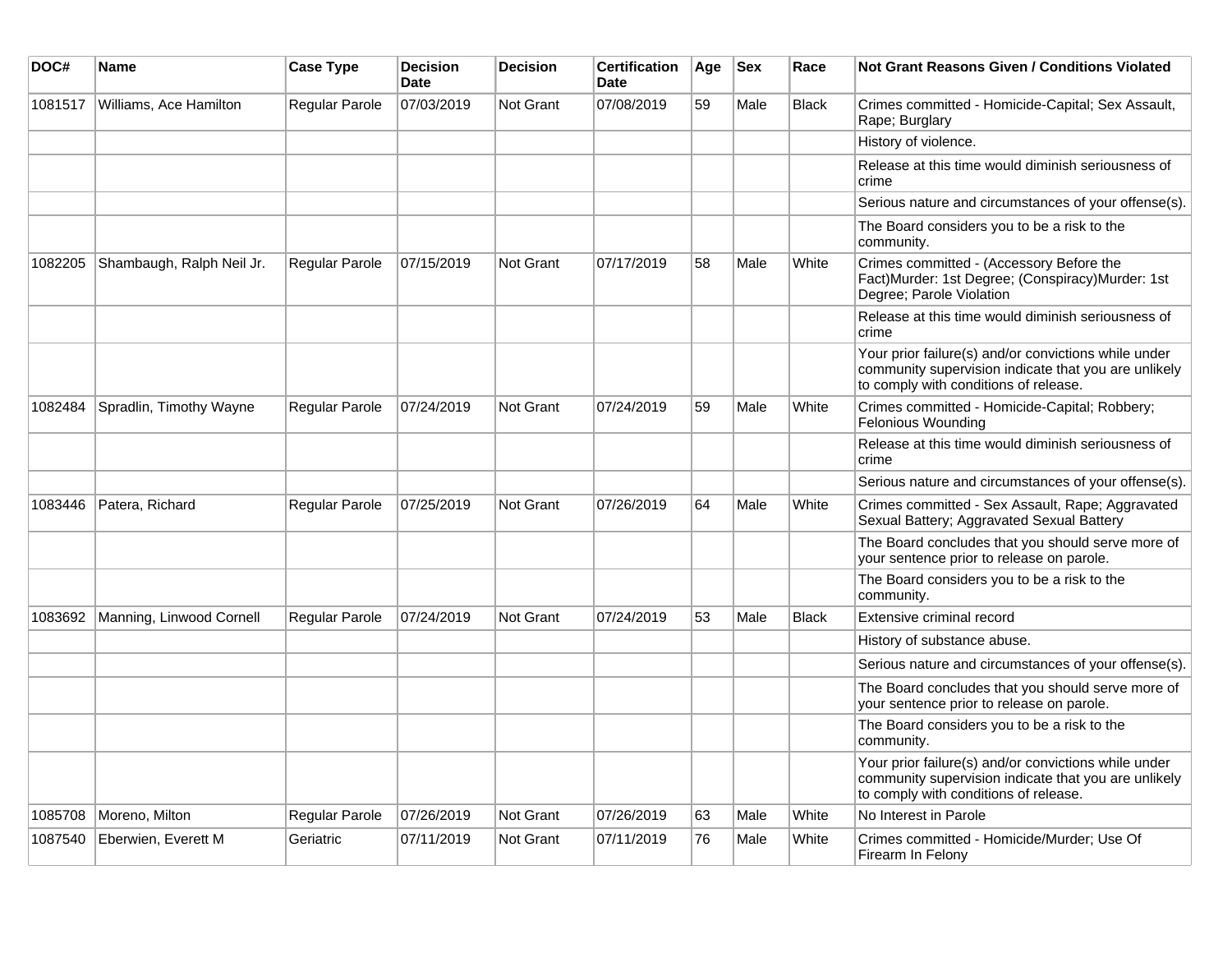| DOC#    | <b>Name</b>              | <b>Case Type</b>      | <b>Decision</b><br><b>Date</b> | <b>Decision</b>  | <b>Certification</b><br><b>Date</b> | Age | <b>Sex</b>   | Race         | <b>Not Grant Reasons Given / Conditions Violated</b>                                                                                                  |
|---------|--------------------------|-----------------------|--------------------------------|------------------|-------------------------------------|-----|--------------|--------------|-------------------------------------------------------------------------------------------------------------------------------------------------------|
| 1087540 | Eberwien, Everett M      | Geriatric             | 07/11/2019                     | Not Grant        | 07/11/2019                          | 76  | Male         | White        | Release at this time would diminish seriousness of<br>crime                                                                                           |
|         |                          |                       |                                |                  |                                     |     |              |              | Serious nature and circumstances of your offense(s).                                                                                                  |
| 1087964 | Pannell, Sylvester Lee   | Geriatric             | 07/05/2019                     | <b>Not Grant</b> | 07/08/2019                          | 66  | Male         | <b>Black</b> | Crimes committed - Aggravated Sexual Battery;<br><b>Aggravated Sexual Battery</b>                                                                     |
|         |                          |                       |                                |                  |                                     |     |              |              | Release at this time would diminish seriousness of<br>crime                                                                                           |
|         |                          |                       |                                |                  |                                     |     |              |              | The Board considers you to be a risk to the<br>community.                                                                                             |
| 1090236 | Robinson, Carlson        | Regular Parole        | 07/09/2019                     | Not Grant        | 07/10/2019                          | 48  | Male         | <b>Black</b> | Crimes committed - Homicide-1st Degree;<br>Kidnap/Abduct; Robbery - Attempted                                                                         |
|         |                          |                       |                                |                  |                                     |     |              |              | Release at this time would diminish seriousness of<br>crime                                                                                           |
|         |                          |                       |                                |                  |                                     |     |              |              | Serious nature and circumstances of your offense(s).                                                                                                  |
| 1091165 | Shabazz, Kariem          | Regular Parole        | 07/17/2019                     | Not Grant        | 07/19/2019                          | 68  | Male         | <b>Black</b> | No Interest in Parole                                                                                                                                 |
| 1092301 | Logan, George Samuel     | <b>Regular Parole</b> | 07/09/2019                     | Not Grant        | 07/10/2019                          | 64  | Male         | <b>Black</b> | Extensive criminal record                                                                                                                             |
|         |                          |                       |                                |                  |                                     |     |              |              | Release at this time would diminish seriousness of<br>crime                                                                                           |
|         |                          |                       |                                |                  |                                     |     |              |              | Serious nature and circumstances of your offense(s).                                                                                                  |
| 1092362 | Charron, Tracy Lynn      | <b>Regular Parole</b> | 07/13/2019                     | Not Grant        | 07/15/2019                          | 47  | Female White |              | Crimes committed - Homicide-1st Degree;<br>Mayhem/Maiming                                                                                             |
|         |                          |                       |                                |                  |                                     |     |              |              | History of violence.                                                                                                                                  |
|         |                          |                       |                                |                  |                                     |     |              |              | Release at this time would diminish seriousness of<br>crime                                                                                           |
|         |                          |                       |                                |                  |                                     |     |              |              | Serious nature and circumstances of your offense(s).                                                                                                  |
|         |                          |                       |                                |                  |                                     |     |              |              | The Board considers you to be a risk to the<br>community.                                                                                             |
| 1094831 | Ellington, Jason Matthew | <b>Regular Parole</b> | 07/24/2019                     | Not Grant        | 07/24/2019                          | 47  | Male         | White        | Extensive criminal record                                                                                                                             |
|         |                          |                       |                                |                  |                                     |     |              |              | Poor institutional adjustment (for example,<br>motivation/attitude, unfavorable reports, lack of<br>program involvement, etc.)                        |
|         |                          |                       |                                |                  |                                     |     |              |              | Serious nature and circumstances of your offense(s).                                                                                                  |
|         |                          |                       |                                |                  |                                     |     |              |              | The Board considers you to be a risk to the<br>community.                                                                                             |
|         |                          |                       |                                |                  |                                     |     |              |              | Your prior failure(s) and/or convictions while under<br>community supervision indicate that you are unlikely<br>to comply with conditions of release. |
| 1096074 | Whiting, Roger Darnell   | <b>Regular Parole</b> | 07/23/2019                     | <b>Not Grant</b> | 07/24/2019                          | 58  | Male         | <b>Black</b> | Extensive criminal record                                                                                                                             |
|         |                          |                       |                                |                  |                                     |     |              |              | History of violence.                                                                                                                                  |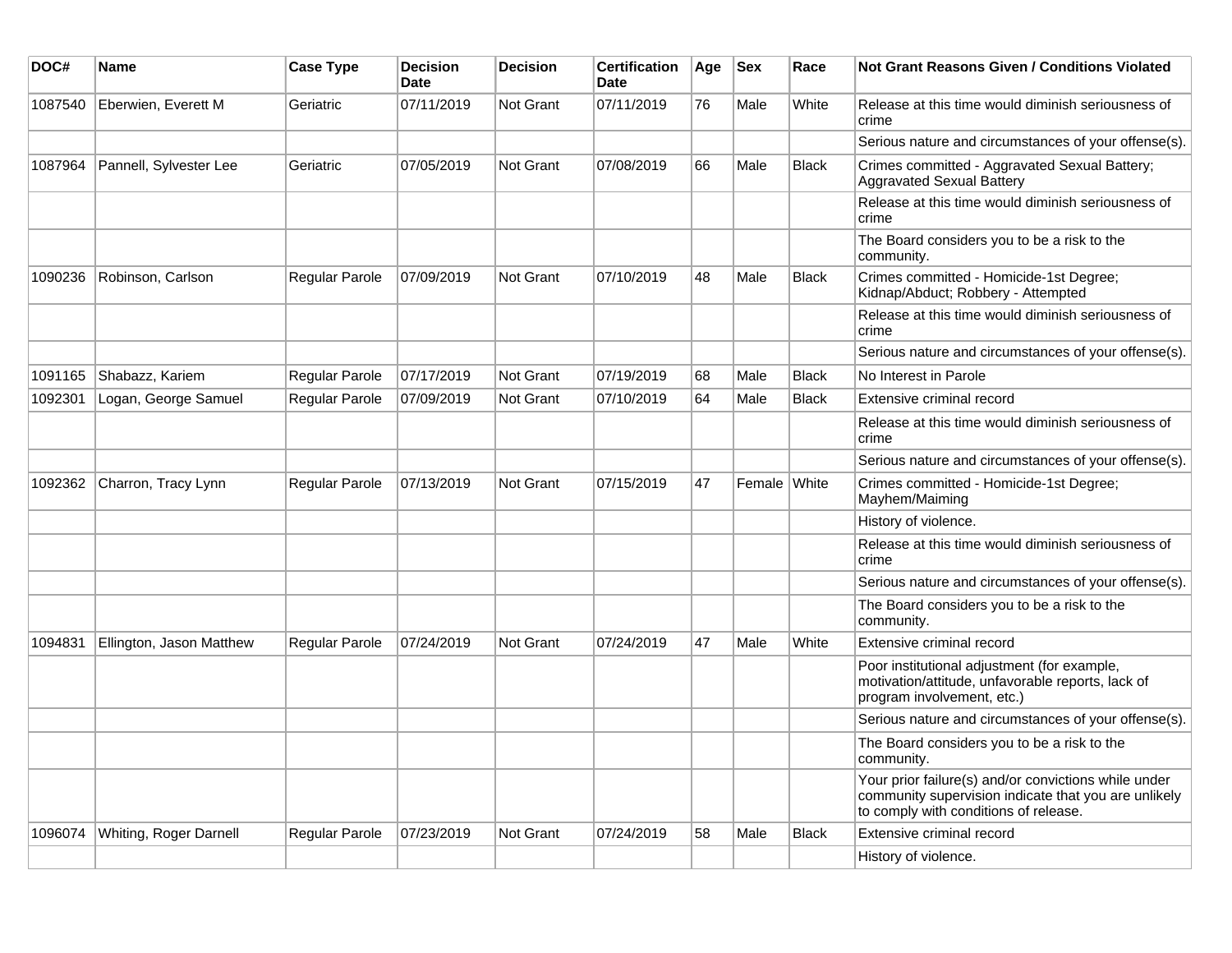| DOC#    | Name                   | <b>Case Type</b> | <b>Decision</b><br><b>Date</b> | <b>Decision</b>  | <b>Certification</b><br><b>Date</b> | Age | <b>Sex</b> | Race                            | <b>Not Grant Reasons Given / Conditions Violated</b>                                                                                                        |
|---------|------------------------|------------------|--------------------------------|------------------|-------------------------------------|-----|------------|---------------------------------|-------------------------------------------------------------------------------------------------------------------------------------------------------------|
| 1096074 | Whiting, Roger Darnell | Regular Parole   | 07/23/2019                     | Not Grant        | 07/24/2019                          | 58  | Male       | <b>Black</b>                    | Poor institutional adjustment (for example,<br>motivation/attitude, unfavorable reports, lack of<br>program involvement, etc.)                              |
|         |                        |                  |                                |                  |                                     |     |            |                                 | The Board considers you to be a risk to the<br>community.                                                                                                   |
|         |                        |                  |                                |                  |                                     |     |            |                                 | Your prior failure(s) and/or convictions while under<br>community supervision indicate that you are unlikely<br>to comply with conditions of release.       |
| 1097626 | Mills, Bernard         | Geriatric        | 07/21/2019                     | Not Grant        | 07/22/2019                          | 60  | Male       | <b>Black</b>                    | History of violence.                                                                                                                                        |
|         |                        |                  |                                |                  |                                     |     |            |                                 | Release at this time would diminish seriousness of<br>crime                                                                                                 |
|         |                        |                  |                                |                  |                                     |     |            |                                 | Serious nature and circumstances of your offense(s).                                                                                                        |
|         |                        |                  |                                |                  |                                     |     |            |                                 | The Board concludes that you should serve more of<br>your sentence prior to release on parole.                                                              |
| 1098070 | Nguyen, Tuan           | Regular Parole   | 07/26/2019                     | Not Grant        | 07/26/2019                          | 53  | Male       | Asian or<br>Pacific<br>Islander | Considering your offense and your institutional<br>records, the Board concludes that you should serve<br>more of your sentence before being paroled.        |
|         |                        |                  |                                |                  |                                     |     |            |                                 | Crimes committed - Kidnap/Abduct; Kidnap/Abduct;<br>Kidnap/Abduct                                                                                           |
|         |                        |                  |                                |                  |                                     |     |            |                                 | Extensive criminal record                                                                                                                                   |
|         |                        |                  |                                |                  |                                     |     |            |                                 | History of violence.                                                                                                                                        |
|         |                        |                  |                                |                  |                                     |     |            |                                 | Release at this time would diminish seriousness of<br>crime                                                                                                 |
|         |                        |                  |                                |                  |                                     |     |            |                                 | Serious nature and circumstances of your offense(s).                                                                                                        |
|         |                        |                  |                                |                  |                                     |     |            |                                 | You need further participation in institutional work<br>and/or educational programs to indicate your positive<br>progression towards re-entry into society. |
|         |                        |                  |                                |                  |                                     |     |            |                                 | Your prior failure(s) and/or convictions while under<br>community supervision indicate that you are unlikely<br>to comply with conditions of release.       |
| 1099446 | Frost, William Steve   | Regular Parole   | 07/10/2019                     | Not Grant        | 07/11/2019                          | 56  | Male       | <b>Black</b>                    | No Interest in Parole                                                                                                                                       |
| 1101436 | Hardin, James Lee Jr.  | Regular Parole   | 07/03/2019                     | <b>Not Grant</b> | 07/08/2019                          | 48  | Male       | <b>Black</b>                    | Extensive criminal record                                                                                                                                   |
|         |                        |                  |                                |                  |                                     |     |            |                                 | Release at this time would diminish seriousness of<br>crime                                                                                                 |
|         |                        |                  |                                |                  |                                     |     |            |                                 | The Board concludes that you should serve more of<br>your sentence prior to release on parole.                                                              |
| 1102256 | Wilson, Don Cornell    | Regular Parole   | 07/15/2019                     | <b>Not Grant</b> | 07/17/2019                          | 67  | Male       | <b>Black</b>                    | Crimes committed - Kidnap/Abduct; Sex Assault,<br>Rape; Sex Assault, Rape                                                                                   |
|         |                        |                  |                                |                  |                                     |     |            |                                 | Extensive criminal record                                                                                                                                   |
|         |                        |                  |                                |                  |                                     |     |            |                                 | Serious nature and circumstances of your offense(s).                                                                                                        |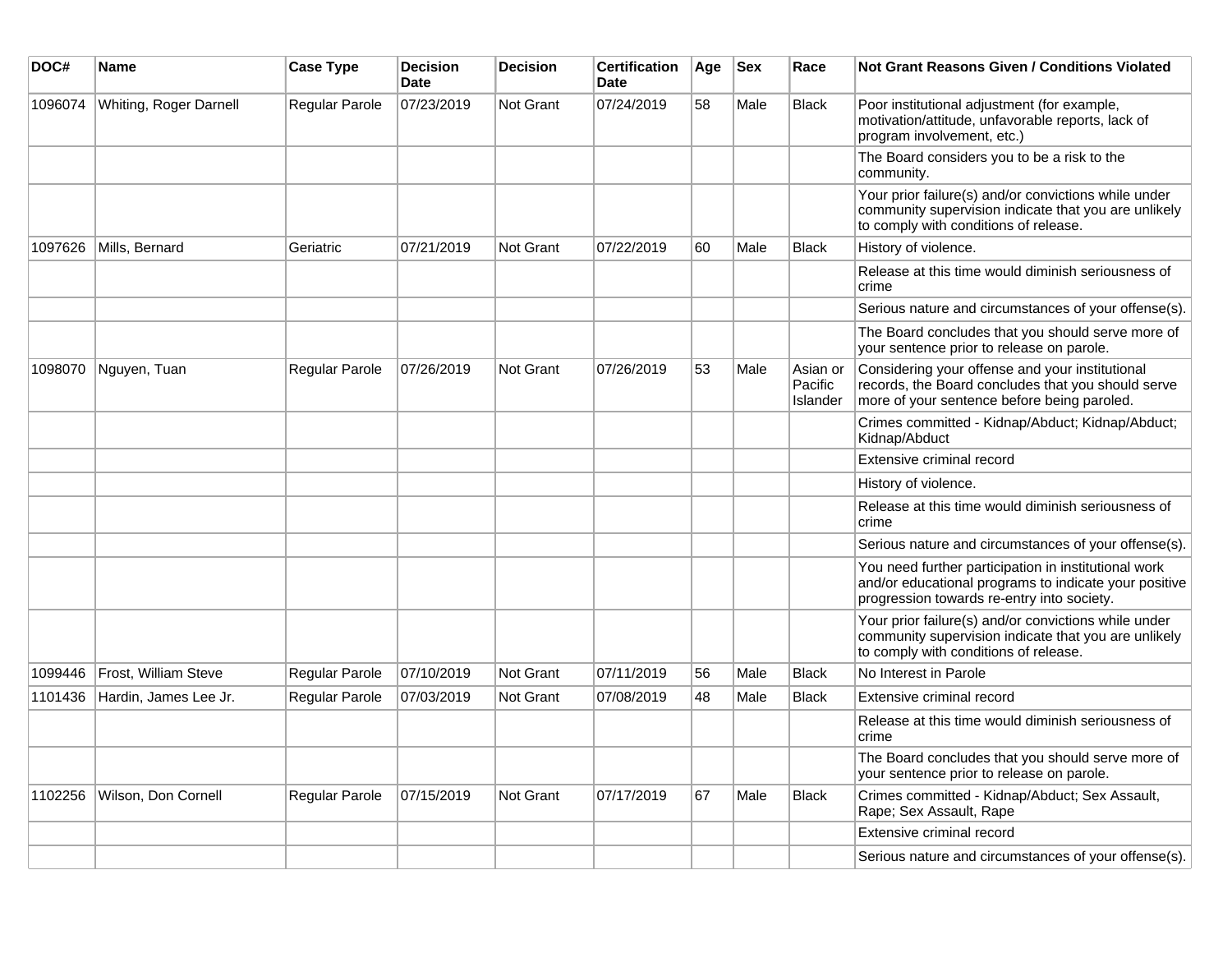| DOC#    | <b>Name</b>              | <b>Case Type</b>      | <b>Decision</b><br>Date | <b>Decision</b>  | <b>Certification</b><br><b>Date</b> | Age | <b>Sex</b> | Race         | <b>Not Grant Reasons Given / Conditions Violated</b>                                                                                                  |
|---------|--------------------------|-----------------------|-------------------------|------------------|-------------------------------------|-----|------------|--------------|-------------------------------------------------------------------------------------------------------------------------------------------------------|
| 1102256 | Wilson, Don Cornell      | Regular Parole        | 07/15/2019              | Not Grant        | 07/17/2019                          | 67  | Male       | <b>Black</b> | Your prior failure(s) and/or convictions while under<br>community supervision indicate that you are unlikely<br>to comply with conditions of release. |
| 1103357 | Montenegro, Francisco    | Geriatric             | 07/09/2019              | Not Grant        | 07/10/2019                          | 83  | Male       | White        | Crimes committed - Sex Assault, Rape                                                                                                                  |
|         |                          |                       |                         |                  |                                     |     |            |              | History of violence.                                                                                                                                  |
| 1103424 | Street, Antonio Lafayett | Regular Parole        | 06/30/2019              | Not Grant        | 07/02/2019                          | 46  | Male       | <b>Black</b> | Crimes committed - Kidnap/Abduct; Robbery;<br>Robbery                                                                                                 |
|         |                          |                       |                         |                  |                                     |     |            |              | History of substance abuse.                                                                                                                           |
|         |                          |                       |                         |                  |                                     |     |            |              | Release at this time would diminish seriousness of<br>crime                                                                                           |
|         |                          |                       |                         |                  |                                     |     |            |              | You need to show a longer period of stable<br>adjustment.                                                                                             |
|         |                          |                       |                         |                  |                                     |     |            |              | Your prior failure(s) and/or convictions while under<br>community supervision indicate that you are unlikely<br>to comply with conditions of release. |
| 1103981 | Moss, Bobby Joe          | <b>Regular Parole</b> | 07/26/2019              | Not Grant        | 07/26/2019                          | 68  | Male       | <b>Black</b> | Crimes committed - Sex Assault, Rape; Sodomy                                                                                                          |
|         |                          |                       |                         |                  |                                     |     |            |              | History of violence.                                                                                                                                  |
|         |                          |                       |                         |                  |                                     |     |            |              | Release at this time would diminish seriousness of<br>crime                                                                                           |
| 1104851 | Nance, James Michael     | Geriatric             | 07/24/2019              | Not Grant        | 07/26/2019                          | 68  | Male       | <b>Black</b> | No Interest in Parole                                                                                                                                 |
| 1106898 | Manspeaker, Steven Frank | Regular Parole        | 07/18/2019              | <b>Not Grant</b> | 07/19/2019                          | 62  | Male       | White        | Crimes committed - Robbery; Robbery; Burglary                                                                                                         |
|         |                          |                       |                         |                  |                                     |     |            |              | Extensive criminal record                                                                                                                             |
|         |                          |                       |                         |                  |                                     |     |            |              | History of substance abuse.                                                                                                                           |
|         |                          |                       |                         |                  |                                     |     |            |              | Serious nature and circumstances of your offense(s).                                                                                                  |
|         |                          |                       |                         |                  |                                     |     |            |              | You need to show a longer period of stable<br>adjustment.                                                                                             |
|         |                          |                       |                         |                  |                                     |     |            |              | Your prior failure(s) and/or convictions while under<br>community supervision indicate that you are unlikely<br>to comply with conditions of release. |
|         |                          |                       |                         |                  |                                     |     |            |              | Your record indicates a serious disregard for the<br>property rights of others.                                                                       |
| 1107736 | Leibensperger, John      | Geriatric             | 07/24/2019              | <b>Not Grant</b> | 07/24/2019                          | 62  | Male       | White        | Considering your offense and your institutional<br>records, the Board concludes that you should serve<br>more of your sentence before being paroled.  |
|         |                          |                       |                         |                  |                                     |     |            |              | Extensive criminal record                                                                                                                             |
|         |                          |                       |                         |                  |                                     |     |            |              | Release at this time would diminish seriousness of<br>crime                                                                                           |
|         |                          |                       |                         |                  |                                     |     |            |              | Serious nature and circumstances of your offense(s).                                                                                                  |
| 1108173 | Callahan, Apollo Lee     | Regular Parole        | 07/02/2019              | Not Grant        | 07/03/2019                          | 52  | Male       | Black        | Conviction of a new crime while incarcerated                                                                                                          |
|         |                          |                       |                         |                  |                                     |     |            |              | Extensive criminal record                                                                                                                             |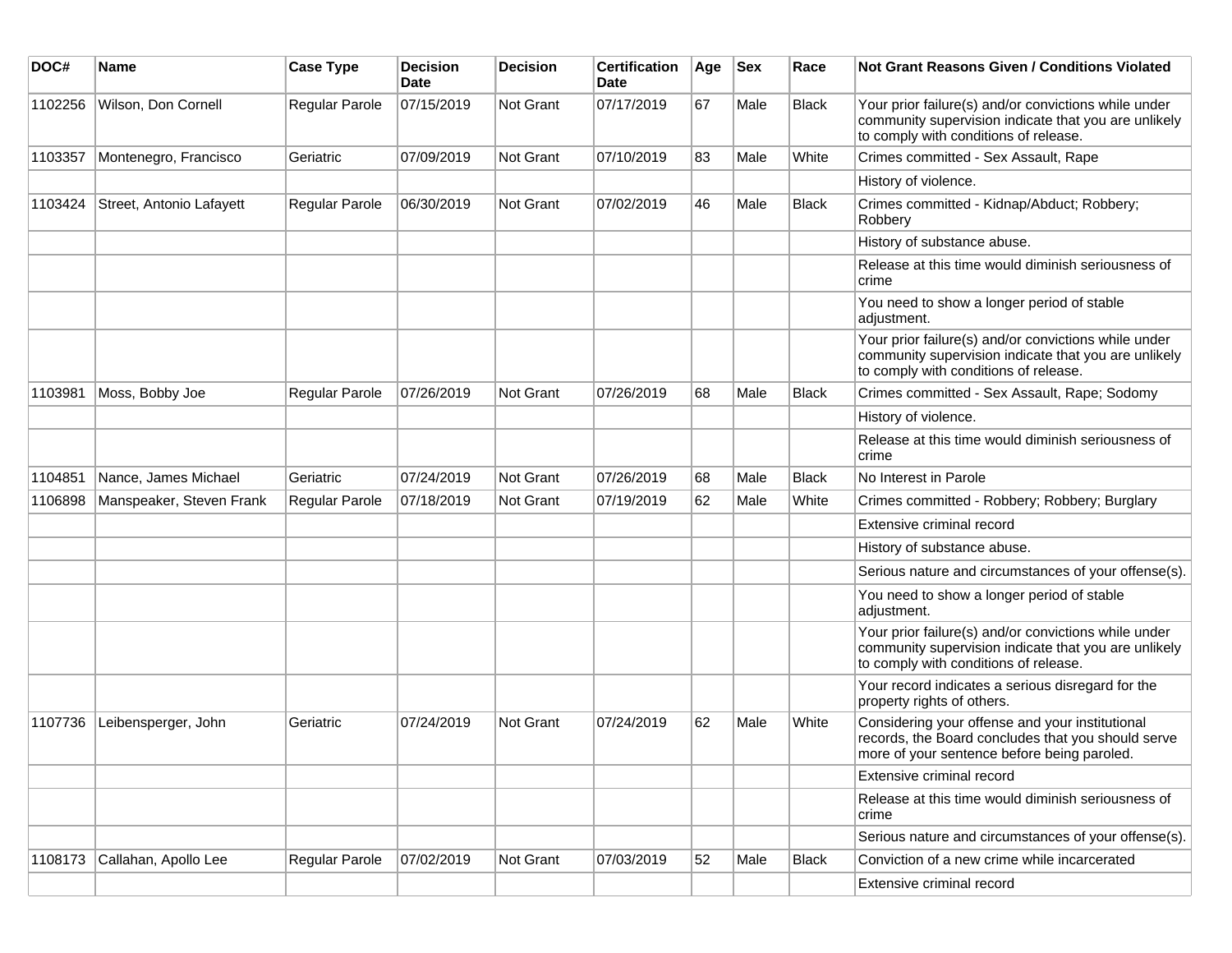| DOC#    | <b>Name</b>          | <b>Case Type</b> | <b>Decision</b><br>Date | <b>Decision</b> | <b>Certification</b><br>Date | Age | Sex  | Race         | Not Grant Reasons Given / Conditions Violated                                                                                                         |
|---------|----------------------|------------------|-------------------------|-----------------|------------------------------|-----|------|--------------|-------------------------------------------------------------------------------------------------------------------------------------------------------|
| 1108173 | Callahan, Apollo Lee | Regular Parole   | 07/02/2019              | Not Grant       | 07/03/2019                   | 52  | Male | <b>Black</b> | Release at this time would diminish seriousness of<br>crime                                                                                           |
|         |                      |                  |                         |                 |                              |     |      |              | Serious nature and circumstances of your offense(s).                                                                                                  |
|         |                      |                  |                         |                 |                              |     |      |              | The Board concludes that you should serve more of<br>your sentence prior to release on parole.                                                        |
|         |                      |                  |                         |                 |                              |     |      |              | Your prior failure(s) and/or convictions while under<br>community supervision indicate that you are unlikely<br>to comply with conditions of release. |
| 1109473 | Williams, Kennett    | Geriatric        | 07/07/2019              | Not Grant       | 07/09/2019                   | 63  | Male | <b>Black</b> | Extensive criminal record                                                                                                                             |
|         |                      |                  |                         |                 |                              |     |      |              | Release at this time would diminish seriousness of<br>crime                                                                                           |
|         |                      |                  |                         |                 |                              |     |      |              | The Board concludes that you should serve more of<br>your sentence prior to release on parole.                                                        |
|         |                      |                  |                         |                 |                              |     |      |              | Your prior failure(s) and/or convictions while under<br>community supervision indicate that you are unlikely<br>to comply with conditions of release. |
| 1111197 | Spencer, Donald Lee  | Regular Parole   | 07/02/2019              | Not Grant       | 07/03/2019                   | 62  | Male | White        | Crimes committed - Kidnap/Abduct; Kidnap/Abduct;<br><b>Aggravated Sexual Battery</b>                                                                  |
|         |                      |                  |                         |                 |                              |     |      |              | Extensive criminal record                                                                                                                             |
|         |                      |                  |                         |                 |                              |     |      |              | Release at this time would diminish seriousness of<br>crime                                                                                           |
|         |                      |                  |                         |                 |                              |     |      |              | Serious nature and circumstances of your offense(s).                                                                                                  |
|         |                      |                  |                         |                 |                              |     |      |              | The Board considers you to be a risk to the<br>community.                                                                                             |
| 1112804 | Reed-Bey, Thomas     | Regular Parole   | 07/23/2019              | Not Grant       | 07/24/2019                   | 55  | Male | <b>Black</b> | Crimes committed - Homicide-Capital; Sex Assault,<br>Rape; Robbery                                                                                    |
|         |                      |                  |                         |                 |                              |     |      |              | History of violence.                                                                                                                                  |
|         |                      |                  |                         |                 |                              |     |      |              | Release at this time would diminish seriousness of<br>crime                                                                                           |
|         |                      |                  |                         |                 |                              |     |      |              | Serious nature and circumstances of your offense(s).                                                                                                  |
|         |                      |                  |                         |                 |                              |     |      |              | The Board considers you to be a risk to the<br>community.                                                                                             |
| 1115670 | Ford, Willie Thomas  | Regular Parole   | 07/20/2019              | Not Grant       | 07/22/2019                   | 52  | Male | <b>Black</b> | Considering your offense and your institutional<br>records, the Board concludes that you should serve<br>more of your sentence before being paroled.  |
|         |                      |                  |                         |                 |                              |     |      |              | History of violence.                                                                                                                                  |
|         |                      |                  |                         |                 |                              |     |      |              | Release at this time would diminish seriousness of<br>crime                                                                                           |
|         |                      |                  |                         |                 |                              |     |      |              | Serious nature and circumstances of your offense(s).                                                                                                  |
|         |                      |                  |                         |                 |                              |     |      |              | The Board concludes that you should serve more of<br>your sentence prior to release on parole.                                                        |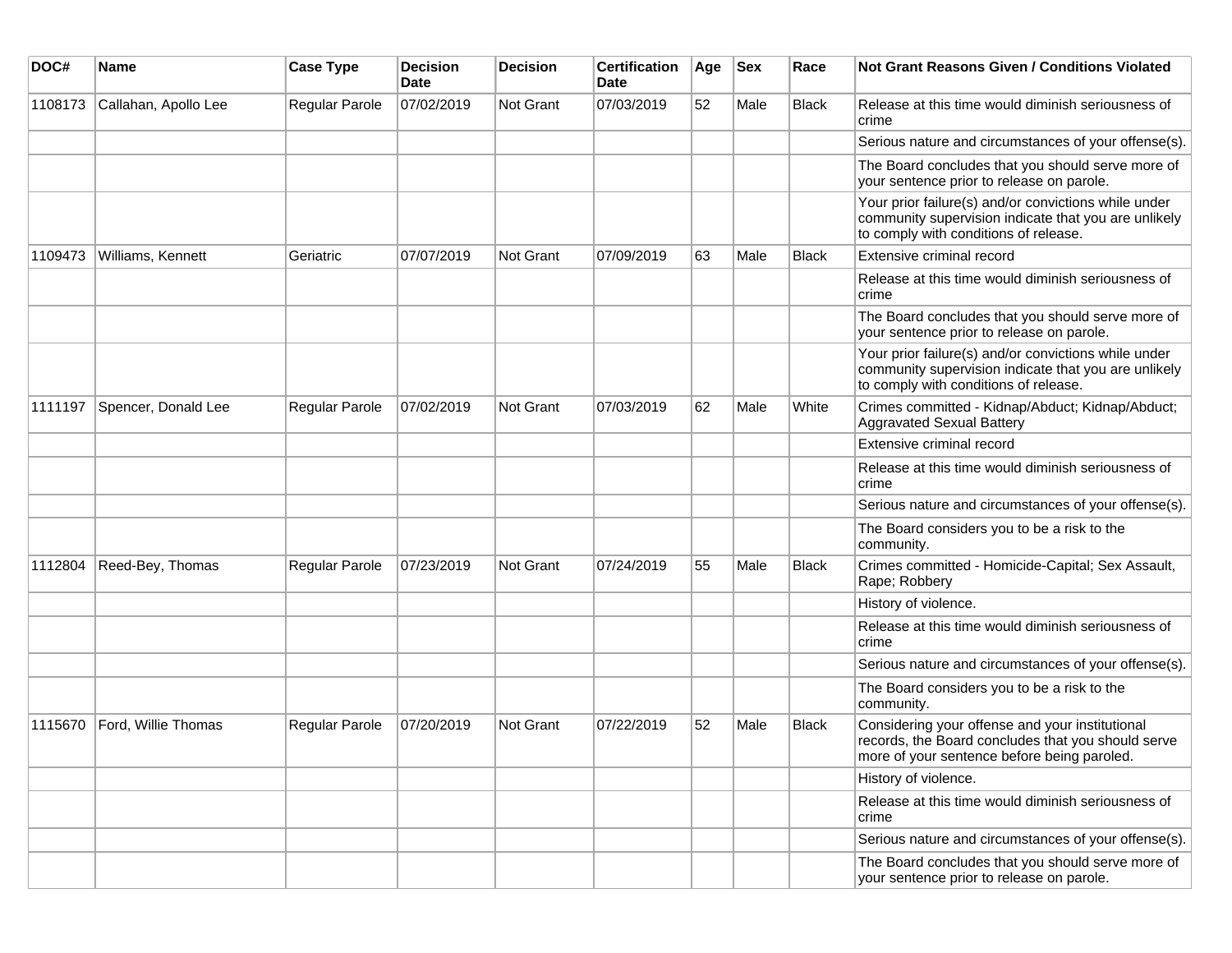| DOC#    | Name                          | <b>Case Type</b>      | <b>Decision</b><br><b>Date</b> | <b>Decision</b>  | <b>Certification</b><br>Date | Age | <b>Sex</b> | Race         | <b>Not Grant Reasons Given / Conditions Violated</b>                                                                                                  |
|---------|-------------------------------|-----------------------|--------------------------------|------------------|------------------------------|-----|------------|--------------|-------------------------------------------------------------------------------------------------------------------------------------------------------|
| 1115670 | Ford, Willie Thomas           | Regular Parole        | 07/20/2019                     | Not Grant        | 07/22/2019                   | 52  | Male       | <b>Black</b> | The Board considers you to be a risk to the<br>community.                                                                                             |
| 1118251 | Fisher, James Robert          | Geriatric             | 06/28/2019                     | Not Grant        | 07/02/2019                   | 65  | Male       | <b>Black</b> | No Interest in Parole                                                                                                                                 |
| 1119049 | Rhodes, Shirley R             | Geriatric             | 07/09/2019                     | Not Grant        | 07/10/2019                   | 70  | Male       | White        | Crimes committed - Homicide-1st Degree                                                                                                                |
|         |                               |                       |                                |                  |                              |     |            |              | Release at this time would diminish seriousness of<br>crime                                                                                           |
|         |                               |                       |                                |                  |                              |     |            |              | Serious nature and circumstances of your offense(s).                                                                                                  |
| 1124912 | Canady, Randy Leon            | Regular Parole        | 07/22/2019                     | Not Grant        | 07/24/2019                   | 52  | Male       | <b>Black</b> | Release at this time would diminish seriousness of<br>crime                                                                                           |
|         |                               |                       |                                |                  |                              |     |            |              | Serious nature and circumstances of your offense(s).                                                                                                  |
|         |                               |                       |                                |                  |                              |     |            |              | The Board concludes that you should serve more of<br>your sentence prior to release on parole.                                                        |
| 1126471 | Fleming, Michael Travis       | <b>Regular Parole</b> | 07/24/2019                     | <b>Not Grant</b> | 07/24/2019                   | 53  | Male       | White        | Crimes committed - Homicide-Attempted;<br>Kidnap/Abduct; Kidnap/Abduct                                                                                |
|         |                               |                       |                                |                  |                              |     |            |              | Extensive criminal record                                                                                                                             |
|         |                               |                       |                                |                  |                              |     |            |              | Release at this time would diminish seriousness of<br>crime                                                                                           |
|         |                               |                       |                                |                  |                              |     |            |              | The Board concludes that you should serve more of<br>your sentence prior to release on parole.                                                        |
| 1127391 | Frye, Darryl Leroy            | Regular Parole        | 07/02/2019                     | <b>Not Grant</b> | 07/03/2019                   | 64  | Male       | Black        | Crimes committed - Robbery; Malicious Wounding;<br>Malicious Wounding                                                                                 |
|         |                               |                       |                                |                  |                              |     |            |              | Extensive criminal record                                                                                                                             |
|         |                               |                       |                                |                  |                              |     |            |              | Serious nature and circumstances of your offense(s).                                                                                                  |
|         |                               |                       |                                |                  |                              |     |            |              | Your prior failure(s) and/or convictions while under<br>community supervision indicate that you are unlikely<br>to comply with conditions of release. |
| 1127706 | Zollman, Donnie W             | Geriatric             | 07/09/2019                     | <b>Not Grant</b> | 07/10/2019                   | 68  | Male       | White        | Crimes committed - Aggravated Sexual Battery;<br>Aggravated Sexual Battery; Aggravated Sexual<br><b>Battery</b>                                       |
|         |                               |                       |                                |                  |                              |     |            |              | History of violence.                                                                                                                                  |
|         |                               |                       |                                |                  |                              |     |            |              | Release at this time would diminish seriousness of<br>crime                                                                                           |
|         |                               |                       |                                |                  |                              |     |            |              | Serious nature and circumstances of your offense(s).                                                                                                  |
|         | 1130109 Cobbs, Ronald Anthony | Regular Parole        | 07/06/2019                     | Not Grant        | 07/08/2019                   | 52  | Male       | <b>Black</b> | Extensive criminal record                                                                                                                             |
|         |                               |                       |                                |                  |                              |     |            |              | Poor institutional adjustment (for example,<br>motivation/attitude, unfavorable reports, lack of<br>program involvement, etc.)                        |
|         |                               |                       |                                |                  |                              |     |            |              | Serious nature and circumstances of your offense(s).                                                                                                  |
|         |                               |                       |                                |                  |                              |     |            |              | You need to show a longer period of stable<br>adjustment.                                                                                             |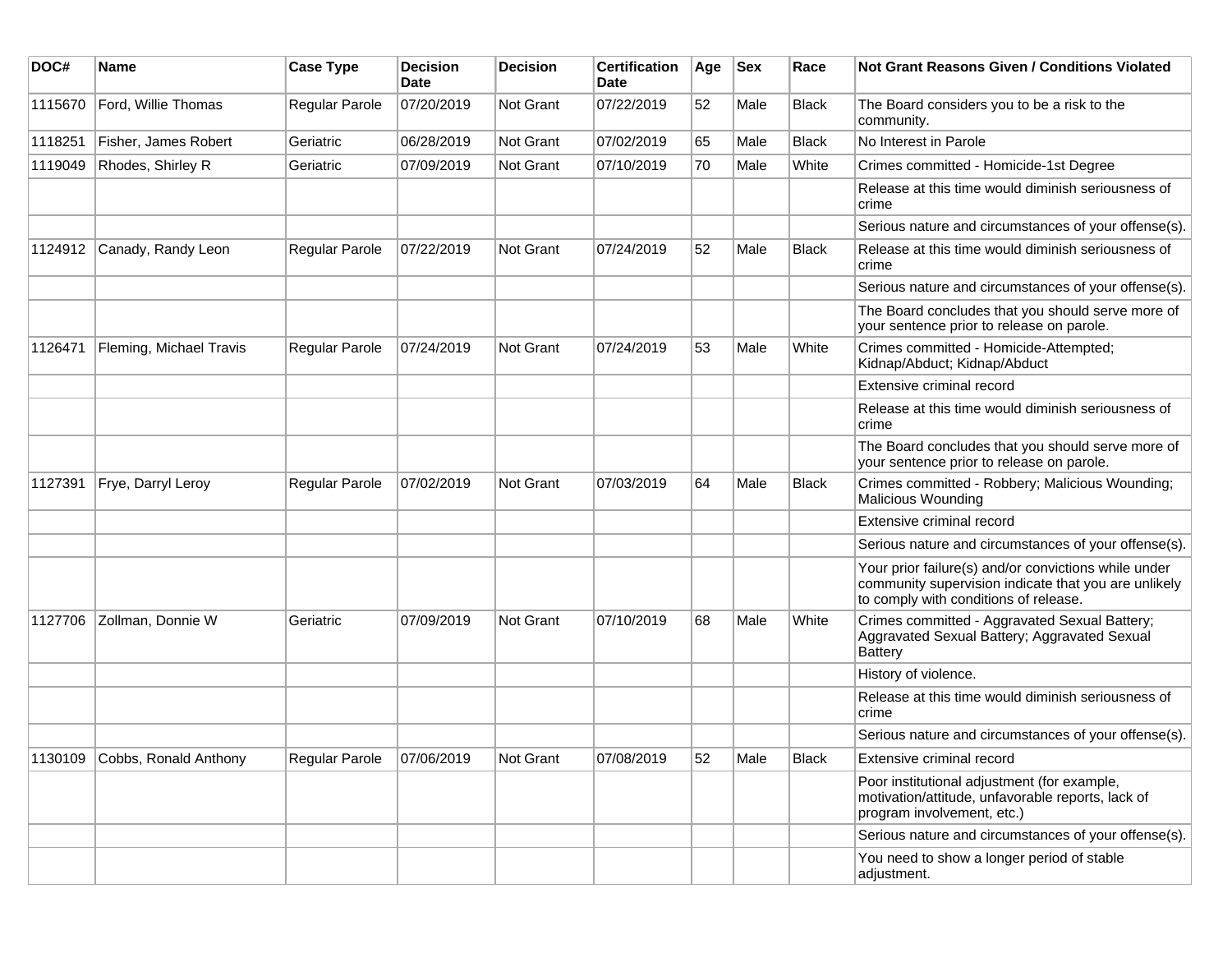| DOC#    | <b>Name</b>             | <b>Case Type</b>      | <b>Decision</b><br><b>Date</b> | <b>Decision</b>  | <b>Certification</b><br>Date | Age | <b>Sex</b> | Race         | Not Grant Reasons Given / Conditions Violated                                                                                                         |
|---------|-------------------------|-----------------------|--------------------------------|------------------|------------------------------|-----|------------|--------------|-------------------------------------------------------------------------------------------------------------------------------------------------------|
| 1131680 | Hensley, Brian Keith    | Regular Parole        | 07/08/2019                     | <b>Not Grant</b> | 07/09/2019                   | 57  | Male       | <b>Black</b> | Crimes committed - Kidnap/Abduct; Sex Assault,<br>Rape; Forcible Sodomy                                                                               |
|         |                         |                       |                                |                  |                              |     |            |              | Extensive criminal record                                                                                                                             |
|         |                         |                       |                                |                  |                              |     |            |              | Release at this time would diminish seriousness of<br>crime                                                                                           |
|         |                         |                       |                                |                  |                              |     |            |              | Your prior failure(s) and/or convictions while under<br>community supervision indicate that you are unlikely<br>to comply with conditions of release. |
| 1135073 | Ross, Brian Scott       | Regular Parole        | 06/30/2019                     | <b>Not Grant</b> | 07/02/2019                   | 49  | Male       | White        | Crimes committed - Homicide-Capital; Robbery                                                                                                          |
|         |                         |                       |                                |                  |                              |     |            |              | Release at this time would diminish seriousness of<br>crime                                                                                           |
|         |                         |                       |                                |                  |                              |     |            |              | Serious nature and circumstances of your offense(s).                                                                                                  |
| 1135528 | Logan, Orell            | <b>Regular Parole</b> | 07/08/2019                     | <b>Not Grant</b> | 07/09/2019                   | 50  | Male       | <b>Black</b> | Considering your offense and your institutional<br>records, the Board concludes that you should serve<br>more of your sentence before being paroled.  |
|         |                         |                       |                                |                  |                              |     |            |              | Crimes committed - Robbery; Robbery; Robbery                                                                                                          |
|         |                         |                       |                                |                  |                              |     |            |              | History of substance abuse.                                                                                                                           |
|         |                         |                       |                                |                  |                              |     |            |              | History of violence.                                                                                                                                  |
|         |                         |                       |                                |                  |                              |     |            |              | Serious nature and circumstances of your offense(s).                                                                                                  |
|         |                         |                       |                                |                  |                              |     |            |              | The Board considers you to be a risk to the<br>community.                                                                                             |
|         |                         |                       |                                |                  |                              |     |            |              | You need to show a longer period of stable<br>adjustment.                                                                                             |
| 1136313 | Benfer, Neil Alfred Jr. | Regular Parole        | 07/03/2019                     | <b>Not Grant</b> | 07/08/2019                   | 70  | Male       | White        | Crimes committed - Homicide-1st Degree; Burglary                                                                                                      |
|         |                         |                       |                                |                  |                              |     |            |              | Release at this time would diminish seriousness of<br>crime                                                                                           |
|         |                         |                       |                                |                  |                              |     |            |              | Serious nature and circumstances of your offense(s).                                                                                                  |
| 1136806 | Canaday, Ronald Eugene  | Regular Parole        | 06/29/2019                     | Not Grant        | 07/02/2019                   | 61  | Male       | White        | History of violence.                                                                                                                                  |
|         |                         |                       |                                |                  |                              |     |            |              | Release at this time would diminish seriousness of<br>crime                                                                                           |
|         |                         |                       |                                |                  |                              |     |            |              | Serious nature and circumstances of your offense(s).                                                                                                  |
|         |                         |                       |                                |                  |                              |     |            |              | The Board concludes that you should serve more of<br>your sentence prior to release on parole.                                                        |
|         |                         |                       |                                |                  |                              |     |            |              | The Board considers you to be a risk to the<br>community.                                                                                             |
|         |                         |                       |                                |                  |                              |     |            |              | Your prior failure(s) and/or convictions while under<br>community supervision indicate that you are unlikely<br>to comply with conditions of release. |
| 1137599 | Blair, Ronald Anthony   | Regular Parole        | 06/30/2019                     | Not Grant        | 07/02/2019                   | 62  | Male       | White        | Crimes committed - Sex Assault, Rape; Forcible<br>Sodomy; Burglary                                                                                    |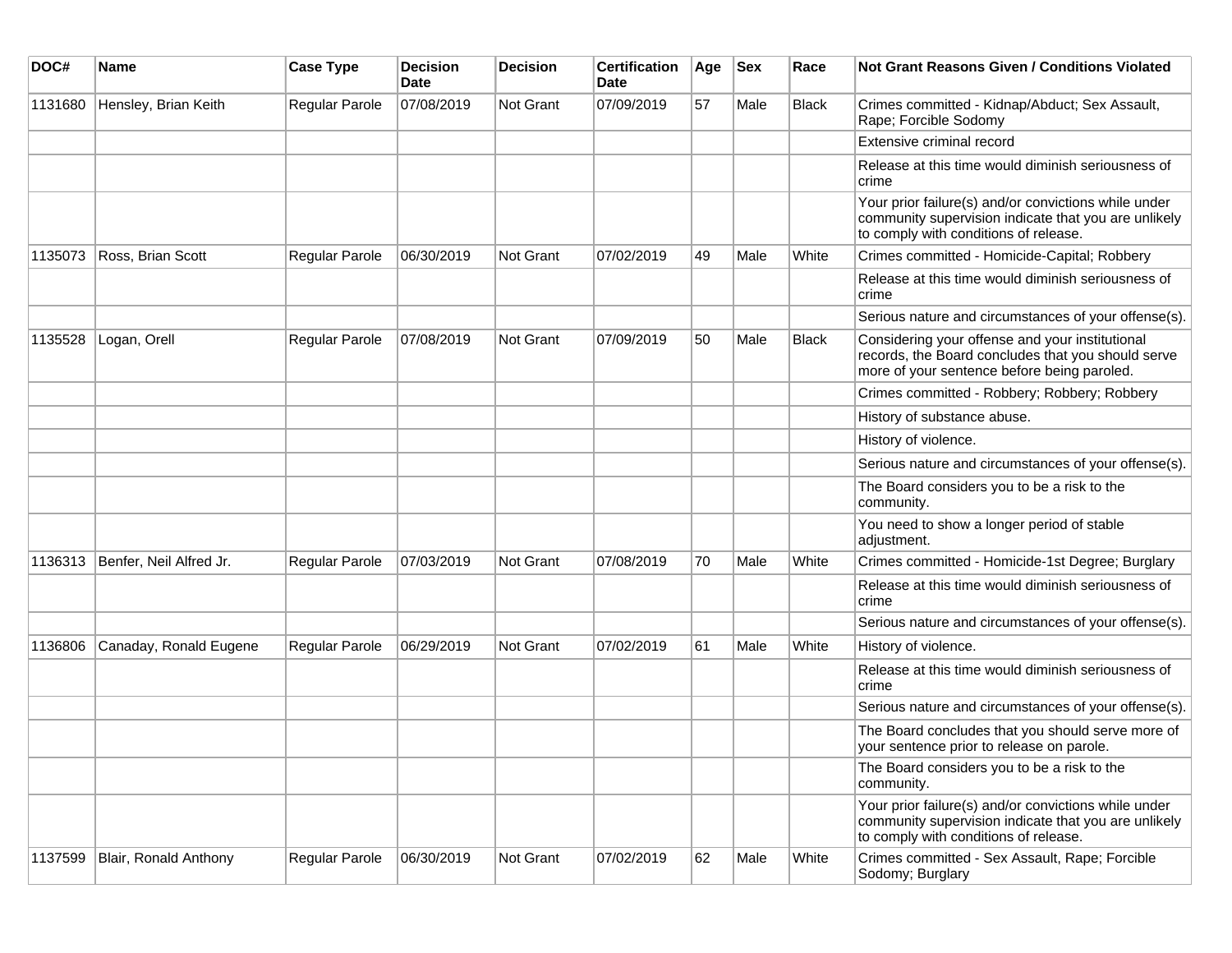| DOC#    | <b>Name</b>           | <b>Case Type</b>    | <b>Decision</b><br><b>Date</b> | <b>Decision</b>  | <b>Certification</b><br>Date | Age | <b>Sex</b> | Race         | <b>Not Grant Reasons Given / Conditions Violated</b>                                                                                                  |
|---------|-----------------------|---------------------|--------------------------------|------------------|------------------------------|-----|------------|--------------|-------------------------------------------------------------------------------------------------------------------------------------------------------|
| 1137599 | Blair, Ronald Anthony | Regular Parole      | 06/30/2019                     | <b>Not Grant</b> | 07/02/2019                   | 62  | Male       | White        | Extensive criminal record                                                                                                                             |
|         |                       |                     |                                |                  |                              |     |            |              | History of substance abuse.                                                                                                                           |
|         |                       |                     |                                |                  |                              |     |            |              | History of violence.                                                                                                                                  |
|         |                       |                     |                                |                  |                              |     |            |              | Release at this time would diminish seriousness of<br>crime                                                                                           |
|         |                       |                     |                                |                  |                              |     |            |              | Serious nature and circumstances of your offense(s).                                                                                                  |
|         |                       |                     |                                |                  |                              |     |            |              | The Board considers you to be a risk to the<br>community.                                                                                             |
| 1138419 | Sunkins, Ronald Lee   | Regular Parole      | 07/15/2019                     | <b>Not Grant</b> | 07/17/2019                   | 60  | Male       | <b>Black</b> | Crimes committed - Homicide-1st Degree; Homicide-<br>1st Degree; Robbery                                                                              |
|         |                       |                     |                                |                  |                              |     |            |              | Serious nature and circumstances of your offense(s).                                                                                                  |
| 1139100 | Green, Ronald Eugene  | Geriatric           | 07/24/2019                     | <b>Not Grant</b> | 07/24/2019                   | 61  | Male       | <b>Black</b> | Extensive criminal record                                                                                                                             |
|         |                       |                     |                                |                  |                              |     |            |              | Serious nature and circumstances of your offense(s).                                                                                                  |
|         |                       |                     |                                |                  |                              |     |            |              | Your prior failure(s) and/or convictions while under<br>community supervision indicate that you are unlikely<br>to comply with conditions of release. |
| 1139593 | Coleman, Deon Wyvis   | <b>Board Review</b> | 07/01/2019                     | Not Grant        | 07/02/2019                   | 49  | Male       | <b>Black</b> | Crimes committed - Homicide/Murder; Cocaine-<br>Possess; Use Of Firearm In Felony                                                                     |
|         |                       |                     |                                |                  |                              |     |            |              | Release at this time would diminish seriousness of<br>crime                                                                                           |
|         |                       |                     |                                |                  |                              |     |            |              | The Board concludes that you should serve more of<br>your sentence prior to release on parole.                                                        |
| 1139937 | Worsham, David Ray    | Geriatric           | 07/15/2019                     | <b>Not Grant</b> | 07/17/2019                   | 66  | Male       | White        | History of violence.                                                                                                                                  |
|         |                       |                     |                                |                  |                              |     |            |              | Release at this time would diminish seriousness of<br>crime                                                                                           |
|         |                       |                     |                                |                  |                              |     |            |              | Serious nature and circumstances of your offense(s).                                                                                                  |
| 1141273 | Thacker, Daniel Lee   | Regular Parole      | 07/15/2019                     | <b>Not Grant</b> | 07/17/2019                   | 58  | Male       | White        | Considering your offense and your institutional<br>records, the Board concludes that you should serve<br>more of your sentence before being paroled.  |
|         |                       |                     |                                |                  |                              |     |            |              | Crimes committed - Homicide-1st Degree; Use Of<br>Firearm In Felony                                                                                   |
|         |                       |                     |                                |                  |                              |     |            |              | History of violence.                                                                                                                                  |
|         |                       |                     |                                |                  |                              |     |            |              | Release at this time would diminish seriousness of<br>crime                                                                                           |
|         |                       |                     |                                |                  |                              |     |            |              | Serious nature and circumstances of your offense(s).                                                                                                  |
| 1142027 | Freeman, Kevin Lavon  | Regular Parole      | 07/15/2019                     | Not Grant        | 07/17/2019                   | 60  | Male       | <b>Black</b> | History of substance abuse.                                                                                                                           |
|         |                       |                     |                                |                  |                              |     |            |              | The Board considers you to be a risk to the<br>community.                                                                                             |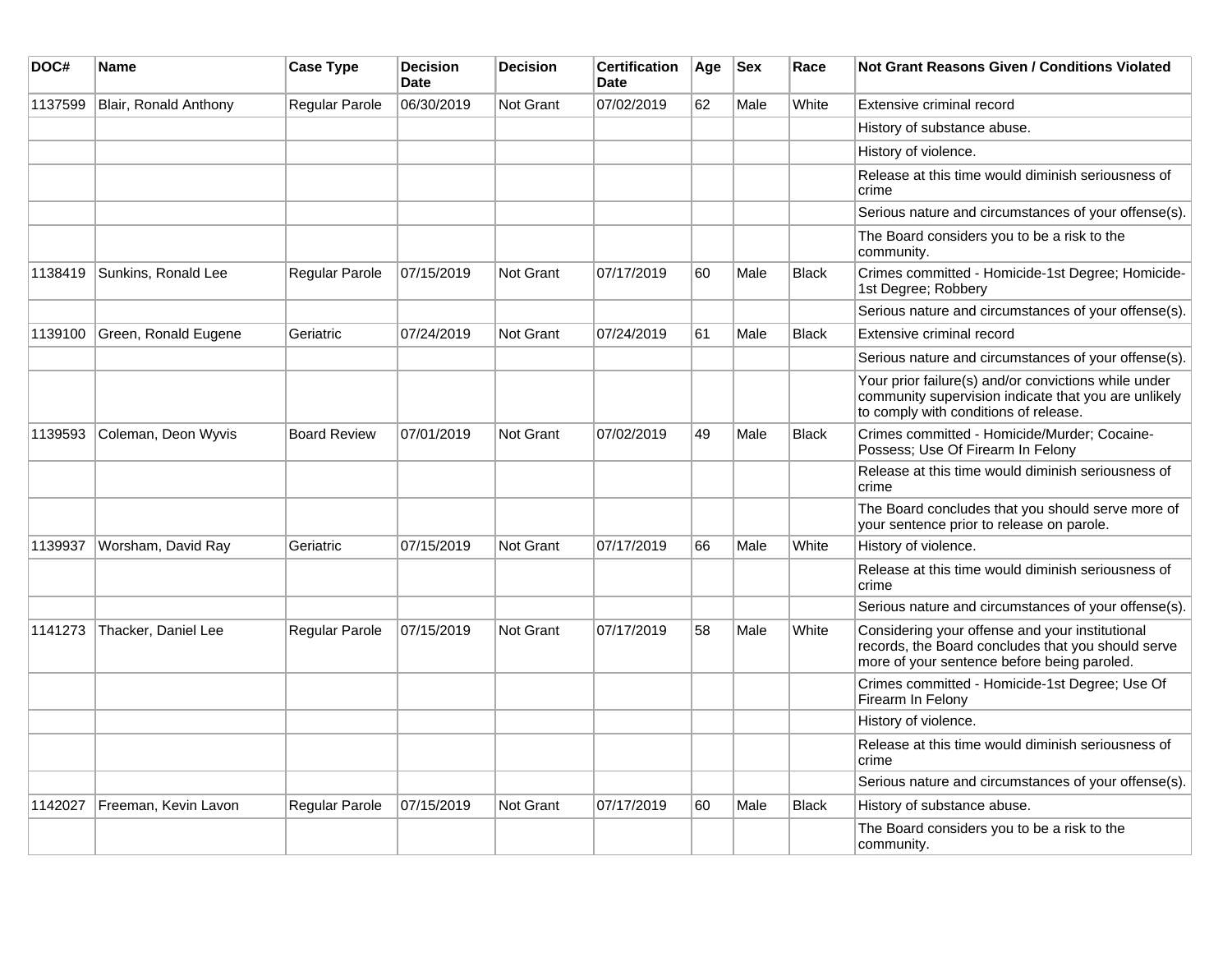| DOC#    | <b>Name</b>                    | <b>Case Type</b> | <b>Decision</b><br><b>Date</b> | <b>Decision</b> | <b>Certification</b><br>Date | Age | <b>Sex</b> | Race         | <b>Not Grant Reasons Given / Conditions Violated</b>                                                                                                  |
|---------|--------------------------------|------------------|--------------------------------|-----------------|------------------------------|-----|------------|--------------|-------------------------------------------------------------------------------------------------------------------------------------------------------|
| 1142027 | Freeman, Kevin Lavon           | Regular Parole   | 07/15/2019                     | Not Grant       | 07/17/2019                   | 60  | Male       | <b>Black</b> | Your prior failure(s) and/or convictions while under<br>community supervision indicate that you are unlikely<br>to comply with conditions of release. |
| 1143505 | Lars, Che Anthony              | Regular Parole   | 07/12/2019                     | Not Grant       | 07/12/2019                   | 47  | Male       | <b>Black</b> | Release at this time would diminish seriousness of<br>crime                                                                                           |
|         |                                |                  |                                |                 |                              |     |            |              | Serious nature and circumstances of your offense(s).                                                                                                  |
|         |                                |                  |                                |                 |                              |     |            |              | The Board concludes that you should serve more of<br>your sentence prior to release on parole.                                                        |
|         |                                |                  |                                |                 |                              |     |            |              | You need to show a longer period of stable<br>adjustment.                                                                                             |
| 1144223 | Muhammad, Daauwd Malik         | Regular Parole   | 07/24/2019                     | Not Grant       | 07/24/2019                   | 77  | Male       | <b>Black</b> | No Interest in Parole                                                                                                                                 |
| 1144646 | Midkiff, Thomas Jefferso       | Regular Parole   | 07/02/2019                     | Not Grant       | 07/03/2019                   | 55  | Male       | White        | Crimes committed - Homicide-1st Degree; Homicide<br>- Child Under Age 8; Kidnap/Abduct                                                                |
|         |                                |                  |                                |                 |                              |     |            |              | Serious nature and circumstances of your offense(s).                                                                                                  |
| 1144917 | Smith, Reiko Leon              | Regular Parole   | 07/17/2019                     | Not Grant       | 07/19/2019                   | 43  | Male       | <b>Black</b> | Considering your offense and your institutional<br>records, the Board concludes that you should serve<br>more of your sentence before being paroled.  |
|         |                                |                  |                                |                 |                              |     |            |              | Crimes committed - Forcible Sodomy                                                                                                                    |
|         |                                |                  |                                |                 |                              |     |            |              | History of violence.                                                                                                                                  |
|         |                                |                  |                                |                 |                              |     |            |              | Poor institutional adjustment (for example,<br>motivation/attitude, unfavorable reports, lack of<br>program involvement, etc.)                        |
|         |                                |                  |                                |                 |                              |     |            |              | Release at this time would diminish seriousness of<br>crime                                                                                           |
|         |                                |                  |                                |                 |                              |     |            |              | Serious nature and circumstances of your offense(s).                                                                                                  |
|         |                                |                  |                                |                 |                              |     |            |              | The Board concludes that you should serve more of<br>your sentence prior to release on parole.                                                        |
|         |                                |                  |                                |                 |                              |     |            |              | The Board considers you to be a risk to the<br>community.                                                                                             |
|         |                                |                  |                                |                 |                              |     |            |              | You need to show a longer period of stable<br>adjustment.                                                                                             |
|         |                                |                  |                                |                 |                              |     |            |              | Your record of institutional infractions indicates a<br>disregard for rules and that you are not ready to<br>conform to society.                      |
|         | 1145218 Chisholm, Jerry Carnel | Geriatric        | 07/17/2019                     | Not Grant       | 07/19/2019                   | 64  | Male       | <b>Black</b> | Crimes committed - Murder: 1st Degree                                                                                                                 |
|         |                                |                  |                                |                 |                              |     |            |              | Release at this time would diminish seriousness of<br>crime                                                                                           |
|         |                                |                  |                                |                 |                              |     |            |              | Serious nature and circumstances of your offense(s).                                                                                                  |
| 1145798 | Branch, Robert                 | Regular Parole   | 06/30/2019                     | Not Grant       | 07/02/2019                   | 62  | Male       | <b>Black</b> | Crimes committed - Kidnap Minor To Sexually Asslt;<br>Sex Assault, Rape; Forcible Sodomy                                                              |
|         |                                |                  |                                |                 |                              |     |            |              | History of violence.                                                                                                                                  |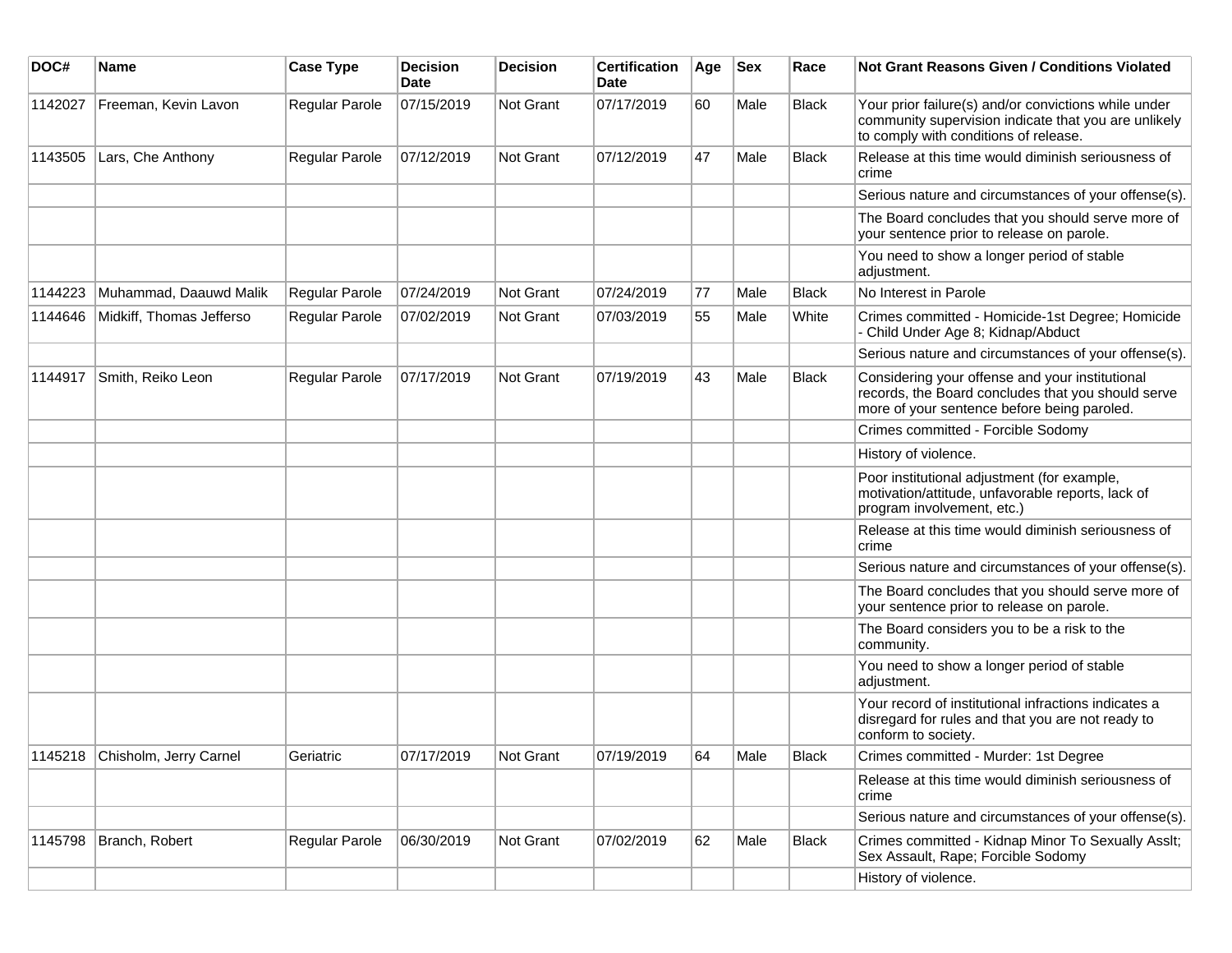| DOC#    | Name                      | <b>Case Type</b> | <b>Decision</b><br><b>Date</b> | <b>Decision</b> | <b>Certification</b><br>Date | Age | Sex  | Race                            | Not Grant Reasons Given / Conditions Violated                                                                     |
|---------|---------------------------|------------------|--------------------------------|-----------------|------------------------------|-----|------|---------------------------------|-------------------------------------------------------------------------------------------------------------------|
| 1145798 | Branch, Robert            | Regular Parole   | 06/30/2019                     | Not Grant       | 07/02/2019                   | 62  | Male | <b>Black</b>                    | Release at this time would diminish seriousness of<br>crime                                                       |
|         |                           |                  |                                |                 |                              |     |      |                                 | Serious nature and circumstances of your offense(s).                                                              |
|         |                           |                  |                                |                 |                              |     |      |                                 | The Board considers you to be a risk to the<br>community.                                                         |
| 1146070 | Hargett, Samuel Jr.       | Regular Parole   | 07/16/2019                     | Not Grant       | 07/17/2019                   | 43  | Male | <b>Black</b>                    | Crimes committed - Sex Assault, Rape; Escape;<br>Escape                                                           |
|         |                           |                  |                                |                 |                              |     |      |                                 | History of violence.                                                                                              |
|         |                           |                  |                                |                 |                              |     |      |                                 | Release at this time would diminish seriousness of<br>crime                                                       |
| 1147252 | Owens, Michael            | Geriatric        | 07/22/2019                     | Not Grant       | 07/23/2019                   | 62  | Male | <b>Black</b>                    | Crimes committed - Homicide/Murder; Statutory<br>Burglary; Weapon Offense                                         |
|         |                           |                  |                                |                 |                              |     |      |                                 | Release at this time would diminish seriousness of<br>crime                                                       |
|         |                           |                  |                                |                 |                              |     |      |                                 | Serious nature and circumstances of your offense(s).                                                              |
| 1147578 | Runion, Lawrence Everette | Regular Parole   | 06/30/2019                     | Not Grant       | 07/02/2019                   | 69  | Male | White                           | Crimes committed - Indecent Liberties: W/ Child;<br>Indecent Liberties: W/ Child; Indecent Liberties: W/<br>Child |
|         |                           |                  |                                |                 |                              |     |      |                                 | Extensive criminal record                                                                                         |
|         |                           |                  |                                |                 |                              |     |      |                                 | History of violence.                                                                                              |
|         |                           |                  |                                |                 |                              |     |      |                                 | Release at this time would diminish seriousness of<br>crime                                                       |
|         |                           |                  |                                |                 |                              |     |      |                                 | Serious nature and circumstances of your offense(s).                                                              |
|         |                           |                  |                                |                 |                              |     |      |                                 | The Board considers you to be a risk to the<br>community.                                                         |
| 1147605 | Lawrence, Jeffrey T       | Regular Parole   | 06/30/2019                     | Not Grant       | 07/02/2019                   | 63  | Male | White                           | Crimes committed - Abduct-No Ransom Or Asslt;<br>Abduct-No Ransom Or Asslt; Abduct-No Ransom Or<br>Asslt          |
|         |                           |                  |                                |                 |                              |     |      |                                 | Release at this time would diminish seriousness of<br>crime                                                       |
| 1147811 | Nogra, Reil Staana        | Regular Parole   | 07/09/2019                     | Not Grant       | 07/10/2019                   | 63  | Male | Asian or<br>Pacific<br>Islander | Crimes committed - Homicide-Attempted; Homicide-<br>Attempted; Kidnap/Abduct                                      |
|         |                           |                  |                                |                 |                              |     |      |                                 | Release at this time would diminish seriousness of<br>crime                                                       |
|         |                           |                  |                                |                 |                              |     |      |                                 | Serious nature and circumstances of your offense(s).                                                              |
| 1147950 | Flowers, Thomas Joe       | Regular Parole   | 07/03/2019                     | Not Grant       | 07/03/2019                   | 67  | Male | White                           | Conviction of a new crime while incarcerated                                                                      |
|         |                           |                  |                                |                 |                              |     |      |                                 | Release at this time would diminish seriousness of<br>crime                                                       |
|         |                           |                  |                                |                 |                              |     |      |                                 | Serious nature and circumstances of your offense(s).                                                              |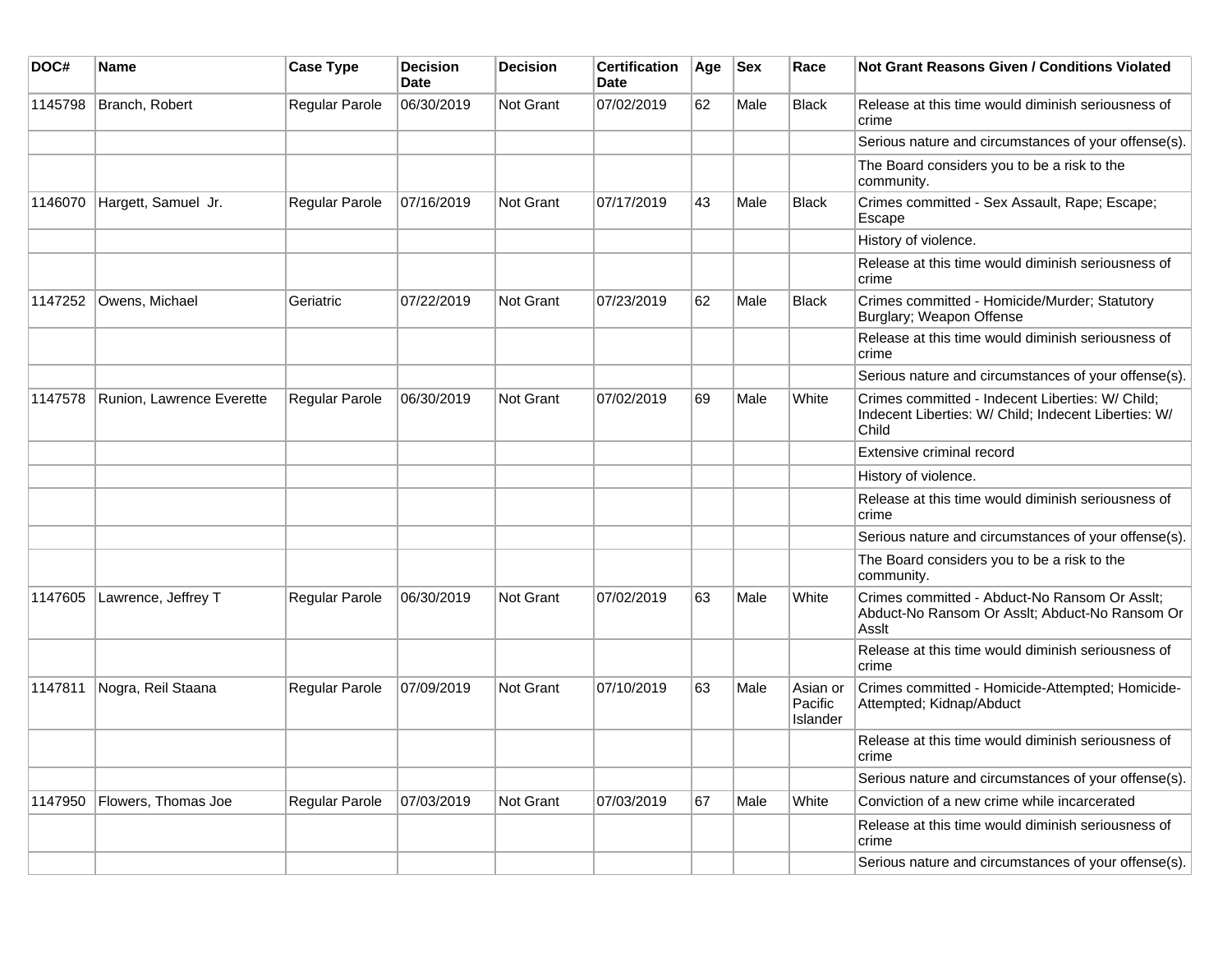| DOC#    | Name                      | <b>Case Type</b> | <b>Decision</b><br>Date | <b>Decision</b>  | <b>Certification</b><br>Date | Age | <b>Sex</b> | Race         | Not Grant Reasons Given / Conditions Violated                                                                                                               |
|---------|---------------------------|------------------|-------------------------|------------------|------------------------------|-----|------------|--------------|-------------------------------------------------------------------------------------------------------------------------------------------------------------|
| 1149378 | Jackson, Kenneth Edward   | Regular Parole   | 07/03/2019              | Not Grant        | 07/08/2019                   | 53  | Male       | Black        | Crimes committed - Homicide-1st Degree; Malicious<br>Wounding; Grand Larceny Auto                                                                           |
|         |                           |                  |                         |                  |                              |     |            |              | Release at this time would diminish seriousness of<br>crime                                                                                                 |
|         |                           |                  |                         |                  |                              |     |            |              | You need further participation in institutional work<br>and/or educational programs to indicate your positive<br>progression towards re-entry into society. |
| 1149525 | Bruce, Robert A           | Geriatric        | 07/07/2019              | Not Grant        | 07/08/2019                   | 69  | Male       | White        | History of violence.                                                                                                                                        |
|         |                           |                  |                         |                  |                              |     |            |              | Release at this time would diminish seriousness of<br>crime                                                                                                 |
| 1149640 | Philpott, Benjamin Joseph | Geriatric        | 07/17/2019              | Not Grant        | 07/19/2019                   | 62  | Male       | White        | Release at this time would diminish seriousness of<br>crime                                                                                                 |
|         |                           |                  |                         |                  |                              |     |            |              | Serious nature and circumstances of your offense(s).                                                                                                        |
| 1150763 | Eubanks, Robert           | Regular Parole   | 07/05/2019              | <b>Not Grant</b> | 07/08/2019                   | 45  | Male       | White        | Serious nature and circumstances of your offense(s).                                                                                                        |
|         |                           |                  |                         |                  |                              |     |            |              | The Board considers you to be a risk to the<br>community.                                                                                                   |
|         |                           |                  |                         |                  |                              |     |            |              | Your prior failure(s) and/or convictions while under<br>community supervision indicate that you are unlikely<br>to comply with conditions of release.       |
| 1151604 | Kinsey, John              | Regular Parole   | 07/22/2019              | Not Grant        | 07/24/2019                   | 59  | Male       | White        | Crimes committed - Rape: Intercourse By<br>Force/Threat/Intimidation; Burglary: Enter House To<br>Murder/Rape/Etc, Armed                                    |
|         |                           |                  |                         |                  |                              |     |            |              | Release at this time would diminish seriousness of<br>crime                                                                                                 |
|         |                           |                  |                         |                  |                              |     |            |              | Serious nature and circumstances of your offense(s).                                                                                                        |
| 1152180 | Guy, Charles Russell      | Geriatric        | 07/14/2019              | <b>Not Grant</b> | 07/17/2019                   | 72  | Male       | White        | Release at this time would diminish seriousness of<br>crime                                                                                                 |
|         |                           |                  |                         |                  |                              |     |            |              | Serious nature and circumstances of your offense(s).                                                                                                        |
|         |                           |                  |                         |                  |                              |     |            |              | The Board considers you to be a risk to the<br>community.                                                                                                   |
| 1152187 | Donahue, Gary Asa         | Geriatric        | 06/30/2019              | <b>Not Grant</b> | 07/02/2019                   | 67  | Male       | White        | Crimes committed - Homicide-1st Degree; Use Of<br>Firearm In Felony                                                                                         |
|         |                           |                  |                         |                  |                              |     |            |              | Extensive criminal record                                                                                                                                   |
|         |                           |                  |                         |                  |                              |     |            |              | History of substance abuse.                                                                                                                                 |
|         |                           |                  |                         |                  |                              |     |            |              | History of violence.                                                                                                                                        |
|         |                           |                  |                         |                  |                              |     |            |              | Release at this time would diminish seriousness of<br>crime                                                                                                 |
|         |                           |                  |                         |                  |                              |     |            |              | Serious nature and circumstances of your offense(s).                                                                                                        |
| 1153071 | Carney, Michael Keith     | Regular Parole   | 07/17/2019              | Not Grant        | 07/19/2019                   | 59  | Male       | <b>Black</b> | No Interest in Parole                                                                                                                                       |
| 1153340 | Thomas, B Frank Jr.       | Regular Parole   | 07/07/2019              | Not Grant        | 07/08/2019                   | 60  | Male       | White        | Crimes committed - Homicide-1st Degree                                                                                                                      |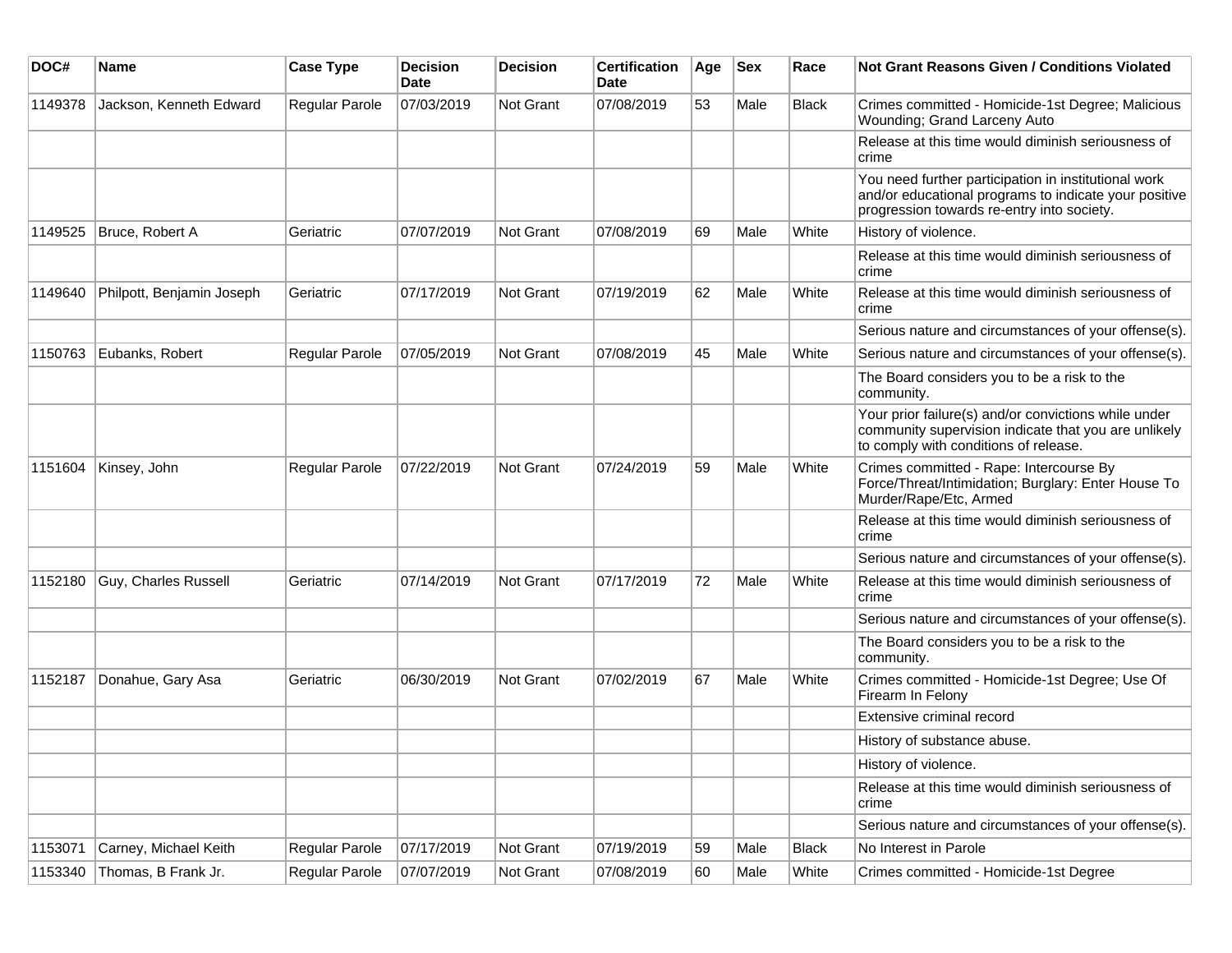| DOC#    | <b>Name</b>            | <b>Case Type</b>      | <b>Decision</b><br>Date | <b>Decision</b> | <b>Certification</b><br>Date | Age | <b>Sex</b>   | Race         | Not Grant Reasons Given / Conditions Violated                                                                                                            |
|---------|------------------------|-----------------------|-------------------------|-----------------|------------------------------|-----|--------------|--------------|----------------------------------------------------------------------------------------------------------------------------------------------------------|
| 1153340 | Thomas, B Frank Jr.    | Regular Parole        | 07/07/2019              | Not Grant       | 07/08/2019                   | 60  | Male         | White        | Release at this time would diminish seriousness of<br>crime                                                                                              |
|         |                        |                       |                         |                 |                              |     |              |              | Serious nature and circumstances of your offense(s).                                                                                                     |
|         |                        |                       |                         |                 |                              |     |              |              | The Board concludes that you should serve more of<br>your sentence prior to release on parole.                                                           |
| 1155921 | Kimbler, Richard Keith | Geriatric             | 07/13/2019              | Not Grant       | 07/15/2019                   | 65  | Male         | White        | Crimes committed - Aggravated Sexual Battery:<br>Victim <13 Yrs; Aggravated Sexual Battery: Victim<br><13 Yrs; Aggravated Sexual Battery: Victim <13 Yrs |
|         |                        |                       |                         |                 |                              |     |              |              | Release at this time would diminish seriousness of<br>crime                                                                                              |
|         |                        |                       |                         |                 |                              |     |              |              | The Board considers you to be a risk to the<br>community.                                                                                                |
| 1156061 | Pope, William Thomas   | Regular Parole        | 07/15/2019              | Not Grant       | 07/17/2019                   | 44  | Male         | <b>Black</b> | Crimes committed - Obstruct/Resist: W/<br>Threats/Force; Larc-Grand; Forgery Of Misc Object                                                              |
|         |                        |                       |                         |                 |                              |     |              |              | Extensive criminal record                                                                                                                                |
|         |                        |                       |                         |                 |                              |     |              |              | History of substance abuse.                                                                                                                              |
|         |                        |                       |                         |                 |                              |     |              |              | The Board concludes that you should serve more of<br>your sentence prior to release on parole.                                                           |
|         |                        |                       |                         |                 |                              |     |              |              | Your prior failure(s) and/or convictions while under<br>community supervision indicate that you are unlikely<br>to comply with conditions of release.    |
| 1159523 | Dennis, John           | <b>Regular Parole</b> | 07/24/2019              | Not Grant       | 07/24/2019                   | 65  | Male         | White        | Crimes committed - Forcible Rape - Type Not Clear;<br>Sodomy: By Force Or Victim Helplessness; Sodomy:<br>By Force Or Victim Helplessness                |
|         |                        |                       |                         |                 |                              |     |              |              | Release at this time would diminish seriousness of<br>crime                                                                                              |
|         |                        |                       |                         |                 |                              |     |              |              | The Board concludes that you should serve more of<br>your sentence prior to release on parole.                                                           |
|         |                        |                       |                         |                 |                              |     |              |              | Your prior failure(s) and/or convictions while under<br>community supervision indicate that you are unlikely<br>to comply with conditions of release.    |
| 1159584 | Archie, Barbara Jo     | <b>Regular Parole</b> | 07/03/2019              | Not Grant       | 07/08/2019                   | 53  | Female White |              | Crimes committed - Homicide-1st Degree                                                                                                                   |
|         |                        |                       |                         |                 |                              |     |              |              | History of violence.                                                                                                                                     |
|         |                        |                       |                         |                 |                              |     |              |              | Release at this time would diminish seriousness of<br>crime                                                                                              |
|         |                        |                       |                         |                 |                              |     |              |              | Serious nature and circumstances of your offense(s).                                                                                                     |
| 1161111 | Trent, Andrew Faggins  | Geriatric             | 07/15/2019              | Not Grant       | 07/17/2019                   | 87  | Male         | <b>Black</b> | Other                                                                                                                                                    |
|         |                        |                       |                         |                 |                              |     |              |              | Release at this time would diminish seriousness of<br>crime                                                                                              |
|         |                        |                       |                         |                 |                              |     |              |              | Serious nature and circumstances of your offense(s).                                                                                                     |
| 1161738 | Maddox, David Lawrence | Regular Parole        | 07/13/2019              | Not Grant       | 07/15/2019                   | 50  | Male         | White        | Extensive criminal record                                                                                                                                |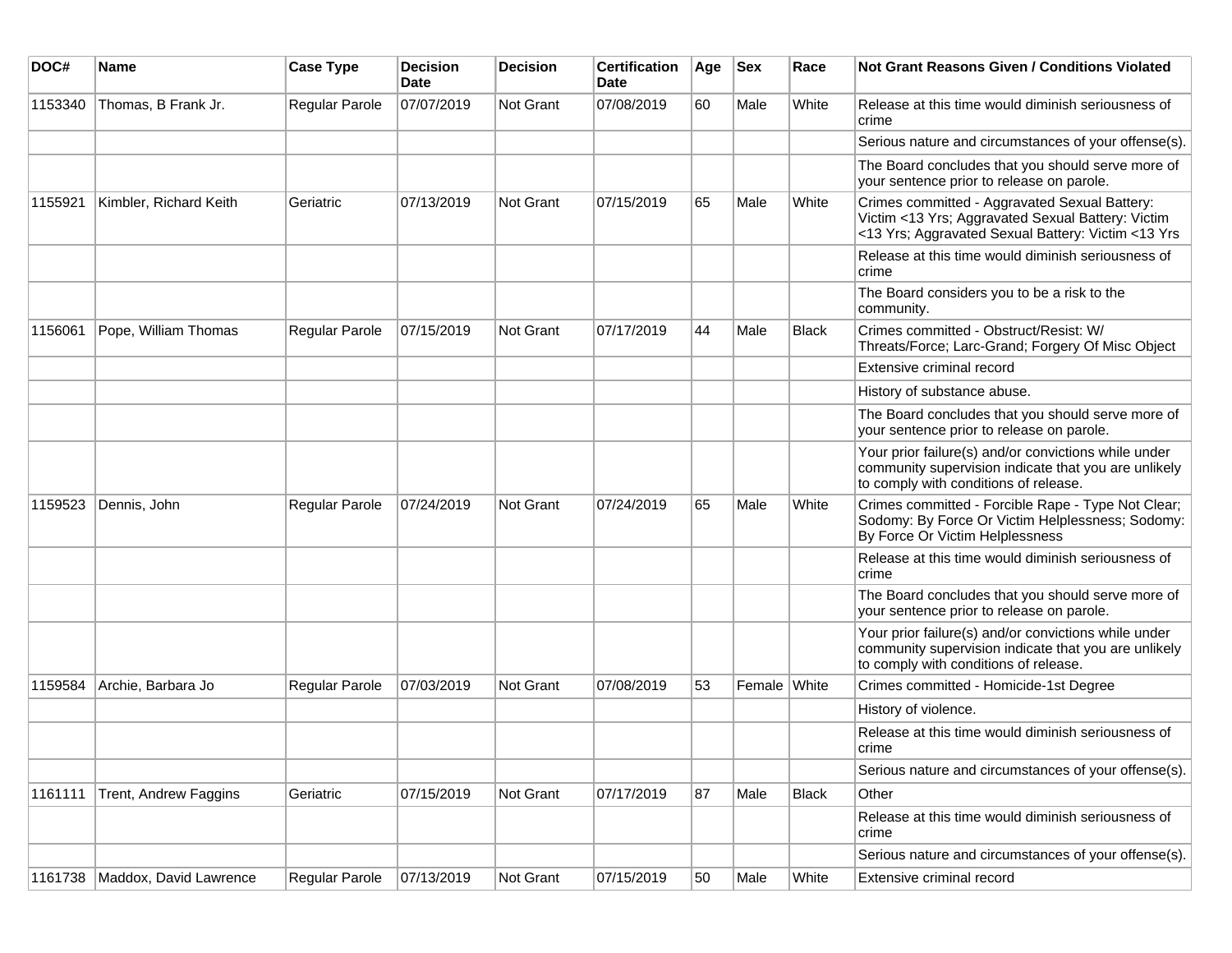| DOC#    | <b>Name</b>              | <b>Case Type</b>      | <b>Decision</b><br><b>Date</b> | <b>Decision</b> | <b>Certification</b><br>Date | Age | <b>Sex</b> | Race         | Not Grant Reasons Given / Conditions Violated                                                                                                               |
|---------|--------------------------|-----------------------|--------------------------------|-----------------|------------------------------|-----|------------|--------------|-------------------------------------------------------------------------------------------------------------------------------------------------------------|
| 1161738 | Maddox, David Lawrence   | Regular Parole        | 07/13/2019                     | Not Grant       | 07/15/2019                   | 50  | Male       | White        | Your prior failure(s) and/or convictions while under<br>community supervision indicate that you are unlikely<br>to comply with conditions of release.       |
| 1162589 | Bailey, Robert Allan     | Geriatric             | 06/30/2019                     | Not Grant       | 07/01/2019                   | 73  | Male       | White        | Crimes committed - Homicide-1st Degree; Homicide-<br>1st Degree; Abduct-No Ransom Or Asslt                                                                  |
|         |                          |                       |                                |                 |                              |     |            |              | Release at this time would diminish seriousness of<br>crime                                                                                                 |
|         |                          |                       |                                |                 |                              |     |            |              | Serious nature and circumstances of your offense(s).                                                                                                        |
|         |                          |                       |                                |                 |                              |     |            |              | The Board considers you to be a risk to the<br>community.                                                                                                   |
| 1163448 | Turner, Edwin Cecil Jr.  | Regular Parole        | 06/29/2019                     | Not Grant       | 07/02/2019                   | 66  | Male       | White        | Crimes committed - Homicide/Murder; Use Of<br>Firearm In Felony                                                                                             |
|         |                          |                       |                                |                 |                              |     |            |              | Extensive criminal record                                                                                                                                   |
|         |                          |                       |                                |                 |                              |     |            |              | Serious nature and circumstances of your offense(s).                                                                                                        |
|         |                          |                       |                                |                 |                              |     |            |              | You need further participation in institutional work<br>and/or educational programs to indicate your positive<br>progression towards re-entry into society. |
|         |                          |                       |                                |                 |                              |     |            |              | You need to show a longer period of stable<br>adjustment.                                                                                                   |
| 1163709 | Saunders, Alvin Leonardo | <b>Regular Parole</b> | 06/29/2019                     | Not Grant       | 07/02/2019                   | 59  | Male       | <b>Black</b> | Considering your offense and your institutional<br>records, the Board concludes that you should serve<br>more of your sentence before being paroled.        |
|         |                          |                       |                                |                 |                              |     |            |              | Crimes committed - Abduct-No Ransom Or Asslt;<br>Malicious Wounding; Sodomy                                                                                 |
|         |                          |                       |                                |                 |                              |     |            |              | Extensive criminal record                                                                                                                                   |
|         |                          |                       |                                |                 |                              |     |            |              | History of violence.                                                                                                                                        |
|         |                          |                       |                                |                 |                              |     |            |              | Release at this time would diminish seriousness of<br>crime                                                                                                 |
|         |                          |                       |                                |                 |                              |     |            |              | Serious nature and circumstances of your offense(s).                                                                                                        |
|         |                          |                       |                                |                 |                              |     |            |              | The Board considers you to be a risk to the<br>community.                                                                                                   |
|         |                          |                       |                                |                 |                              |     |            |              | You need to show a longer period of stable<br>adjustment.                                                                                                   |
|         |                          |                       |                                |                 |                              |     |            |              | Your record of institutional infractions indicates a<br>disregard for rules and that you are not ready to<br>conform to society.                            |
| 1164716 | Gravley, Leonard Dean    | Regular Parole        | 07/03/2019                     | Not Grant       | 07/08/2019                   | 57  | Male       | White        | Considering your offense and your institutional<br>records, the Board concludes that you should serve<br>more of your sentence before being paroled.        |
|         |                          |                       |                                |                 |                              |     |            |              | Crimes committed - Homicide-1st Degree; Arson;<br>Damage Property                                                                                           |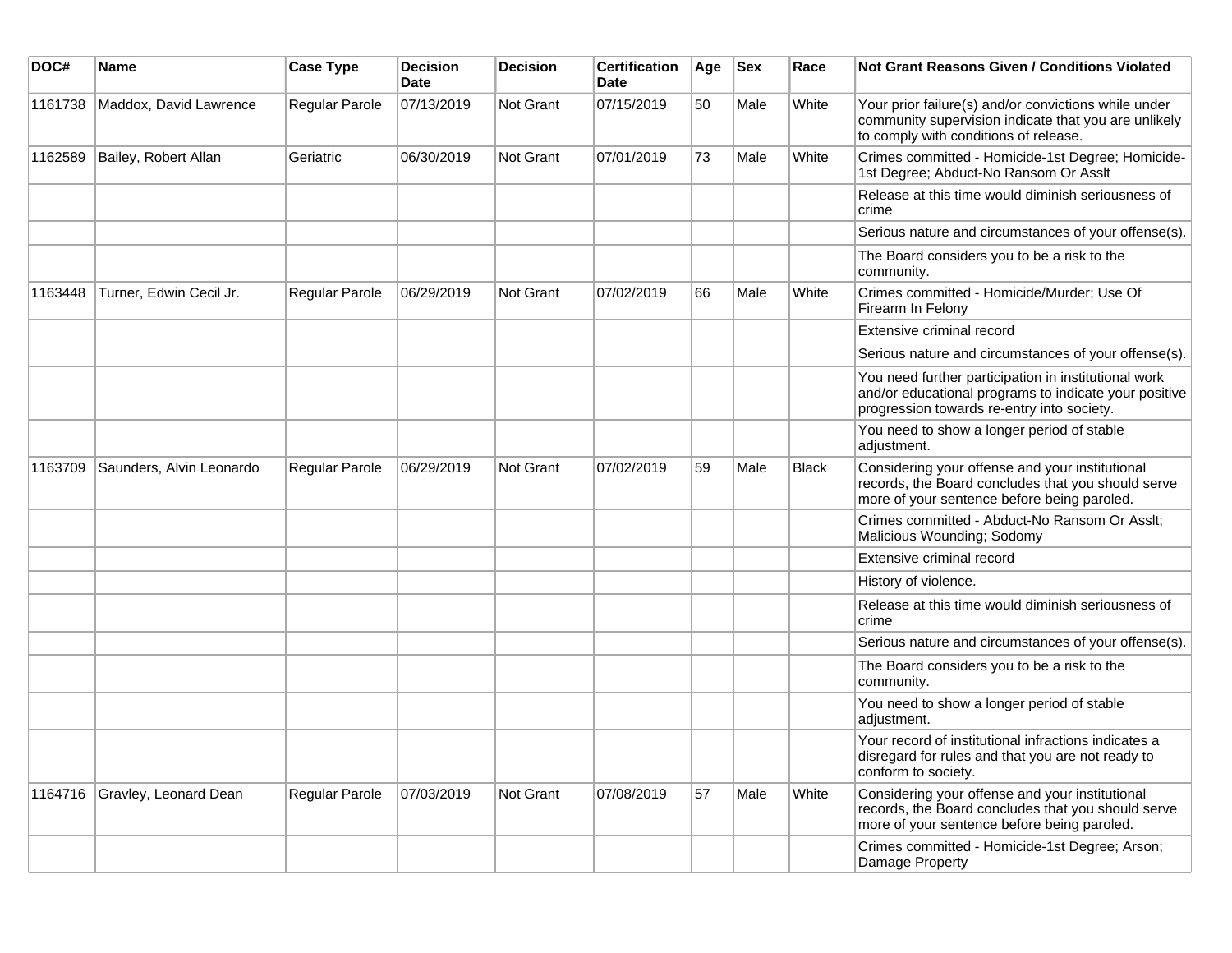| DOC#    | Name                     | <b>Case Type</b>      | <b>Decision</b><br><b>Date</b> | <b>Decision</b>  | <b>Certification</b><br><b>Date</b> | Age | <b>Sex</b> | Race         | <b>Not Grant Reasons Given / Conditions Violated</b>                                                            |
|---------|--------------------------|-----------------------|--------------------------------|------------------|-------------------------------------|-----|------------|--------------|-----------------------------------------------------------------------------------------------------------------|
| 1164716 | Gravley, Leonard Dean    | Regular Parole        | 07/03/2019                     | Not Grant        | 07/08/2019                          | 57  | Male       | White        | The Board considers you to be a risk to the<br>community.                                                       |
| 1165096 | Chulaki, Ivan S          | Geriatric             | 06/30/2019                     | <b>Not Grant</b> | 07/02/2019                          | 60  | Male       | White        | Crimes committed - Aggravated Sexual Battery;<br>Aggravated Sexual Battery; Aggravated Sexual<br><b>Battery</b> |
|         |                          |                       |                                |                  |                                     |     |            |              | History of violence.                                                                                            |
|         |                          |                       |                                |                  |                                     |     |            |              | Release at this time would diminish seriousness of<br>crime                                                     |
|         |                          |                       |                                |                  |                                     |     |            |              | Serious nature and circumstances of your offense(s).                                                            |
|         |                          |                       |                                |                  |                                     |     |            |              | The Board concludes that you should serve more of<br>your sentence prior to release on parole.                  |
|         |                          |                       |                                |                  |                                     |     |            |              | The Board considers you to be a risk to the<br>community.                                                       |
| 1165785 | Miller, Robert Guy       | Regular Parole        | 07/22/2019                     | Not Grant        | 07/24/2019                          | 72  | Male       | White        | Extensive criminal record                                                                                       |
|         |                          |                       |                                |                  |                                     |     |            |              | History of violence.                                                                                            |
|         |                          |                       |                                |                  |                                     |     |            |              | Release at this time would diminish seriousness of<br>crime                                                     |
|         |                          |                       |                                |                  |                                     |     |            |              | Serious nature and circumstances of your offense(s).                                                            |
| 1166320 | Gilkerson, Charles David | Geriatric             | 06/30/2019                     | <b>Not Grant</b> | 07/02/2019                          | 68  | Male       | White        | Crimes committed - Sex Assault, Rape; Sex Assault,<br>Rape; Sex Assault, Rape                                   |
|         |                          |                       |                                |                  |                                     |     |            |              | Serious nature and circumstances of your offense(s).                                                            |
|         |                          |                       |                                |                  |                                     |     |            |              | The Board considers you to be a risk to the<br>community.                                                       |
| 1166871 | Kenon, Jeremiah I        | <b>Regular Parole</b> | 07/06/2019                     | Not Grant        | 07/08/2019                          | 57  | Male       | <b>Black</b> | Release at this time would diminish seriousness of<br>crime                                                     |
|         |                          |                       |                                |                  |                                     |     |            |              | Serious nature and circumstances of your offense(s).                                                            |
|         |                          |                       |                                |                  |                                     |     |            |              | The Board considers you to be a risk to the<br>community.                                                       |
| 1167507 | Buch, Mallory Nelson Jr. | Regular Parole        | 07/06/2019                     | Not Grant        | 07/08/2019                          | 53  | Male       | White        | Extensive criminal record                                                                                       |
|         |                          |                       |                                |                  |                                     |     |            |              | Release at this time would diminish seriousness of<br>crime                                                     |
|         |                          |                       |                                |                  |                                     |     |            |              | Your record indicates a serious disregard for the<br>property rights of others.                                 |
| 1168696 | Corprew, Pernell Eugene  | Geriatric             | 07/09/2019                     | Not Grant        | 07/10/2019                          | 66  | Male       | <b>Black</b> | Extensive criminal record                                                                                       |
|         |                          |                       |                                |                  |                                     |     |            |              | History of substance abuse.                                                                                     |
|         |                          |                       |                                |                  |                                     |     |            |              | Release at this time would diminish seriousness of<br>crime                                                     |
|         |                          |                       |                                |                  |                                     |     |            |              | Serious nature and circumstances of your offense(s).                                                            |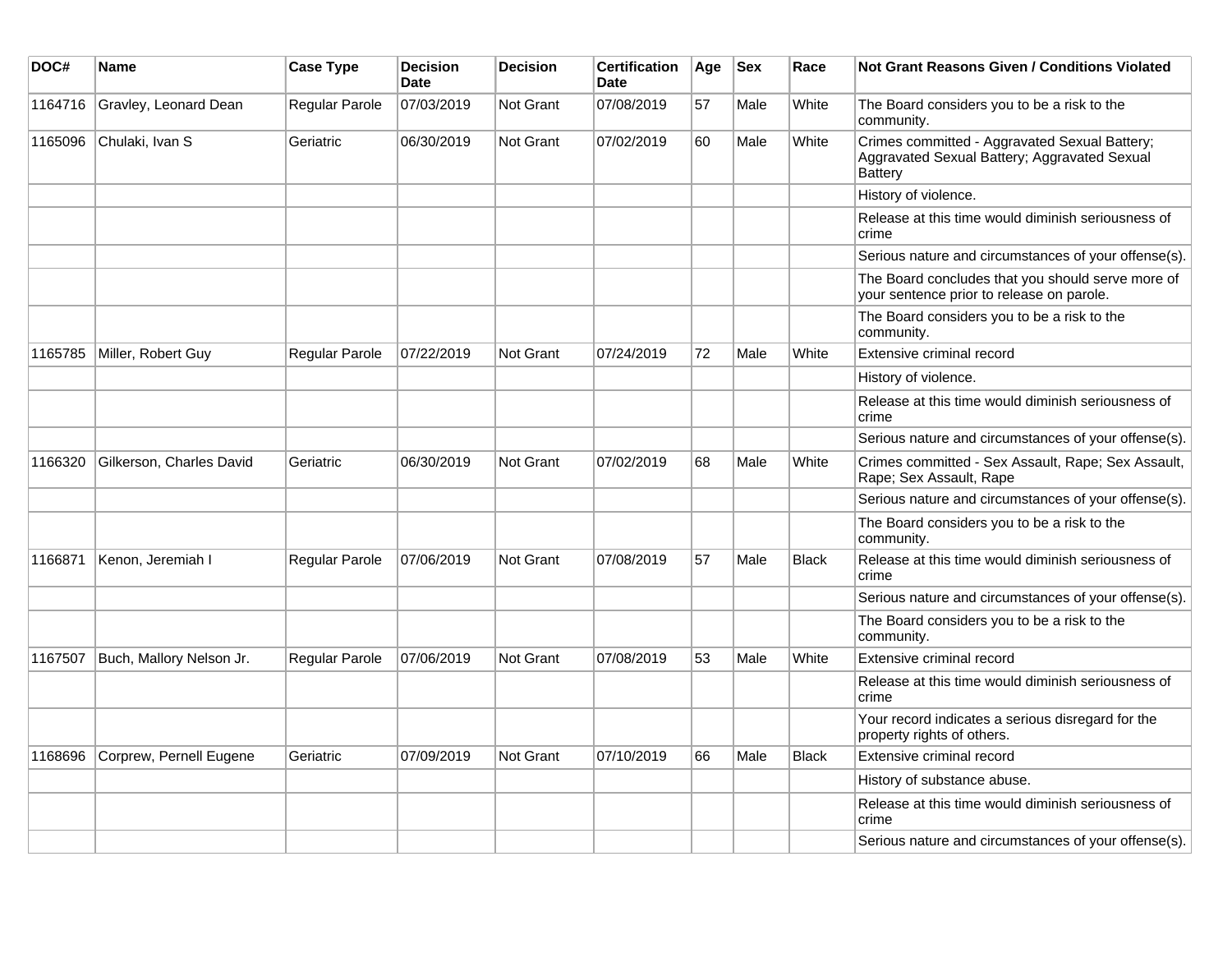| DOC#    | Name                    | <b>Case Type</b> | <b>Decision</b><br><b>Date</b> | <b>Decision</b> | <b>Certification</b><br><b>Date</b> | Age | <b>Sex</b> | Race         | Not Grant Reasons Given / Conditions Violated                                                                                                               |
|---------|-------------------------|------------------|--------------------------------|-----------------|-------------------------------------|-----|------------|--------------|-------------------------------------------------------------------------------------------------------------------------------------------------------------|
| 1168696 | Corprew, Pernell Eugene | Geriatric        | 07/09/2019                     | Not Grant       | 07/10/2019                          | 66  | Male       | <b>Black</b> | Your prior failure(s) and/or convictions while under<br>community supervision indicate that you are unlikely<br>to comply with conditions of release.       |
| 1168765 | Mcgill, James Joseph    | Regular Parole   | 07/24/2019                     | Not Grant       | 07/24/2019                          | 58  | Male       | White        | Release at this time would diminish seriousness of<br>crime                                                                                                 |
|         |                         |                  |                                |                 |                                     |     |            |              | Serious nature and circumstances of your offense(s).                                                                                                        |
|         |                         |                  |                                |                 |                                     |     |            |              | The Board concludes that you should serve more of<br>your sentence prior to release on parole.                                                              |
| 1169647 | Stewart, Clayton Dorsey | Regular Parole   | 07/17/2019                     | Not Grant       | 07/19/2019                          | 59  | Male       | <b>Black</b> | Considering your offense and your institutional<br>records, the Board concludes that you should serve<br>more of your sentence before being paroled.        |
|         |                         |                  |                                |                 |                                     |     |            |              | You need to show a longer period of stable<br>adjustment.                                                                                                   |
|         |                         |                  |                                |                 |                                     |     |            |              | Your prior failure(s) and/or convictions while under<br>community supervision indicate that you are unlikely<br>to comply with conditions of release.       |
| 1170193 | Eason, John             | Regular Parole   | 07/06/2019                     | Not Grant       | 07/08/2019                          | 54  | Male       | <b>Black</b> | Considering your offense and your institutional<br>records, the Board concludes that you should serve<br>more of your sentence before being paroled.        |
|         |                         |                  |                                |                 |                                     |     |            |              | Crimes committed - Forcible Sodomy; Sex Offense -<br>Attempted                                                                                              |
|         |                         |                  |                                |                 |                                     |     |            |              | Extensive criminal record                                                                                                                                   |
|         |                         |                  |                                |                 |                                     |     |            |              | History of violence.                                                                                                                                        |
|         |                         |                  |                                |                 |                                     |     |            |              | Poor institutional adjustment (for example,<br>motivation/attitude, unfavorable reports, lack of<br>program involvement, etc.)                              |
|         |                         |                  |                                |                 |                                     |     |            |              | Release at this time would diminish seriousness of<br>crime                                                                                                 |
|         |                         |                  |                                |                 |                                     |     |            |              | Serious nature and circumstances of your offense(s).                                                                                                        |
|         |                         |                  |                                |                 |                                     |     |            |              | The Board concludes that you should serve more of<br>your sentence prior to release on parole.                                                              |
|         |                         |                  |                                |                 |                                     |     |            |              | The Board considers you to be a risk to the<br>community.                                                                                                   |
|         |                         |                  |                                |                 |                                     |     |            |              | You need further participation in institutional work<br>and/or educational programs to indicate your positive<br>progression towards re-entry into society. |
|         |                         |                  |                                |                 |                                     |     |            |              | Your prior failure(s) and/or convictions while under<br>community supervision indicate that you are unlikely<br>to comply with conditions of release.       |
|         |                         |                  |                                |                 |                                     |     |            |              | Your record indicates a serious disregard for the<br>property rights of others.                                                                             |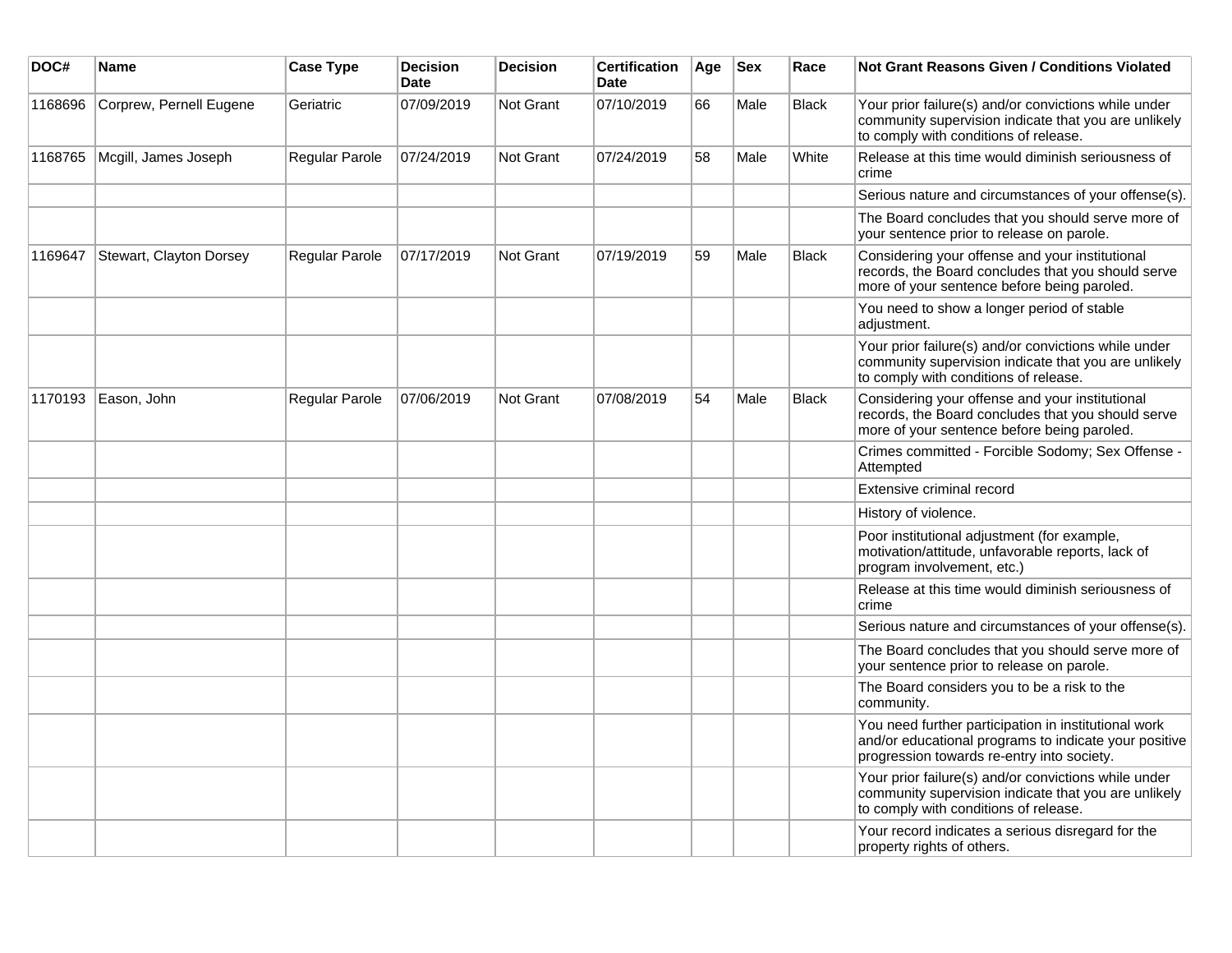| DOC#    | Name                    | <b>Case Type</b>      | <b>Decision</b><br><b>Date</b> | <b>Decision</b>  | <b>Certification</b><br>Date | Age | <b>Sex</b> | Race         | Not Grant Reasons Given / Conditions Violated                                                                                                         |
|---------|-------------------------|-----------------------|--------------------------------|------------------|------------------------------|-----|------------|--------------|-------------------------------------------------------------------------------------------------------------------------------------------------------|
| 1170193 | Eason, John             | Regular Parole        | 07/06/2019                     | <b>Not Grant</b> | 07/08/2019                   | 54  | Male       | <b>Black</b> | Your record of institutional infractions indicates a<br>disregard for rules and that you are not ready to<br>conform to society.                      |
| 1170722 | Holmes, Andrew Lee      | Regular Parole        | 07/24/2019                     | Not Grant        | 07/24/2019                   | 59  | Male       | White        | Release at this time would diminish seriousness of<br>crime                                                                                           |
|         |                         |                       |                                |                  |                              |     |            |              | Serious nature and circumstances of your offense(s).                                                                                                  |
|         |                         |                       |                                |                  |                              |     |            |              | The Board concludes that you should serve more of<br>your sentence prior to release on parole.                                                        |
|         |                         |                       |                                |                  |                              |     |            |              | The Board considers you to be a risk to the<br>community.                                                                                             |
|         |                         |                       |                                |                  |                              |     |            |              | Your prior failure(s) and/or convictions while under<br>community supervision indicate that you are unlikely<br>to comply with conditions of release. |
| 1171204 | Matta, Chander          | Regular Parole        | 07/03/2019                     | <b>Not Grant</b> | 07/08/2019                   | 50  | Male       | White        | Crimes committed - Homicide-1st Degree; Homicide-<br>1st Degree; Homicide-1st Degree                                                                  |
|         |                         |                       |                                |                  |                              |     |            |              | History of violence.                                                                                                                                  |
|         |                         |                       |                                |                  |                              |     |            |              | Serious nature and circumstances of your offense(s).                                                                                                  |
|         |                         |                       |                                |                  |                              |     |            |              | The Board considers you to be a risk to the<br>community.                                                                                             |
| 1172585 | Strawderman, Eric David | <b>Regular Parole</b> | 07/23/2019                     | <b>Not Grant</b> | 07/24/2019                   | 57  | Male       | White        | Extensive criminal record                                                                                                                             |
|         |                         |                       |                                |                  |                              |     |            |              | Serious nature and circumstances of your offense(s).                                                                                                  |
|         |                         |                       |                                |                  |                              |     |            |              | The Board considers you to be a risk to the<br>community.                                                                                             |
| 1174446 | Meredith, Paul Curtis   | Regular Parole        | 06/30/2019                     | <b>Not Grant</b> | 07/02/2019                   | 58  | Male       | White        | History of violence.                                                                                                                                  |
|         |                         |                       |                                |                  |                              |     |            |              | Release at this time would diminish seriousness of<br>crime                                                                                           |
|         |                         |                       |                                |                  |                              |     |            |              | Serious nature and circumstances of your offense(s).                                                                                                  |
| 1174730 | Alvarez, John Downs Jr. | Regular Parole        | 07/03/2019                     | <b>Not Grant</b> | 07/08/2019                   | 47  | Male       | White        | Crimes committed - Sex Assault, Rape; Sex Assault,<br>Rape; Statutory Burglary                                                                        |
|         |                         |                       |                                |                  |                              |     |            |              | Release at this time would diminish seriousness of<br>crime                                                                                           |
| 1177300 | Smoot, Richard Anthony  | Regular Parole        | 06/30/2019                     | Not Grant        | 07/02/2019                   | 46  | Male       | White        | Extensive criminal record                                                                                                                             |
|         |                         |                       |                                |                  |                              |     |            |              | Your record indicates a serious disregard for the<br>property rights of others.                                                                       |
| 1177889 | Price, Guy Jackson      | Regular Parole        | 06/30/2019                     | <b>Not Grant</b> | 07/02/2019                   | 50  | Male       | White        | Crimes committed - Homicide-1st Degree; Firing Into<br>Occupied Vehicle; Use Of Firearm In Felony                                                     |
|         |                         |                       |                                |                  |                              |     |            |              | Release at this time would diminish seriousness of<br>crime                                                                                           |
|         |                         |                       |                                |                  |                              |     |            |              | Serious nature and circumstances of your offense(s).                                                                                                  |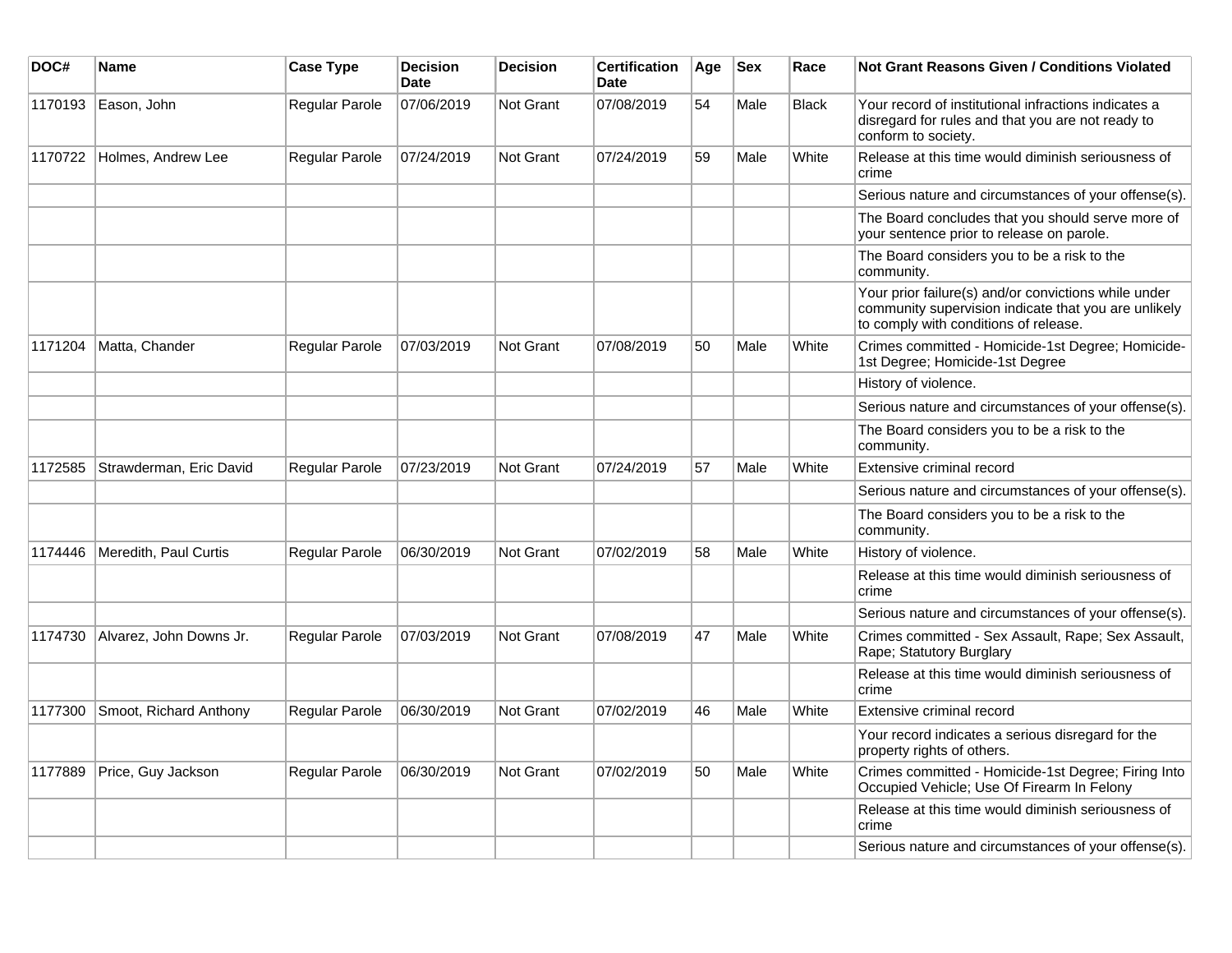| DOC#    | <b>Name</b>             | <b>Case Type</b>    | Decision<br><b>Date</b> | <b>Decision</b>  | <b>Certification</b><br>Date | Age | <b>Sex</b> | Race         | <b>Not Grant Reasons Given / Conditions Violated</b>                                                                                                        |
|---------|-------------------------|---------------------|-------------------------|------------------|------------------------------|-----|------------|--------------|-------------------------------------------------------------------------------------------------------------------------------------------------------------|
| 1178360 | Green, Tyrone Lorenzo   | Regular Parole      | 07/17/2019              | Not Grant        | 07/19/2019                   | 45  | Male       | Black        | Considering your offense and your institutional<br>records, the Board concludes that you should serve<br>more of your sentence before being paroled.        |
|         |                         |                     |                         |                  |                              |     |            |              | Crimes committed - Robbery; Robbery - Attempted;<br>Malicious Wounding                                                                                      |
|         |                         |                     |                         |                  |                              |     |            |              | Release at this time would diminish seriousness of<br>crime                                                                                                 |
|         |                         |                     |                         |                  |                              |     |            |              | The Board concludes that you should serve more of<br>your sentence prior to release on parole.                                                              |
|         |                         |                     |                         |                  |                              |     |            |              | You need to show a longer period of stable<br>adjustment.                                                                                                   |
| 1181070 | Dunnigan, Vernon Edward | Regular Parole      | 07/08/2019              | Not Grant        | 07/09/2019                   | 72  | Male       | White        | Crimes committed - Penetrate W/Inanimate Object;<br>Sexual Assault/Battery-Misd; Sodomy                                                                     |
|         |                         |                     |                         |                  |                              |     |            |              | Release at this time would diminish seriousness of<br>crime                                                                                                 |
|         |                         |                     |                         |                  |                              |     |            |              | Serious nature and circumstances of your offense(s).                                                                                                        |
|         |                         |                     |                         |                  |                              |     |            |              | The Board considers you to be a risk to the<br>community.                                                                                                   |
|         |                         |                     |                         |                  |                              |     |            |              | Your prior failure(s) and/or convictions while under<br>community supervision indicate that you are unlikely<br>to comply with conditions of release.       |
| 1181550 | Norvell, Antonio        | <b>Board Review</b> | 07/02/2019              | Not Grant        | 07/03/2019                   | 51  | Male       | <b>Black</b> | Crimes committed - Robbery; Robbery; Robbery                                                                                                                |
|         |                         |                     |                         |                  |                              |     |            |              | Poor institutional adjustment (for example,<br>motivation/attitude, unfavorable reports, lack of<br>program involvement, etc.)                              |
|         |                         |                     |                         |                  |                              |     |            |              | Release at this time would diminish seriousness of<br>crime                                                                                                 |
|         |                         |                     |                         |                  |                              |     |            |              | The Board concludes that you should serve more of<br>your sentence prior to release on parole.                                                              |
|         |                         |                     |                         |                  |                              |     |            |              | You need further participation in institutional work<br>and/or educational programs to indicate your positive<br>progression towards re-entry into society. |
| 1184022 | Lovelace, Leroy Allen   | Regular Parole      | 07/17/2019              | <b>Not Grant</b> | 07/19/2019                   | 70  | Male       | Black        | Crimes committed - Kidnap/Abduct; Kidnap/Abduct;<br>Kidnap/Abduct                                                                                           |
|         |                         |                     |                         |                  |                              |     |            |              | Extensive criminal record                                                                                                                                   |
|         |                         |                     |                         |                  |                              |     |            |              | Release at this time would diminish seriousness of<br>crime                                                                                                 |
|         |                         |                     |                         |                  |                              |     |            |              | Serious nature and circumstances of your offense(s).                                                                                                        |
|         |                         |                     |                         |                  |                              |     |            |              | The Board considers you to be a risk to the<br>community.                                                                                                   |
| 1184463 | Campbell, Robert E      | Regular Parole      | 06/29/2019              | Not Grant        | 07/02/2019                   | 51  | Male       | White        | Crimes committed - Homicide-Attempted; Sex<br>Assault, Rape; Burglary                                                                                       |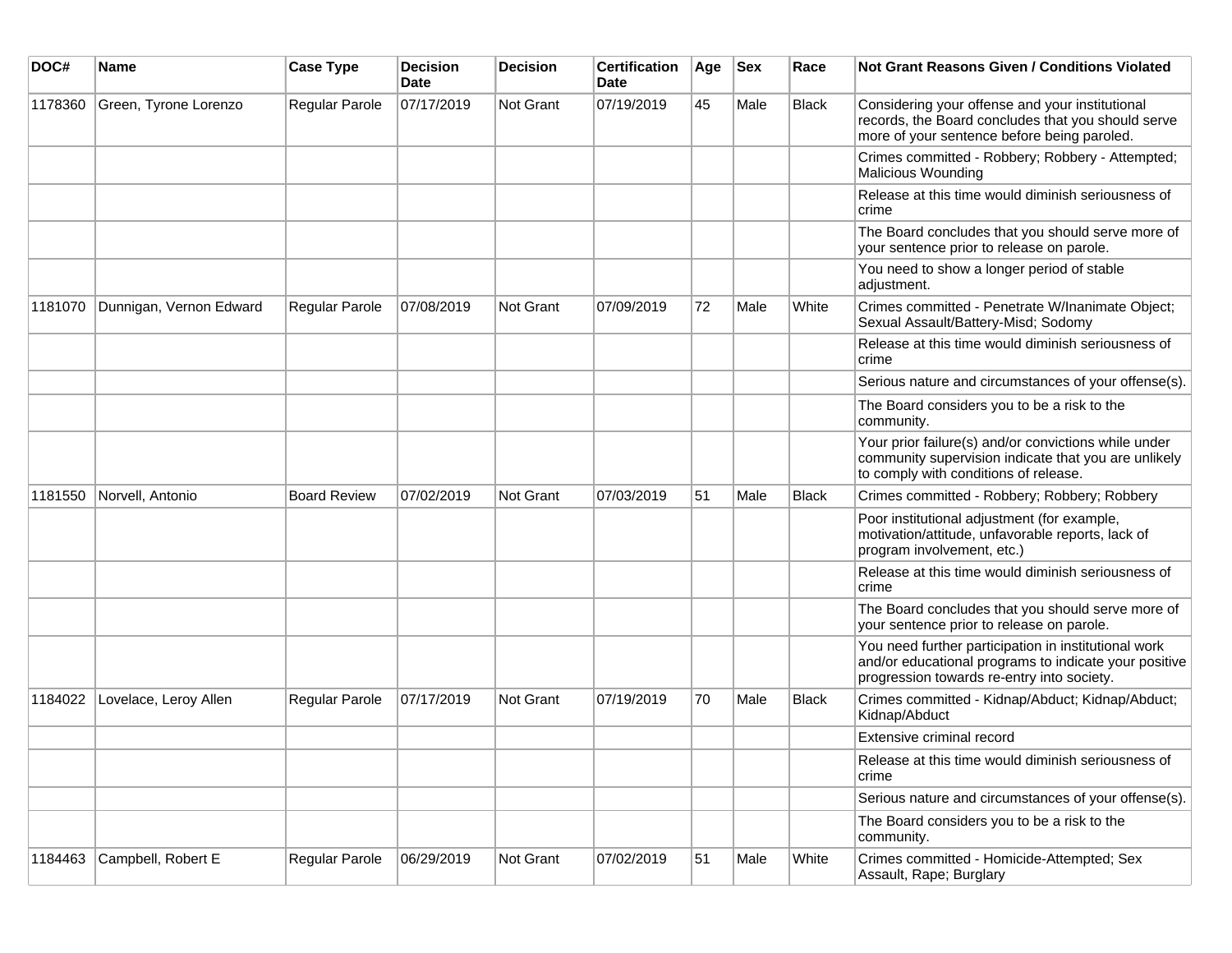| DOC#    | <b>Name</b>                | <b>Case Type</b> | <b>Decision</b><br>Date | <b>Decision</b> | <b>Certification</b><br><b>Date</b> | Age | <b>Sex</b>    | Race         | <b>Not Grant Reasons Given / Conditions Violated</b>                                           |
|---------|----------------------------|------------------|-------------------------|-----------------|-------------------------------------|-----|---------------|--------------|------------------------------------------------------------------------------------------------|
| 1184463 | Campbell, Robert E         | Regular Parole   | 06/29/2019              | Not Grant       | 07/02/2019                          | 51  | Male          | White        | Release at this time would diminish seriousness of<br>crime                                    |
|         |                            |                  |                         |                 |                                     |     |               |              | Serious nature and circumstances of your offense(s).                                           |
|         |                            |                  |                         |                 |                                     |     |               |              | The Board concludes that you should serve more of<br>your sentence prior to release on parole. |
|         |                            |                  |                         |                 |                                     |     |               |              | The Board considers you to be a risk to the<br>community.                                      |
| 1186532 | Phillips, Terry P          | Geriatric        | 07/03/2019              | Not Grant       | 07/08/2019                          | 67  | Male          | White        | Crimes committed - Murder: 2nd Degree                                                          |
|         |                            |                  |                         |                 |                                     |     |               |              | Serious nature and circumstances of your offense(s).                                           |
| 1190848 | Denmark, Jean Maimone      | Geriatric        | 07/20/2019              | Not Grant       | 07/22/2019                          | 77  | Female White  |              | Crimes committed - Murder: 1st Degree                                                          |
|         |                            |                  |                         |                 |                                     |     |               |              | History of violence.                                                                           |
|         |                            |                  |                         |                 |                                     |     |               |              | Release at this time would diminish seriousness of<br>crime                                    |
|         |                            |                  |                         |                 |                                     |     |               |              | Serious nature and circumstances of your offense(s).                                           |
|         |                            |                  |                         |                 |                                     |     |               |              | The Board concludes that you should serve more of<br>your sentence prior to release on parole. |
| 1191583 | Mingo, Angela Latonya      | Geriatric        | 07/10/2019              | Not Grant       | 07/11/2019                          | 60  | Female Bllack |              | Crimes committed - Murder: 2nd Degree                                                          |
|         |                            |                  |                         |                 |                                     |     |               |              | Release at this time would diminish seriousness of<br>crime                                    |
|         |                            |                  |                         |                 |                                     |     |               |              | Serious nature and circumstances of your offense(s).                                           |
| 1199728 | Ellis, Michael Lee         | Geriatric        | 07/22/2019              | Not Grant       | 07/24/2019                          | 62  | Male          | <b>Black</b> | History of violence.                                                                           |
|         |                            |                  |                         |                 |                                     |     |               |              | Release at this time would diminish seriousness of<br>crime                                    |
|         |                            |                  |                         |                 |                                     |     |               |              | Serious nature and circumstances of your offense(s).                                           |
|         |                            |                  |                         |                 |                                     |     |               |              | The Board considers you to be a risk to the<br>community.                                      |
| 1205824 | Morrison, Glen Boyce       | Geriatric        | 06/29/2019              | Not Grant       | 07/02/2019                          | 60  | Male          | White        | Crimes committed - Sodomy: Victim <13 Yrs;<br>Sodomy: Victim <13 Yrs; Sodomy: Victim <13 Yrs   |
|         |                            |                  |                         |                 |                                     |     |               |              | Serious nature and circumstances of your offense(s).                                           |
|         |                            |                  |                         |                 |                                     |     |               |              | The Board considers you to be a risk to the<br>community.                                      |
| 1206504 | Robbins, Meredith Mack Jr. | Regular Parole   | 07/18/2019              | Not Grant       | 07/19/2019                          | 64  | Male          | White        | Release at this time would diminish seriousness of<br>crime                                    |
|         |                            |                  |                         |                 |                                     |     |               |              | Serious nature and circumstances of your offense(s).                                           |
| 1221184 | Marquez, Pedro Pablo       | Geriatric        | 06/29/2019              | Not Grant       | 07/02/2019                          | 64  | Male          | White        | Release at this time would diminish seriousness of<br>crime                                    |
|         |                            |                  |                         |                 |                                     |     |               |              | Serious nature and circumstances of your offense(s).                                           |
|         |                            |                  |                         |                 |                                     |     |               |              | The Board considers you to be a risk to the<br>community.                                      |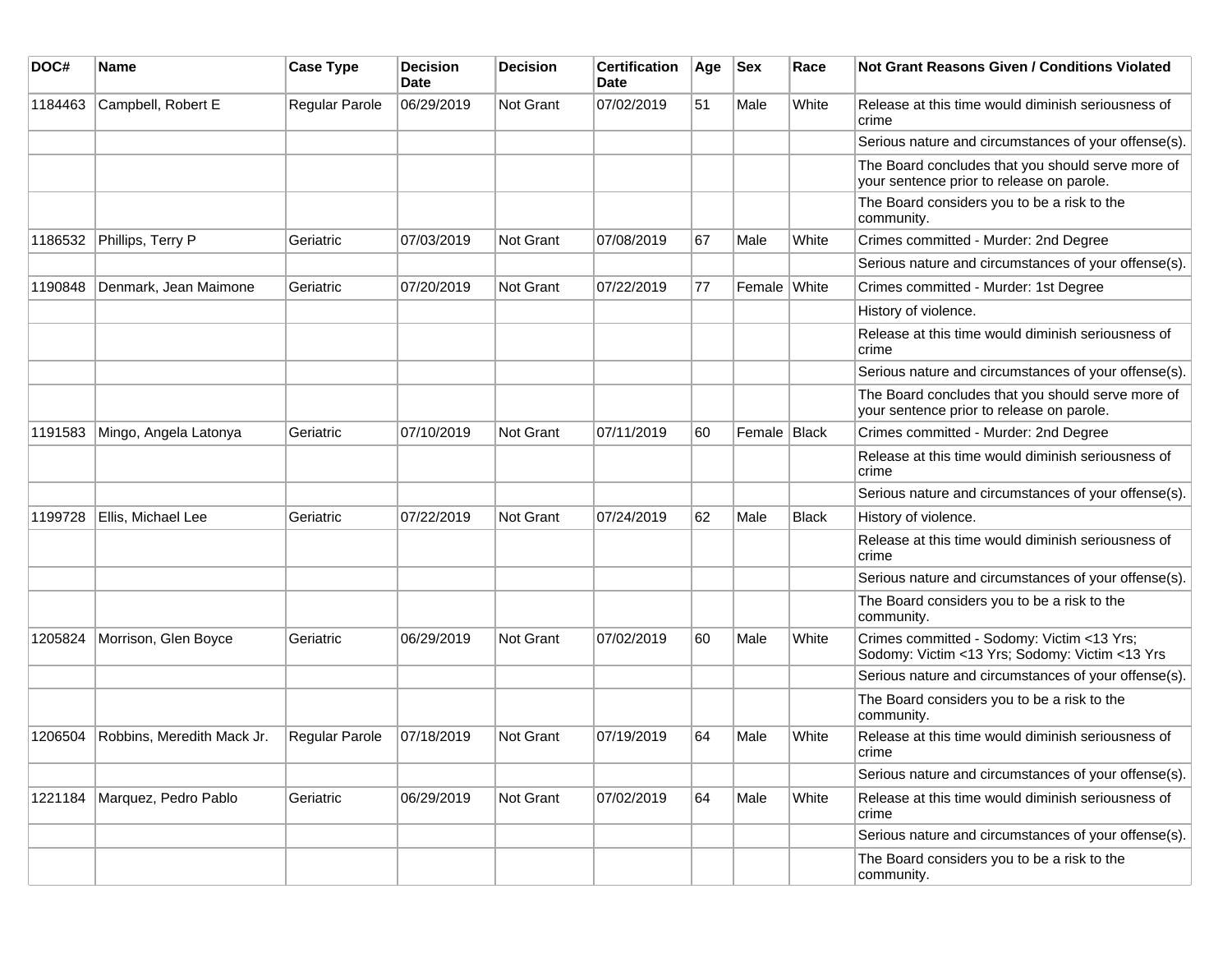| DOC#    | Name                   | <b>Case Type</b> | <b>Decision</b><br><b>Date</b> | <b>Decision</b>  | <b>Certification</b><br><b>Date</b> | Age | <b>Sex</b>   | Race         | <b>Not Grant Reasons Given / Conditions Violated</b>                                                                                                                    |
|---------|------------------------|------------------|--------------------------------|------------------|-------------------------------------|-----|--------------|--------------|-------------------------------------------------------------------------------------------------------------------------------------------------------------------------|
| 1221184 | Marquez, Pedro Pablo   | Geriatric        | 06/29/2019                     | Not Grant        | 07/02/2019                          | 64  | Male         | White        | You need further participation in institutional work<br>and/or educational programs to indicate your positive<br>progression towards re-entry into society.             |
| 1391792 | Garnes, Margaret Mason | Geriatric        | 07/15/2019                     | Not Grant        | 07/17/2019                          | 70  | Female White |              | Crimes committed - Murder: 2nd Degree; Firearm:<br>Use In Commission Of Felony, 1st Off                                                                                 |
|         |                        |                  |                                |                  |                                     |     |              |              | Release at this time would diminish seriousness of<br>crime                                                                                                             |
|         |                        |                  |                                |                  |                                     |     |              |              | Serious nature and circumstances of your offense(s).                                                                                                                    |
| 1407040 | Caviness, Harold R     | Geriatric        | 07/23/2019                     | Not Grant        | 07/24/2019                          | 76  | Male         | White        | Crimes committed - Aggravated Sexual Battery:<br>Victim <13 Yrs; Aggravated Sexual Battery: Victim<br><13 Yrs; Aggravated Sexual Battery: Victim <13 Yrs                |
|         |                        |                  |                                |                  |                                     |     |              |              | The Board considers you to be a risk to the<br>community.                                                                                                               |
| 1409806 | Martin, Peter J        | Geriatric        | 07/03/2019                     | Not Grant        | 07/08/2019                          | 60  | Male         | White        | Crimes committed - Rape: Intercourse W/ Victim <13<br>Yrs; Sodomy: Victim <13 Yrs                                                                                       |
|         |                        |                  |                                |                  |                                     |     |              |              | Release at this time would diminish seriousness of<br>crime                                                                                                             |
|         |                        |                  |                                |                  |                                     |     |              |              | Serious nature and circumstances of your offense(s).                                                                                                                    |
| 1421859 | Shepheard, Milton Earl | Geriatric        | 06/30/2019                     | <b>Not Grant</b> | 07/02/2019                          | 64  | Male         | <b>Black</b> | Release at this time would diminish seriousness of<br>crime                                                                                                             |
|         |                        |                  |                                |                  |                                     |     |              |              | Serious nature and circumstances of your offense(s).                                                                                                                    |
| 1422424 | Spiker, George H. Jr.  | Geriatric        | 07/24/2019                     | Not Grant        | 07/24/2019                          | 65  | Male         | White        | Crimes committed - Propose Sex By Comp Etc.<br><15Y, Offender 7+ Yr; Propose Sex By Comp Etc.<br><15Y, Offender 7+ Yr; Propose Sex By Comp Etc.<br><15Y, Offender 7+ Yr |
|         |                        |                  |                                |                  |                                     |     |              |              | Release at this time would diminish seriousness of<br>crime                                                                                                             |
|         |                        |                  |                                |                  |                                     |     |              |              | Serious nature and circumstances of your offense(s).                                                                                                                    |
|         |                        |                  |                                |                  |                                     |     |              |              | The Board concludes that you should serve more of<br>your sentence prior to release on parole.                                                                          |
|         |                        |                  |                                |                  |                                     |     |              |              | The Board considers you to be a risk to the<br>community.                                                                                                               |
| 1436740 | Rice, Wendell          | Geriatric        | 07/24/2019                     | <b>Not Grant</b> | 07/24/2019                          | 67  | Male         | <b>Black</b> | Crimes committed - Rape: Intercourse W/ Victim <13<br>Yrs; Rape: Intercourse W/ Victim <13 Yrs; Rape:<br>Intercourse W/ Victim <13 Yrs                                  |
|         |                        |                  |                                |                  |                                     |     |              |              | Release at this time would diminish seriousness of<br>crime                                                                                                             |
|         |                        |                  |                                |                  |                                     |     |              |              | Serious nature and circumstances of your offense(s).                                                                                                                    |
| 1437895 | Smith, Harry Paul      | Regular Parole   | 07/03/2019                     | Not Grant        | 07/03/2019                          | 90  | Male         | White        | Crimes committed - Aggravated Sexual Battery:<br>Victim <13 Yrs; Aggravated Sexual Battery: Victim<br><13 Yrs; Sodomy: Victim <13 Yrs                                   |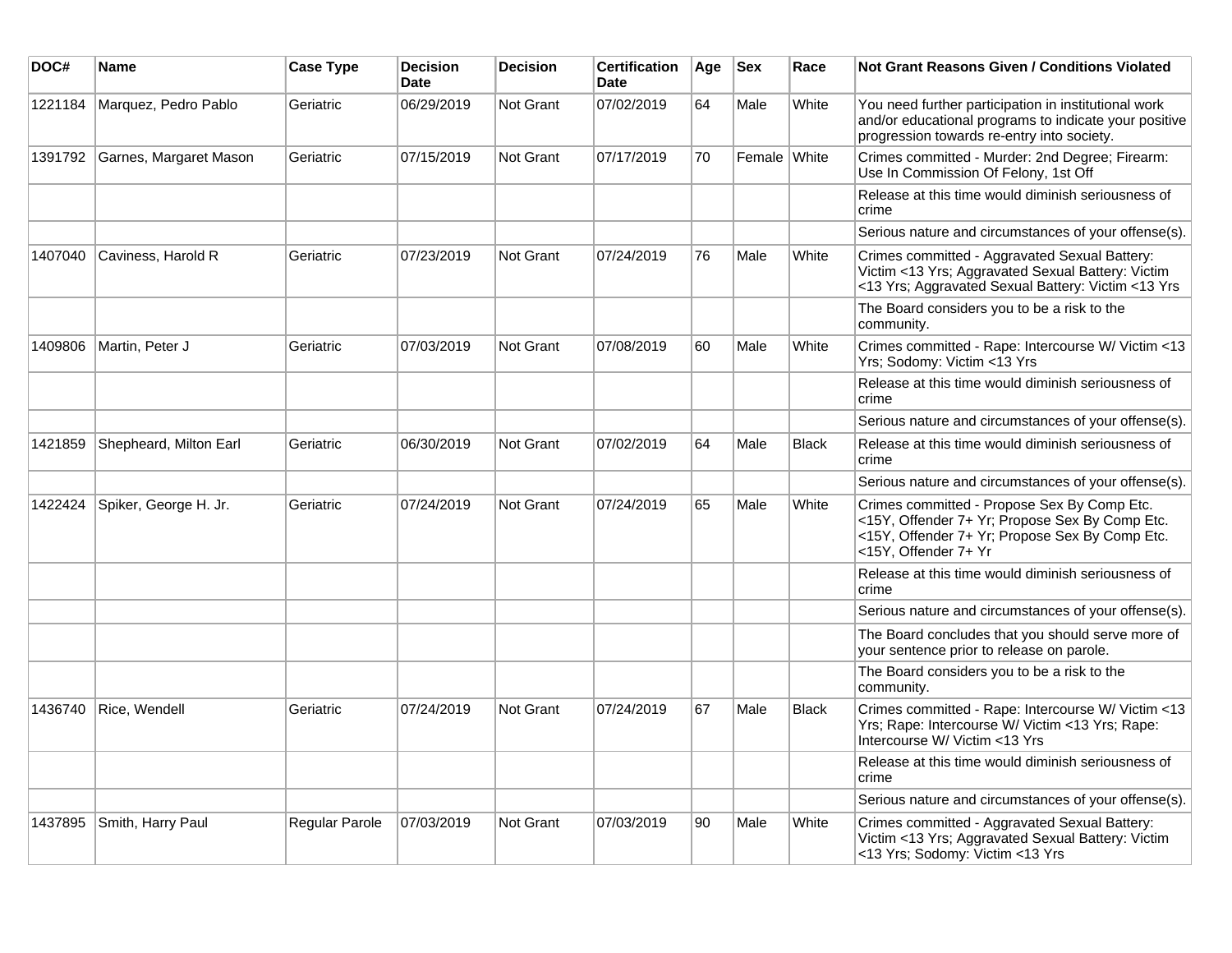| DOC#    | Name                    | <b>Case Type</b> | <b>Decision</b><br><b>Date</b> | <b>Decision</b> | <b>Certification</b><br><b>Date</b> | Age | <b>Sex</b> | Race         | <b>Not Grant Reasons Given / Conditions Violated</b>                                                                                                          |
|---------|-------------------------|------------------|--------------------------------|-----------------|-------------------------------------|-----|------------|--------------|---------------------------------------------------------------------------------------------------------------------------------------------------------------|
| 1437895 | Smith, Harry Paul       | Regular Parole   | 07/03/2019                     | Not Grant       | 07/03/2019                          | 90  | Male       | White        | Release at this time would diminish seriousness of<br>crime                                                                                                   |
| 1441981 | Mann, Earnest McCoy     | Regular Parole   | 07/21/2019                     | Not Grant       | 07/24/2019                          | 72  | Male       | <b>Black</b> | Crimes committed - Carnal Know: Of Child 13-14Y:<br>W/O Force; Rape: Intercourse W/ Victim <13 Yrs                                                            |
|         |                         |                  |                                |                 |                                     |     |            |              | Release at this time would diminish seriousness of<br>crime                                                                                                   |
|         |                         |                  |                                |                 |                                     |     |            |              | The Board considers you to be a risk to the<br>community.                                                                                                     |
| 1455242 | Steed, Medford Allen    | Regular Parole   | 07/02/2019                     | Not Grant       | 07/03/2019                          | 69  | Male       | White        | No Interest in Parole                                                                                                                                         |
| 1461554 | Brown, Charles Leonard  | Geriatric        | 07/23/2019                     | Not Grant       | 07/24/2019                          | 70  | Male       | <b>Black</b> | Crimes committed - Aggravated Sexual Battery:<br>Victim <13 Yrs; Aggravated Sexual Battery: Victim<br><13 Yrs; Aggravated Sexual Battery: Victim <13 Yrs      |
|         |                         |                  |                                |                 |                                     |     |            |              | Serious nature and circumstances of your offense(s).                                                                                                          |
|         |                         |                  |                                |                 |                                     |     |            |              | The Board considers you to be a risk to the<br>community.                                                                                                     |
| 1474690 | Keene, Allen Eugene Jr. | Geriatric        | 07/22/2019                     | Not Grant       | 07/24/2019                          | 67  | Male       | <b>Black</b> | Crimes committed - Object Sexual Penetration: By<br>Force Or Helpless                                                                                         |
|         |                         |                  |                                |                 |                                     |     |            |              | Release at this time would diminish seriousness of<br>crime                                                                                                   |
|         |                         |                  |                                |                 |                                     |     |            |              | Serious nature and circumstances of your offense(s).                                                                                                          |
| 1496501 | Manley, Eddie Ray       | Geriatric        | 07/09/2019                     | Not Grant       | 07/10/2019                          | 68  | Male       | White        | Crimes committed - Possess Obscene Material With<br>Minor, Felony; Child Pornography: Possess, 2+ Off;<br>Child Pornography: Possess, 2+ Off                  |
|         |                         |                  |                                |                 |                                     |     |            |              | Release at this time would diminish seriousness of<br>crime                                                                                                   |
|         |                         |                  |                                |                 |                                     |     |            |              | Serious nature and circumstances of your offense(s).                                                                                                          |
| 1520493 | Merchant, Kenneth R     | Geriatric        | 07/20/2019                     | Not Grant       | 07/22/2019                          | 72  | Male       | White        | Crimes committed - Object Sexual Penetration:<br>Victim <13 Yrs; Aggravated Sexual Battery: Victim<br><13 Yrs; Produce Child Porn Age <15, Offender 7+<br>Yrs |
|         |                         |                  |                                |                 |                                     |     |            |              | History of violence.                                                                                                                                          |
|         |                         |                  |                                |                 |                                     |     |            |              | Release at this time would diminish seriousness of<br>crime                                                                                                   |
|         |                         |                  |                                |                 |                                     |     |            |              | The Board considers you to be a risk to the<br>community.                                                                                                     |
| 1588783 | Little, Willie Lee      | Geriatric        | 07/15/2019                     | Not Grant       | 07/17/2019                          | 67  | Male       | White        | Extensive criminal record                                                                                                                                     |
|         |                         |                  |                                |                 |                                     |     |            |              | Serious nature and circumstances of your offense(s).                                                                                                          |
|         |                         |                  |                                |                 |                                     |     |            |              | The Board considers you to be a risk to the<br>community.                                                                                                     |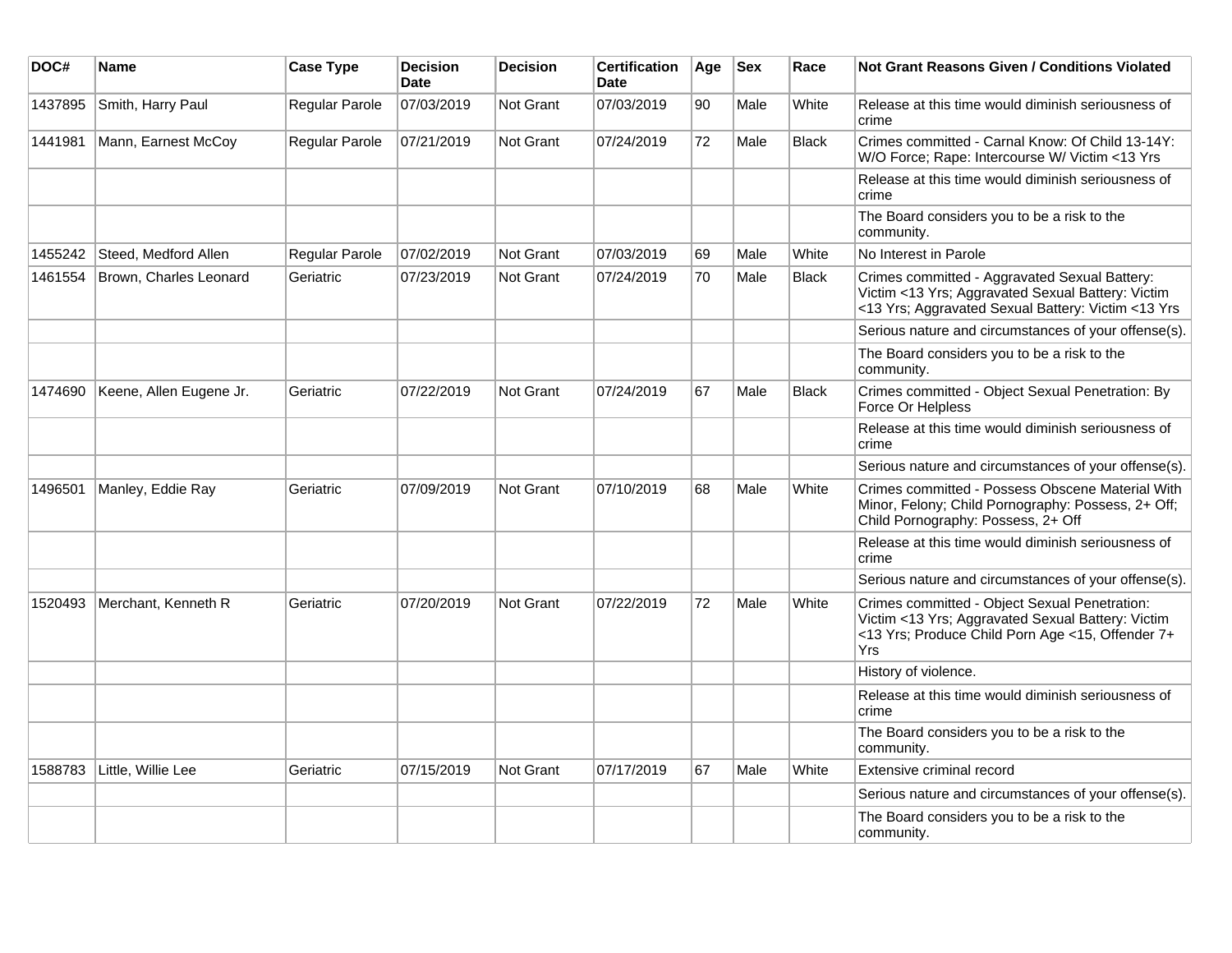| DOC#    | <b>Name</b>                  | <b>Case Type</b> | Decision<br><b>Date</b> | <b>Decision</b> | <b>Certification</b><br><b>Date</b> | Age | <b>Sex</b> | Race  | Not Grant Reasons Given / Conditions Violated                                                                                                                                    |
|---------|------------------------------|------------------|-------------------------|-----------------|-------------------------------------|-----|------------|-------|----------------------------------------------------------------------------------------------------------------------------------------------------------------------------------|
| 1588783 | Little, Willie Lee           | Geriatric        | 07/15/2019              | Not Grant       | 07/17/2019                          | 67  | Male       | White | Your prior failure(s) and/or convictions while under<br>community supervision indicate that you are unlikely<br>to comply with conditions of release.                            |
| 1595894 | Crabtree, Jack Randall       | Geriatric        | 07/24/2019              | Not Grant       | 07/26/2019                          | 73  | Male       | White | Crimes committed - Murder: 2nd Degree; Firearm:<br>Possess By Non Violent Felon, >10 Yrs; Firearm:<br>Use In Commission Of Felony, 1st Off                                       |
|         |                              |                  |                         |                 |                                     |     |            |       | Release at this time would diminish seriousness of<br>crime                                                                                                                      |
|         |                              |                  |                         |                 |                                     |     |            |       | Serious nature and circumstances of your offense(s).                                                                                                                             |
|         |                              |                  |                         |                 |                                     |     |            |       | The Board considers you to be a risk to the<br>community.                                                                                                                        |
| 1614571 | Leary, Jack E                | Geriatric        | 07/24/2019              | Not Grant       | 07/24/2019                          | 69  | Male       | White | Crimes committed - Object Sexual Penetration:<br>Victim <13 Yrs; Object Sexual Penetration: Victim<br>$<$ 13 Yrs                                                                 |
|         |                              |                  |                         |                 |                                     |     |            |       | Release at this time would diminish seriousness of<br>crime                                                                                                                      |
|         |                              |                  |                         |                 |                                     |     |            |       | Serious nature and circumstances of your offense(s).                                                                                                                             |
| 1634536 | Kincheloe, James Jr.         | Geriatric        | 07/21/2019              | Not Grant       | 07/24/2019                          | 71  | Male       | White | Release at this time would diminish seriousness of<br>crime                                                                                                                      |
|         |                              |                  |                         |                 |                                     |     |            |       | Serious nature and circumstances of your offense(s).                                                                                                                             |
|         |                              |                  |                         |                 |                                     |     |            |       | The Board concludes that you should serve more of<br>your sentence prior to release on parole.                                                                                   |
| 1716755 | Head, George Tyler           | Regular Parole   | 07/22/2019              | Not Grant       | 07/24/2019                          | 23  | Male       | White | Crimes committed - Burgl: Enter Structure To<br>Commit Larceny/A&B/Etc; Burgl: Enter Structure To<br>Commit Larceny/A&B/Etc; Burgl: Enter Structure To<br>Commit Larceny/A&B/Etc |
|         |                              |                  |                         |                 |                                     |     |            |       | Poor institutional adjustment (for example,<br>motivation/attitude, unfavorable reports, lack of<br>program involvement, etc.)                                                   |
|         |                              |                  |                         |                 |                                     |     |            |       | Serious nature and circumstances of your offense(s).                                                                                                                             |
|         |                              |                  |                         |                 |                                     |     |            |       | The Board concludes that you should serve more of<br>your sentence prior to release on parole.                                                                                   |
|         |                              |                  |                         |                 |                                     |     |            |       | You need further participation in institutional work<br>and/or educational programs to indicate your positive<br>progression towards re-entry into society.                      |
|         | 1785367 Ayers, Thomas Eugene | Regular Parole   | 07/11/2019              | Not Grant       | 07/11/2019                          | 60  | Male       | White | Crimes committed - Aggravated Sexual Battery:<br>Victim <13 Yrs                                                                                                                  |
|         |                              |                  |                         |                 |                                     |     |            |       | Release at this time would diminish seriousness of<br>crime                                                                                                                      |
|         |                              |                  |                         |                 |                                     |     |            |       | The Board considers you to be a risk to the<br>community.                                                                                                                        |
| 1791027 | Smith, Tristen Matthew       | Regular Parole   | 06/30/2019              | Not Grant       | 07/01/2019                          | 21  | Male       | White | History of substance abuse.                                                                                                                                                      |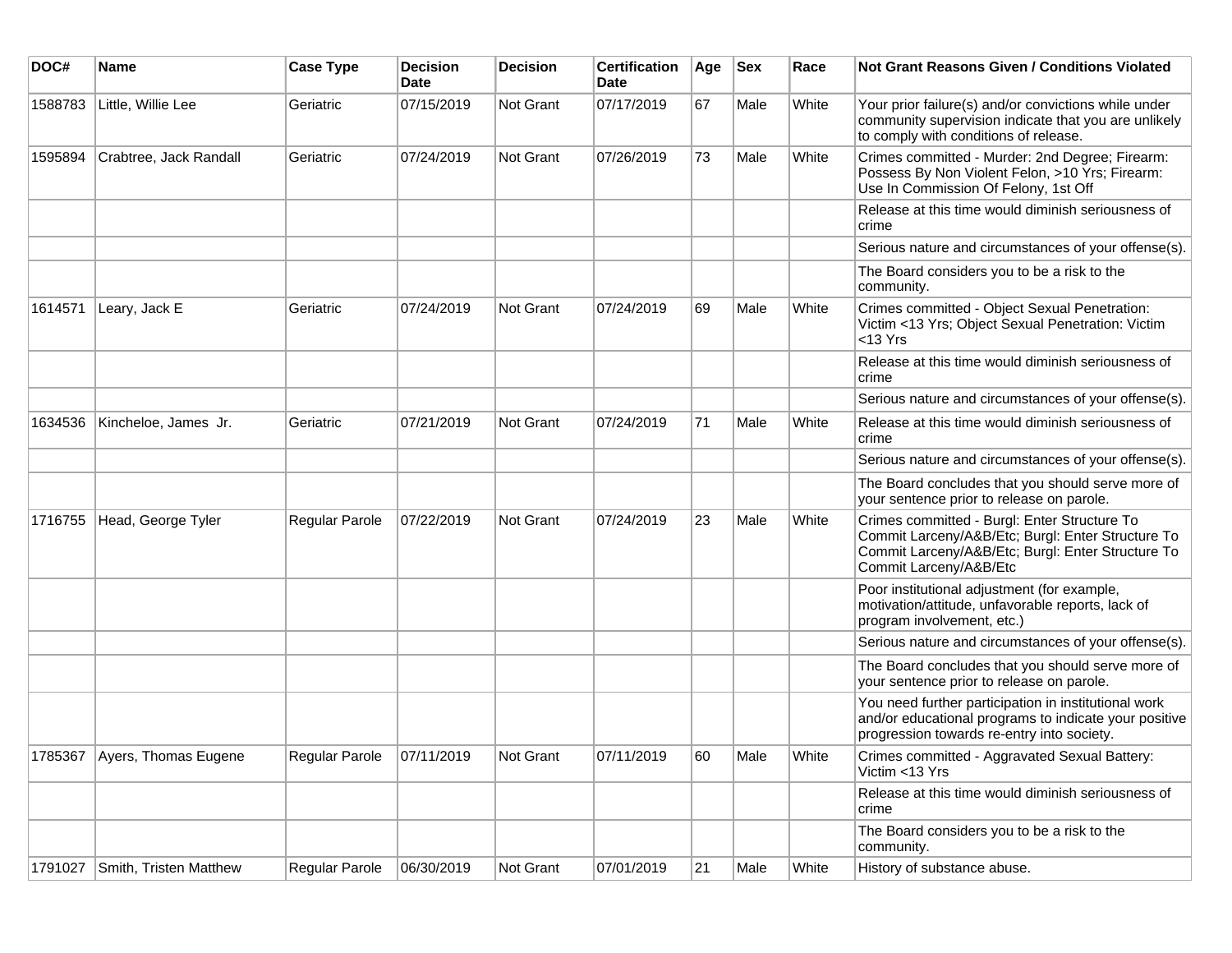| DOC#    | <b>Name</b>                   | <b>Case Type</b>      | <b>Decision</b><br><b>Date</b> | <b>Decision</b> | <b>Certification</b><br>Date | Age | <b>Sex</b> | Race         | Not Grant Reasons Given / Conditions Violated                                                                                                               |
|---------|-------------------------------|-----------------------|--------------------------------|-----------------|------------------------------|-----|------------|--------------|-------------------------------------------------------------------------------------------------------------------------------------------------------------|
| 1791027 | Smith, Tristen Matthew        | Regular Parole        | 06/30/2019                     | Not Grant       | 07/01/2019                   | 21  | Male       | White        | The Board concludes that you should serve more of<br>your sentence prior to release on parole.                                                              |
|         |                               |                       |                                |                 |                              |     |            |              | You need further participation in institutional work<br>and/or educational programs to indicate your positive<br>progression towards re-entry into society. |
| 1800284 | Hamlett, Andrew Christian     | Regular Parole        | 07/08/2019                     | Not Grant       | 07/09/2019                   | 18  | Male       | White        | Crimes committed - Malicious Bodily Injury; Malic<br>Shoot Or Throw Missile In/At Occ. Bldg                                                                 |
|         |                               |                       |                                |                 |                              |     |            |              | Release at this time would diminish seriousness of<br>crime                                                                                                 |
|         |                               |                       |                                |                 |                              |     |            |              | You need further participation in institutional work<br>and/or educational programs to indicate your positive<br>progression towards re-entry into society. |
| 1815042 | Sherwood, Liam Harrison       | <b>Regular Parole</b> | 07/22/2019                     | Not Grant       | 07/24/2019                   | 21  | Male       | White        | Considering your offense and your institutional<br>records, the Board concludes that you should serve<br>more of your sentence before being paroled.        |
|         |                               |                       |                                |                 |                              |     |            |              | Serious nature and circumstances of your offense(s).                                                                                                        |
|         |                               |                       |                                |                 |                              |     |            |              | You need further participation in institutional work<br>and/or educational programs to indicate your positive<br>progression towards re-entry into society. |
|         |                               |                       |                                |                 |                              |     |            |              | You need to show a longer period of stable<br>adjustment.                                                                                                   |
| 1850782 | Asbury, Malik Hassan          | <b>Regular Parole</b> | 07/21/2019                     | Not Grant       | 07/24/2019                   | 21  | Male       | <b>Black</b> | Considering your offense and your institutional<br>records, the Board concludes that you should serve<br>more of your sentence before being paroled.        |
|         |                               |                       |                                |                 |                              |     |            |              | Serious nature and circumstances of your offense(s).                                                                                                        |
|         |                               |                       |                                |                 |                              |     |            |              | You need further participation in institutional work<br>and/or educational programs to indicate your positive<br>progression towards re-entry into society. |
| 1863253 | Anderson, Raekwon<br>Delshawn | Regular Parole        | 07/13/2019                     | Not Grant       | 07/15/2019                   | 22  | Male       | <b>Black</b> | Serious nature and circumstances of your offense(s).                                                                                                        |
|         |                               |                       |                                |                 |                              |     |            |              | The Board concludes that you should serve more of<br>your sentence prior to release on parole.                                                              |
|         |                               |                       |                                |                 |                              |     |            |              | You need further participation in institutional work<br>and/or educational programs to indicate your positive<br>progression towards re-entry into society. |
| 1876726 | Brown, Marquise Tavell        | <b>Regular Parole</b> | 07/19/2019                     | Not Grant       | 07/22/2019                   | 20  | Male       | <b>Black</b> | No Interest in Parole                                                                                                                                       |
| 1878844 | Johnson, Lavontae Sharron     | Regular Parole        | 07/13/2019                     | Not Grant       | 07/15/2019                   | 21  | Male       | Black        | Crimes committed - Weapon/Ammo: Possess By<br>Felon (Not Firearm)                                                                                           |
|         |                               |                       |                                |                 |                              |     |            |              | You need further participation in institutional work<br>and/or educational programs to indicate your positive<br>progression towards re-entry into society. |
|         |                               |                       |                                |                 |                              |     |            |              | You need to show a longer period of stable<br>adjustment.                                                                                                   |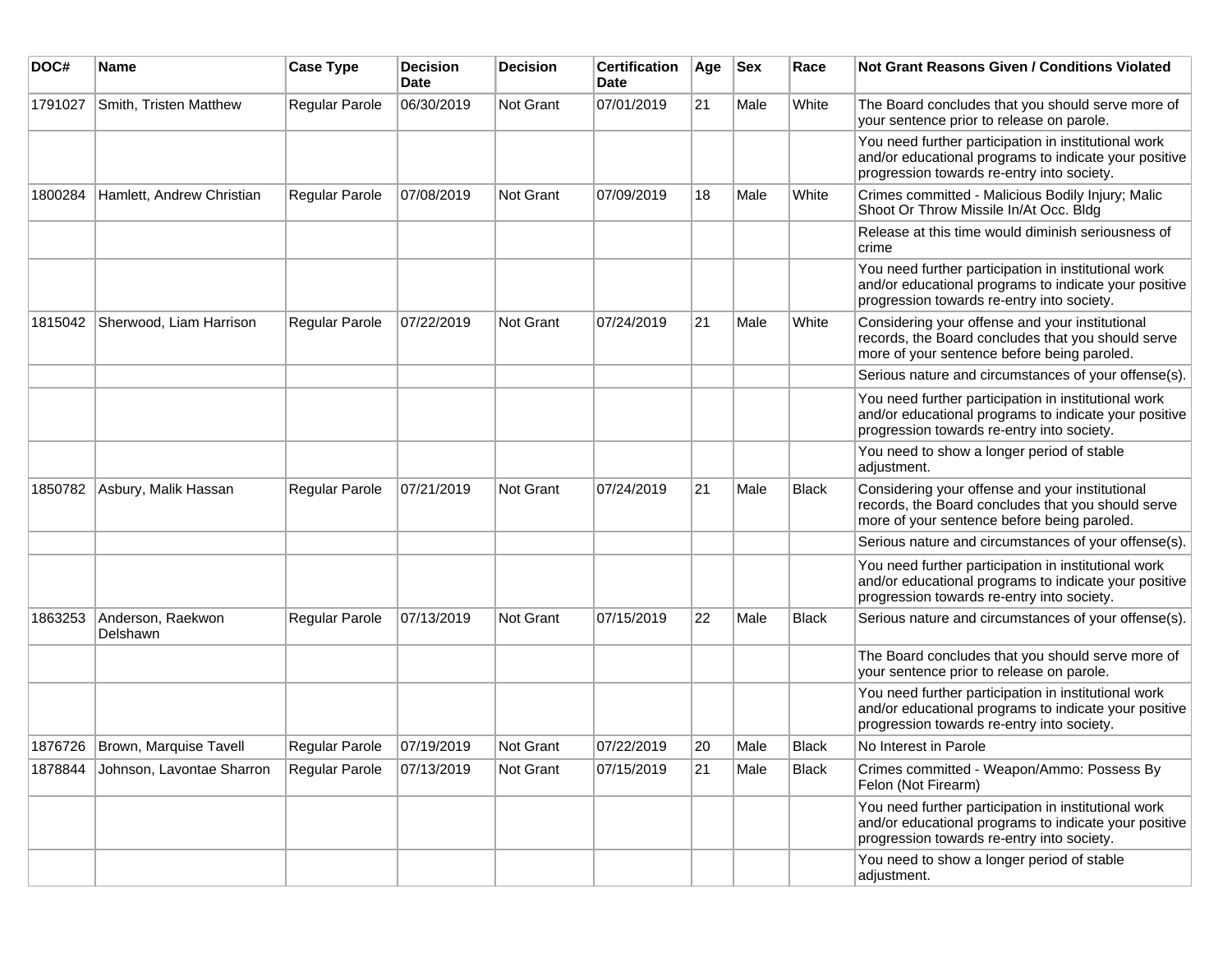| DOC#    | Name                       | <b>Case Type</b>      | <b>Decision</b><br><b>Date</b> | <b>Decision</b>  | <b>Certification</b><br>Date | Age | <b>Sex</b> | Race         | <b>Not Grant Reasons Given / Conditions Violated</b>                                                                                                        |
|---------|----------------------------|-----------------------|--------------------------------|------------------|------------------------------|-----|------------|--------------|-------------------------------------------------------------------------------------------------------------------------------------------------------------|
| 1933331 | Roulack, Naseem Isaiah     | Regular Parole        | 07/02/2019                     | <b>Not Grant</b> | 07/03/2019                   | 17  | Male       | White        | Crimes committed - Robbery: On Or Near Street;<br>Burglary: Enter House To Commit Larceny/A&B/Etc;<br>Grand Larceny: Firearm, Not From A Person             |
|         |                            |                       |                                |                  |                              |     |            |              | The Board concludes that you should serve more of<br>your sentence prior to release on parole.                                                              |
|         |                            |                       |                                |                  |                              |     |            |              | You need further participation in institutional work<br>and/or educational programs to indicate your positive<br>progression towards re-entry into society. |
| 1977886 | Brayboy, Jaquan Marion     | <b>Regular Parole</b> | 07/09/2019                     | <b>Not Grant</b> | 07/10/2019                   | 19  | Male       | <b>Black</b> | Crimes committed - Robbery: Street W/ Use Of Gun<br>Or Simulated Gun; Firearm/Etc: Pointing/Brandishing                                                     |
|         |                            |                       |                                |                  |                              |     |            |              | Other                                                                                                                                                       |
|         |                            |                       |                                |                  |                              |     |            |              | You need further participation in institutional work<br>and/or educational programs to indicate your positive<br>progression towards re-entry into society. |
| 1997257 | Gambrell, X'zayveon Malik  | Regular Parole        | 07/24/2019                     | Not Grant        | 07/24/2019                   | 17  | Male       | <b>Black</b> | Extensive criminal record                                                                                                                                   |
|         |                            |                       |                                |                  |                              |     |            |              | Serious nature and circumstances of your offense(s).                                                                                                        |
|         |                            |                       |                                |                  |                              |     |            |              | The Board concludes that you should serve more of<br>your sentence prior to release on parole.                                                              |
|         |                            |                       |                                |                  |                              |     |            |              | The Board considers you to be a risk to the<br>community.                                                                                                   |
| 1009588 | Heard, Aubrey Lawrence     | Violation<br>Hearing  | 07/15/2019                     | Revoke           | 07/16/2019                   | 49  | Male       | Black        |                                                                                                                                                             |
|         |                            |                       |                                |                  |                              |     |            |              | 06. I will follow the Probation and Parole Officer's<br>instructions and will be truthful, cooperative, and<br>report as instructed.                        |
| 1054089 | Marshall, Benyamen Anthony | Violation<br>Hearing  | 07/11/2019                     | Revoke           | 07/11/2019                   | 41  | Male       | Black        |                                                                                                                                                             |
|         |                            |                       |                                |                  |                              |     |            |              | 06. I will follow the Probation and Parole Officer's<br>instructions and will be truthful, cooperative, and<br>report as instructed.                        |
| 1106596 | Flynn, Joseph Martin       | Violation<br>Hearing  | 07/15/2019                     | Revoke           | 07/16/2019                   | 60  | Male       | White        |                                                                                                                                                             |
|         |                            |                       |                                |                  |                              |     |            |              | 01. I will obey all Federal, State and local laws and<br>ordinances.                                                                                        |
|         |                            |                       |                                |                  |                              |     |            |              | 02. I will report any arrest, including traffic tickets,<br>within 3 days to the Probation and Parole Officer.                                              |
|         |                            |                       |                                |                  |                              |     |            |              | 06. I will follow the Probation and Parole Officer's<br>instructions and will be truthful, cooperative, and<br>report as instructed.                        |
| 1126071 | Spencer, Robert Alfred     | Violation<br>Hearing  | 07/15/2019                     | Revoke           | 07/16/2019                   | 65  | Male       | Black        |                                                                                                                                                             |
|         |                            |                       |                                |                  |                              |     |            |              | 01. I will obey all Federal, State and local laws and<br>ordinances.                                                                                        |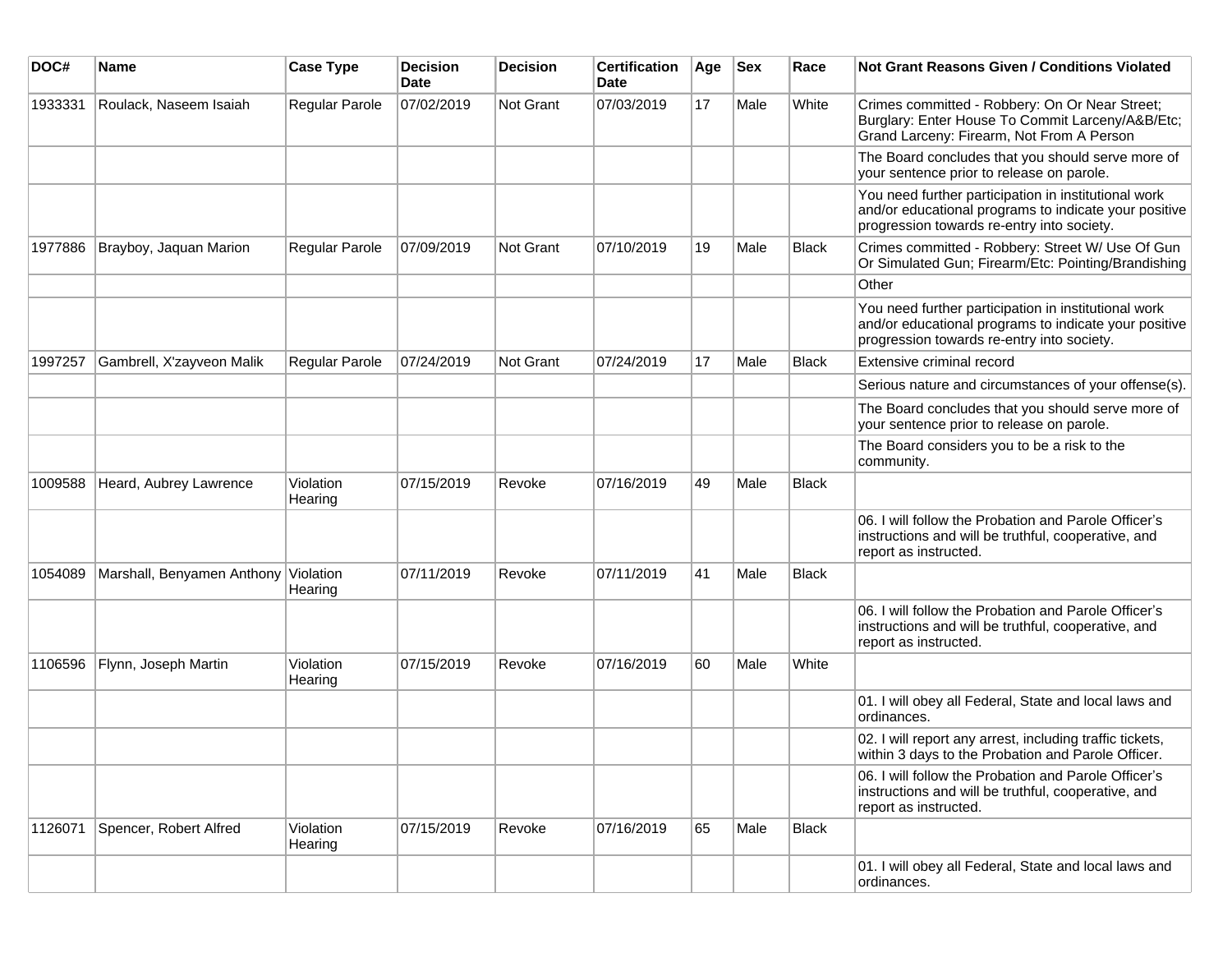| DOC#    | Name                     | <b>Case Type</b>     | <b>Decision</b><br><b>Date</b> | <b>Decision</b> | <b>Certification</b><br><b>Date</b> | Age | <b>Sex</b>   | Race  | <b>Not Grant Reasons Given / Conditions Violated</b>                                                                                                                                                                                                                                         |
|---------|--------------------------|----------------------|--------------------------------|-----------------|-------------------------------------|-----|--------------|-------|----------------------------------------------------------------------------------------------------------------------------------------------------------------------------------------------------------------------------------------------------------------------------------------------|
| 1158022 | Miller, Derrick Edward   | Violation<br>Hearing | 06/26/2019                     | Revoke          | 07/09/2019                          | 54  | Male         | White |                                                                                                                                                                                                                                                                                              |
|         |                          |                      |                                |                 |                                     |     |              |       | 06. I will follow the Probation and Parole Officer's<br>instructions and will be truthful, cooperative, and<br>report as instructed.                                                                                                                                                         |
| 1189251 | Mathias, Kenneth Randy   | Violation<br>Hearing | 06/30/2019                     | Revoke          | 07/01/2019                          | 37  | Male         | Black |                                                                                                                                                                                                                                                                                              |
|         |                          |                      |                                |                 |                                     |     |              |       | 06. I will follow the Probation and Parole Officer's<br>instructions and will be truthful, cooperative, and<br>report as instructed.                                                                                                                                                         |
|         |                          |                      |                                |                 |                                     |     |              |       | 11. I will not abscond from supervision. I understand<br>I will be considered an absconder when my<br>whereabouts are no longer known to my supervising<br>officer. I freely, voluntarily and intelligently waive<br>any right I may have to extradition if arrested outside<br>of Virginia. |
| 1333930 | Graham, Takaeus M        | Violation<br>Hearing | 07/24/2019                     | Revoke          | 07/24/2019                          | 33  | Male         | Black |                                                                                                                                                                                                                                                                                              |
|         |                          |                      |                                |                 |                                     |     |              |       | 11. I will not abscond from supervision. I understand<br>I will be considered an absconder when my<br>whereabouts are no longer known to my supervising<br>officer. I freely, voluntarily and intelligently waive<br>any right I may have to extradition if arrested outside<br>of Virginia. |
| 1446734 | Banks, Ebony Nicole      | Violation<br>Hearing | 07/15/2019                     | Revoke          | 07/16/2019                          | 33  | Female Black |       |                                                                                                                                                                                                                                                                                              |
|         |                          |                      |                                |                 |                                     |     |              |       | 06. I will follow the Probation and Parole Officer's<br>instructions and will be truthful, cooperative, and<br>report as instructed.                                                                                                                                                         |
|         |                          |                      |                                |                 |                                     |     |              |       | 08. I will not unlawfully use, possess or distribute<br>controlled substances or related paraphernalia.                                                                                                                                                                                      |
| 1462352 | Sutton, Brandon James    | Violation<br>Hearing | 07/15/2019                     | Revoke          | 07/16/2019                          | 25  | Male         | White |                                                                                                                                                                                                                                                                                              |
|         |                          |                      |                                |                 |                                     |     |              |       | 01. I will obey all Federal, State and local laws and<br>ordinances.                                                                                                                                                                                                                         |
|         |                          |                      |                                |                 |                                     |     |              |       | 06. I will follow the Probation and Parole Officer's<br>instructions and will be truthful, cooperative, and<br>report as instructed.                                                                                                                                                         |
| 1463835 | King, Phillip Maurice    | Violation<br>Hearing | 07/10/2019                     | Revoke          | 07/11/2019                          | 34  | Male         | Black |                                                                                                                                                                                                                                                                                              |
|         |                          |                      |                                |                 |                                     |     |              |       | 01. I will obey all Federal, State and local laws and<br>ordinances.                                                                                                                                                                                                                         |
| 1658588 | Cowell, Devontae Sharrod | Violation<br>Hearing | 07/08/2019                     | Revoke          | 07/11/2019                          | 23  | Male         | Black |                                                                                                                                                                                                                                                                                              |